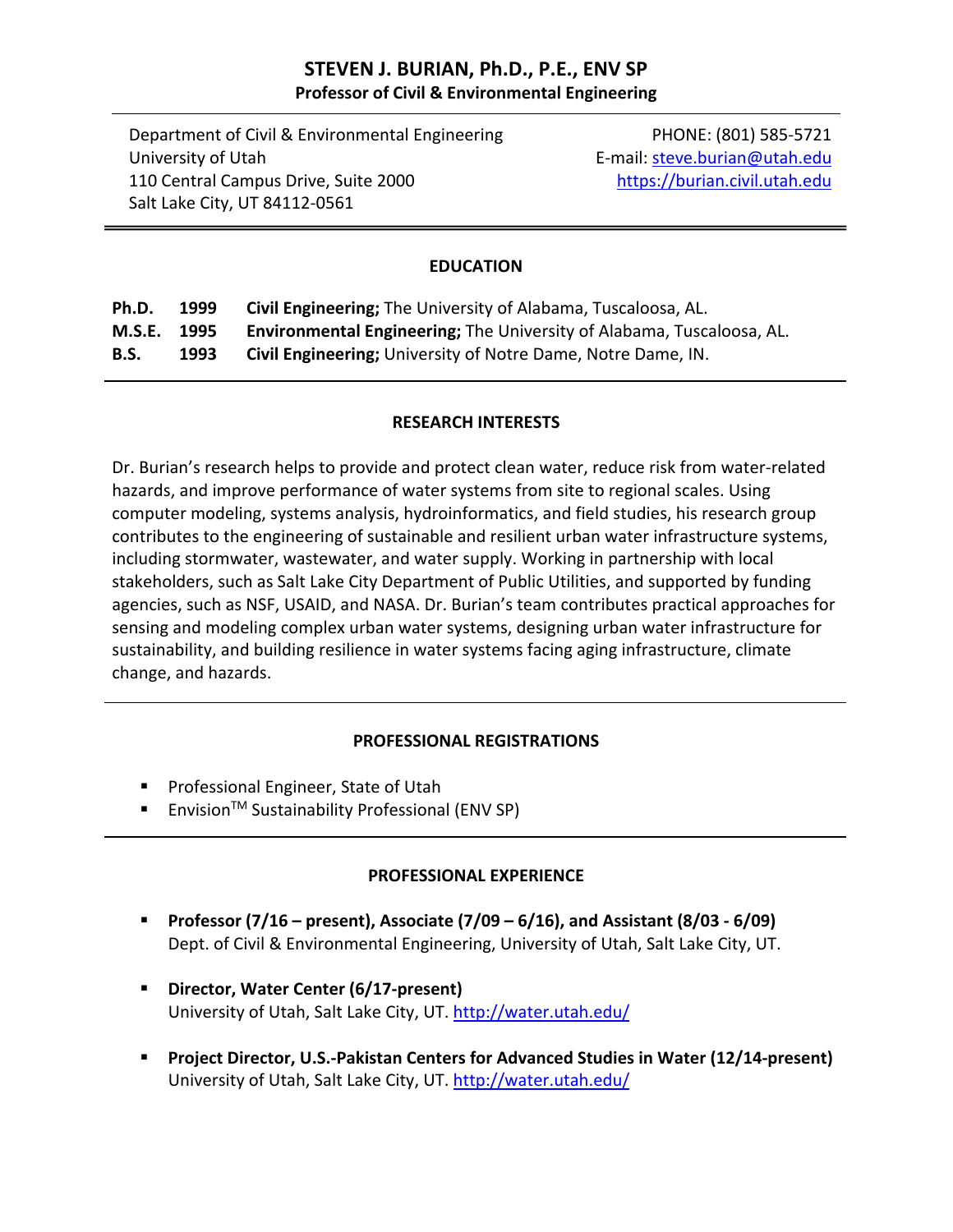- **Associate Director, Global Change and Sustainability Center (4/12‐present)** University of Utah, Salt Lake City, UT. http://environment.utah.edu/
- **Co‐director, Sustainability Curriculum Development (1/11‐6/14)** University of Utah, Salt Lake City, UT.
- **Assistant Professor (1/00 – 7/03)** Department of Civil Engineering, University of Arkansas, Fayetteville, AR.

### **NASA/ASEE Faculty Fellow (4/02‐8/02)**

Mesoscale Atmospheric Processes Branch, NASA Goddard Space Flight Center, Greenbelt, MD. *Research Topic:* Downscaling analysis coupling rain gauge and ground‐ and space‐based radar rainfall data investigating urbanization influence on rainfall.

### **Visiting Faculty (6/01 – 8/01)**

Energy and Environmental Analysis Group, Los Alamos National Laboratory, Los Alamos, NM. *Research Topics:* Urban canopy parameterizations; GIS processing of 3D urban terrain data; Urban land‐atmosphere interaction.

**Visiting Scientist (5/00 – 8/00)**

Energy and Environmental Analysis Group, Los Alamos National Laboratory, Los Alamos, NM. *Research Topics:* Urban canopy parameterizations, GIS processing of 3D urban terrain data.

**Graduate Research Assistant (6/98 – 12/99)**

Energy and Environmental Analysis Group, Los Alamos National Laboratory, Los Alamos, NM. *Research Topics:* Pollutant transport through urban air and water pathways; Integrated airshed‐watershed‐water body modeling.

- **Graduate Research Assistant (8/96 ‐ 6/98)** Department of Civil and Environmental Engineering, The University of Alabama, Tuscaloosa, AL. *Research Topics:* Stormwater management and modeling; Rainfall disaggregation.
- **Graduate Teaching Assistant (8/95 ‐ 5/96)** Department of Civil and Environmental Engineering, The University of Alabama, Tuscaloosa, AL.

# **TEACHING EXPERIENCE**

#### **Funded Projects**

 Development of Global Learning Outcomes and Assessment in the Department of Civil and Environmental Engineering, funded through the Office for Global Engagement and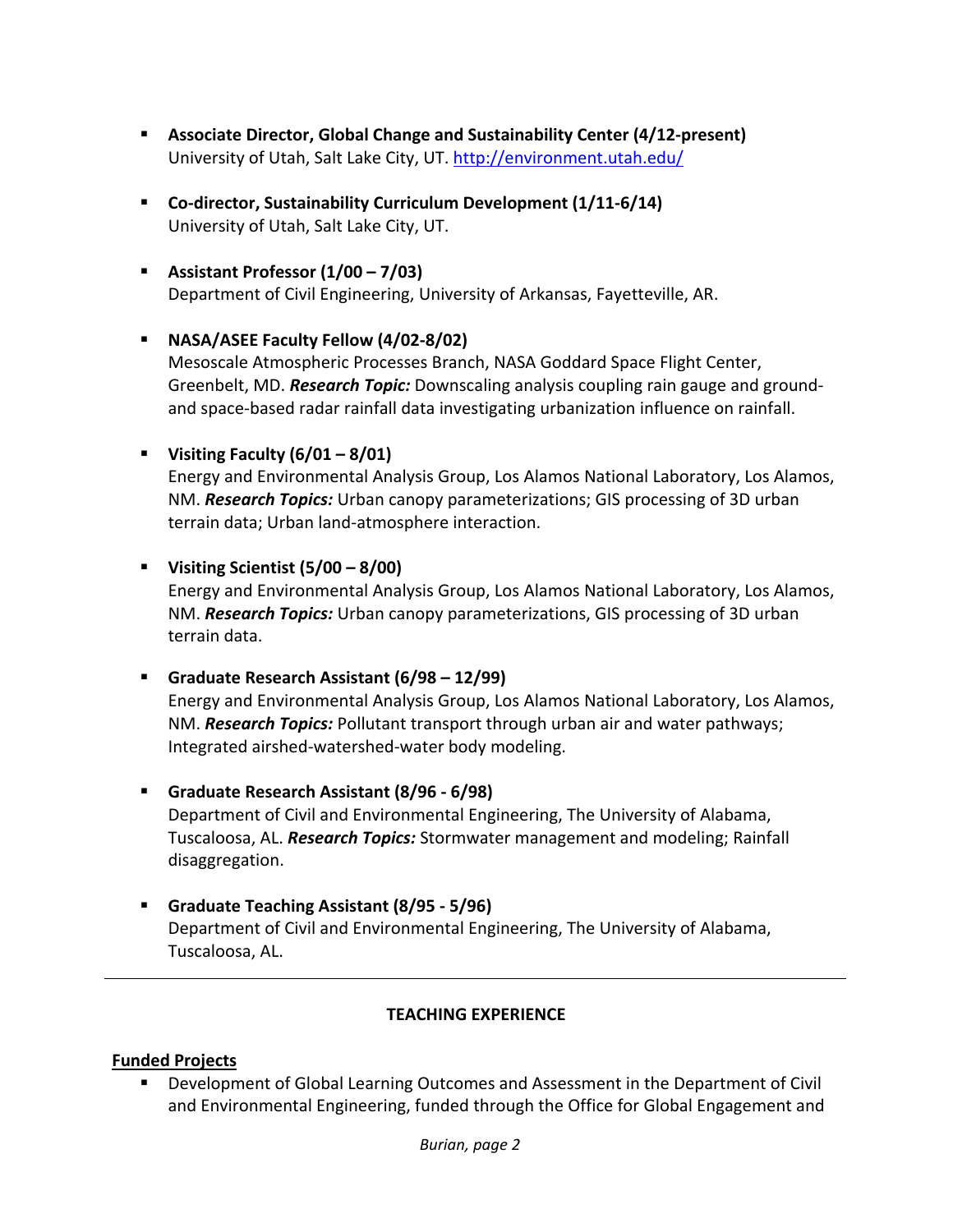College of Engineering at the University of Utah, (8/16/2016‐5/14/2017), \$8,000. This project developed and tested global learning outcomes, assessment rubric, and assessment instruments.

- **Pathway to Global Outcomes in Civil and Environmental Engineering, funded through a** Global Learning Across the Disciplines (GLAD) grant from the University of Utah Office Global Engagement, (5/15/2015‐5/14/2016), \$8,000. This Project enabled Civil and Environmental Engineering graduates to have an impact professionally in a global society by applying their skills in local and global contexts.
- Exploring Water Sustainability in Cities: A Course Module Linking Geoscience, Engineering, and Society, Funded through Carleton University (prime sponsor NSF through the Carleton InTeGrate Project), PI with Co‐PIs M. Jha, M. Shepherd, G. Richard, (10/7/13‐10/6/15), \$45,000.
- University of Utah Interdisciplinary Teaching Seed Grant Award, with E. Barbanell, Development of interdisciplinary engineering‐philosophy course "Hydrotopia: Water in the West", (7/1/08‐6/30/09), \$8,000. Co‐developed a new course with Ed Barbanell from Philosophy to integrate philosophy, planning, science, policy, and engineering students together to learn water management concepts, values, and technologies. The course was taught for the first time in the spring 2009 semester and every other semester subsequently until 2015. The student feedback was exceptional. Students are learning how different perspectives view sustainable water management and how integrating different perspectives can lead to a "Hydrotopia".

# **Teaching Workshops**

- Wasatch Experience, Integrating Sustainability into Curriculum and Courses at the University of Utah, 2014 and 2016, Salt Lake City, UT.
- Flipped Classroom, U.S.-Pakistan Centers for Advanced Studies in Water, Mehran University of Engineering and Technology, 18 May 2017, Jamshoro, Sindh, Pakistan.
- Mentor, ASCE ExCEEd Teaching Workshop, 2010-2012.
- Asst. Mentor, ASCE ExCEEd Teaching Workshop, 2006-2009.

# **University Courses Taught**

# **University of Utah, Department of Civil & Environmental Engineering**

- Undergraduate Required: Hydraulics (11 times), Hydrology
- Undergraduate/Graduate Elective: Hydrotopia: Water Management in the West (4 times), Stormwater Management and Design (2 times), Sustainability Practicum (4 times), Sustainable Urban Water Engineering (6 times), Professional Practice and Design (4 times)
- Graduate: Hydroinformatics (5 times), Advanced GIS, Flood Modeling and Simulation (3 times), Pipeline Hydraulic Analysis, Urban Hydrology Field Measurements (2 times), Watershed Modeling (2 times)

**Note:** All courses were developed as new courses or were significantly revised

# **University of Arkansas, Department of Civil Engineering**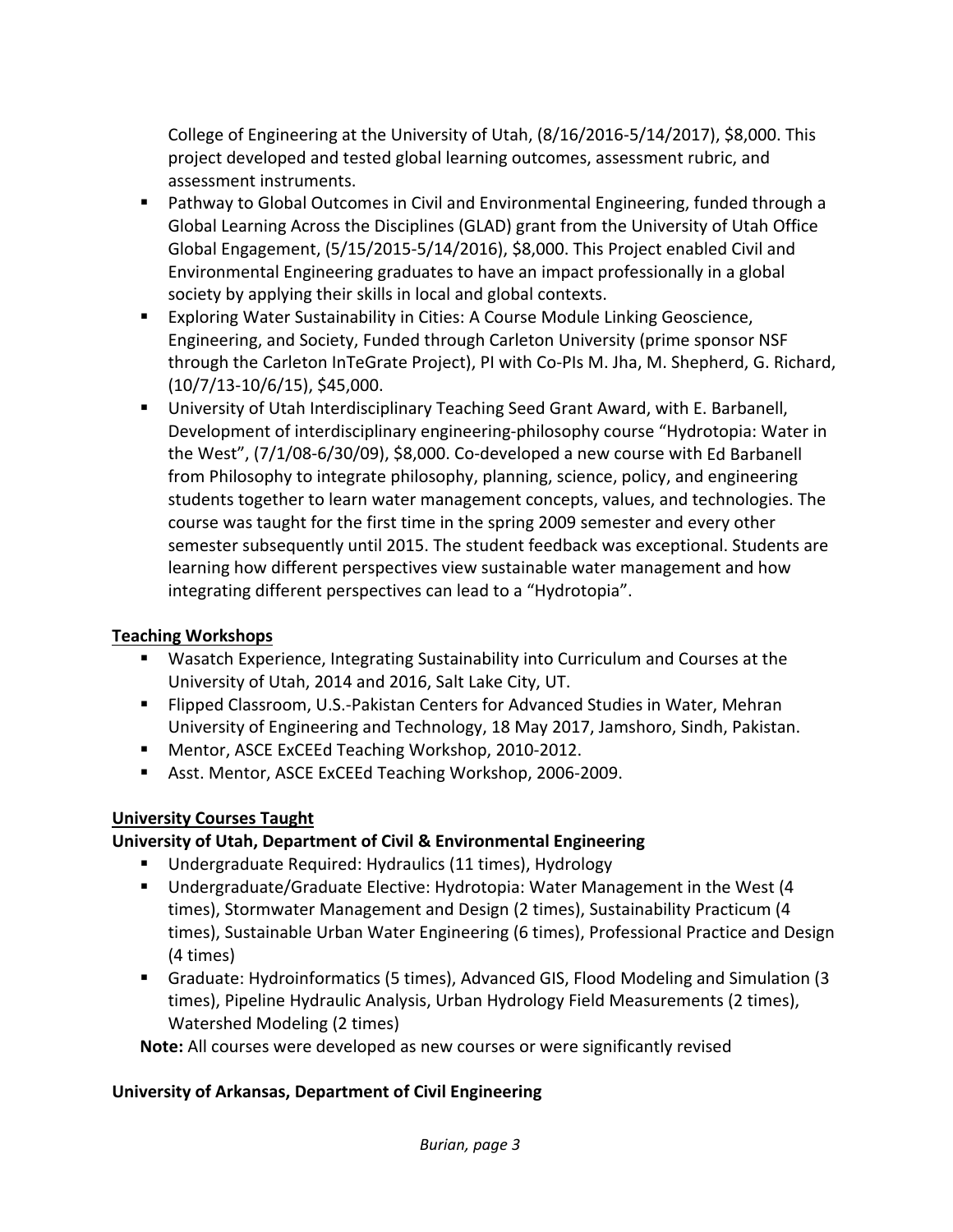- Undergraduate Required: Hydraulics (5 times), Hydrology (3 times)
- Graduate: Hydrologic & Hydraulic Modeling, Stormwater Quality Management (2 times) **Note:** All courses were developed as new courses or were significantly revised

### **The University of Alabama, Department of Civil & Environmental Engineering**

 Undergraduate Required: Computational Methods for Civil Engineers (second section), Environmental Chemistry Laboratory (laboratory section)

#### **Selected Professional Workshops and Short Courses Developed and Instructed**

- *Low Impact Development (LID) Approach to Stormwater Management*, 11‐12 August 2018, Salt Lake City, UT.
- *Faculty Development Workshop*, Pakistan Science Foundation, 10‐11 August 2017, Islamabad, Pakistan.
- *Climate Vulnerability Assessment and Adaptation of Water Systems*, U.S.‐Pakistan Centers for Advanced Studies in Water, Mehran University of Engineering and Technology, 11‐12 May 2017, Jamshoro, Pakistan.
- *Capacity Building to Advance the Education of Water Engineers to Achieve the Water Sustainable Development Goal*, 1‐day workshop at the Water and Environment in the New Millennium: Education and Capacity Building. 3‐5 December 2016, University of Tehran, Tehran, Iran. With Professor Andre Niemann, Professor Charlotte de Fraiture, and Dr. Mercedes Ward.

#### **SYNERGISTIC ACTIVITIES**

- **Director, University of Utah Water Center (water.utah.edu). Burian helped organize and** lead water researchers at the University of Utah (UU) in the establishment of a nexus for water-related research. With an emphasis on supporting interdisciplinary research, the Water Center catalyzes research teams, cultivates research projects and initiatives, and supports researchers with guidance, staff, and technical support. Burian serves as the director and facilitates coordination of the Water Center activities with other sustainability‐related research entities at the University of Utah.
- Project Director, U.S.-Pakistan Centers for Advanced Studies in Water (water.utah.edu/uspcasw), 2014‐present. Burian led the establishment of the USAID‐ funded USPCASW, creating a partnership between the University of Utah (UU) and Mehran University of Engineering and Technology (MUET) in Pakistan. Since the launch in 2014, the Center has instituted effective governance, initiated externally‐funded research projects, developed a semester exchange program, and created MS and PhD degree programs in water engineering, water management, environmental engineering, and WASH sciences. Cross‐cutting programs have also been created in technology commercialization, women's empowerment, sustainable development, and climate resilience. Overall, the collective efforts of USPCASW under Burian's leadership are supporting the multi‐institution and multi‐national USAID program to advance higher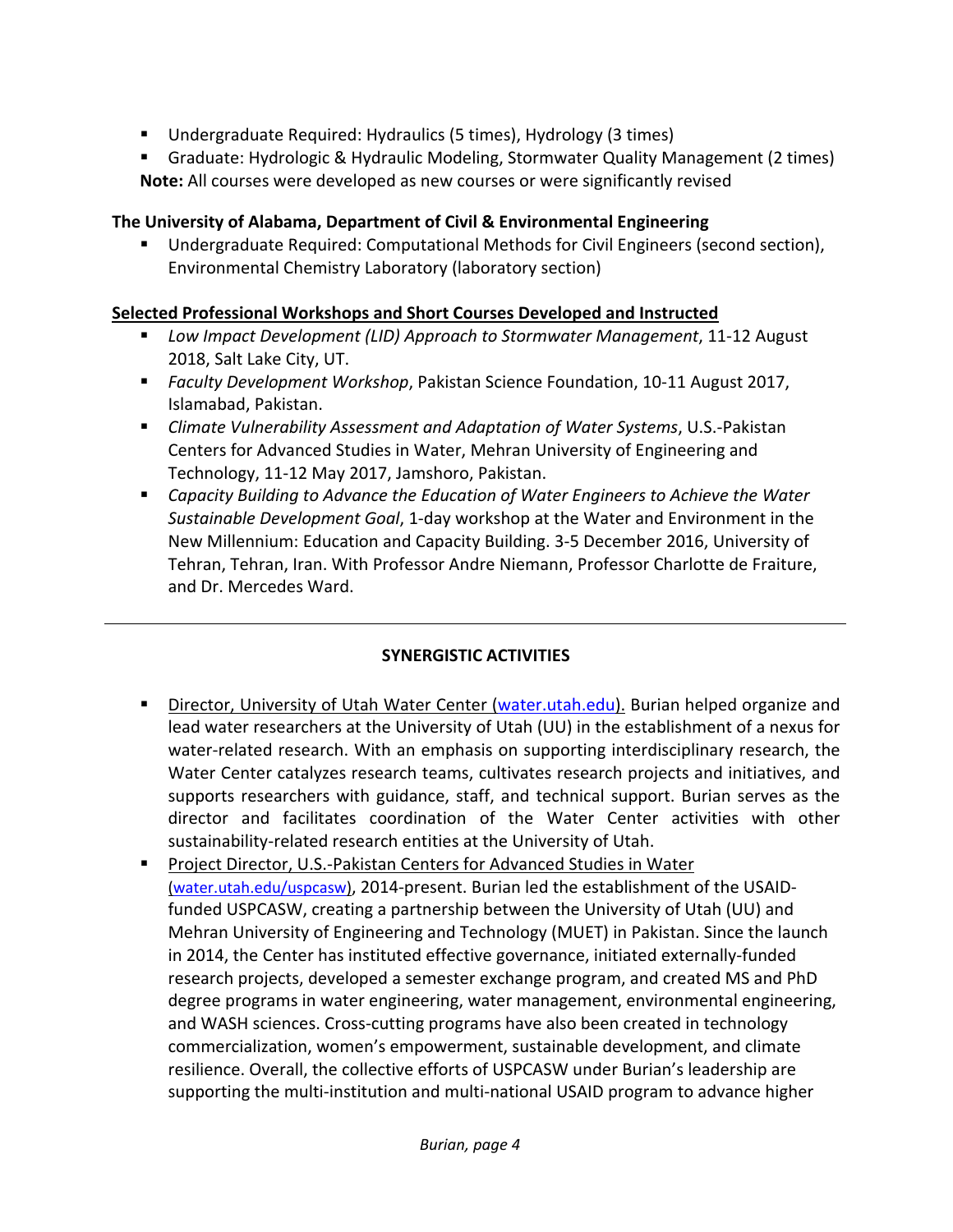education in Pakistan and other nations as part of the \$127 million USAID Centers for Advanced Studies Program.

- Associate Director, Global Change and Sustainability Center (GCSC) (environment.utah.edu). Burian has served as Associate Director of the GCSC at the UU since 2012. Duties have included stimulating the formation of interdisciplinary teams for research, teaching, service, and outreach initiatives, with primary emphasis on large interdisciplinary research initiatives. For research, the directive has been to support large pan-campus interdisciplinary sustainability research initiatives, with special focus in areas related to water, infrastructure, hazards, energy, and climate. An example of success is the previously mentioned USPCASW project, funded by USAID. Recent effort has been directed toward developing an efficient process, administrative oversight, and tools to support interdisciplinary research team formation, research idea creation, proposal development, and successful proposal outcomes. In teaching, Burian co‐led the creation of the Wasatch Experience Sustainability Teaching Workshop (http://sustainability.utah.edu/academics/workshop.php) with Professor Dan McCool at UU in 2014‐2015, and is involved in the continued delivery of the workshop.
- **EXT** Leadership, ASEE Civil Engineering Division. Serving in Division leadership positions from sequence of Secretary/Treasurer through Division Chair and Past Chair from 2014‐2021.
- Principle Investigator, NSF InTeGrate Course Module on *Water Sustainability in Cities*. Worked with interdisciplinary team of researchers to produce new course module for use in wide range of water courses at undergraduate level, and extensible to graduate level. Module incorporates flipped classroom instruction, data‐driven exercises, and project‐based learning activities. The course materials are available through the InTeGrate project web site:

http://serc.carleton.edu/integrate/teaching\_materials/water\_cities/index.html

- Organizer, 2014-2015 Wasatch Experience, Sustainability Teaching Workshop at the University of Utah. Helped to develop and deliver the first sustainability‐focused teaching workshop experience at the University of Utah.
- Co-director, Sustainability Curriculum Development, University of Utah, 2011-2014. Activities included creating and delivering a sustainability teaching workshop, conducting fact‐finding interviews with program directors across the country, soliciting input from faculty and students at the University of Utah, helping to design and implement two certificate programs, and developing teaching and learning materials related to sustainability.
- Mentor, American Society of Civil Engineers (ASCE) ExCEEd Teaching Workshop. Participated as assistant mentor and mentor 2005‐2012. Provided hands‐on teaching and learning instruction to new civil engineering faculty members at national workshop. Delivered seminars and demonstrations on teaching and learning. Conduct collaborative scholarly activities related to engineering education.
- Interdisciplinary Team Teaching. Developed and co-taught several courses on interdisciplinary topics in sustainability and water resources. From 2008 to present, worked to integrate humanities and social sciences perspectives into water resources engineering by offering a multidisciplinary water resources management course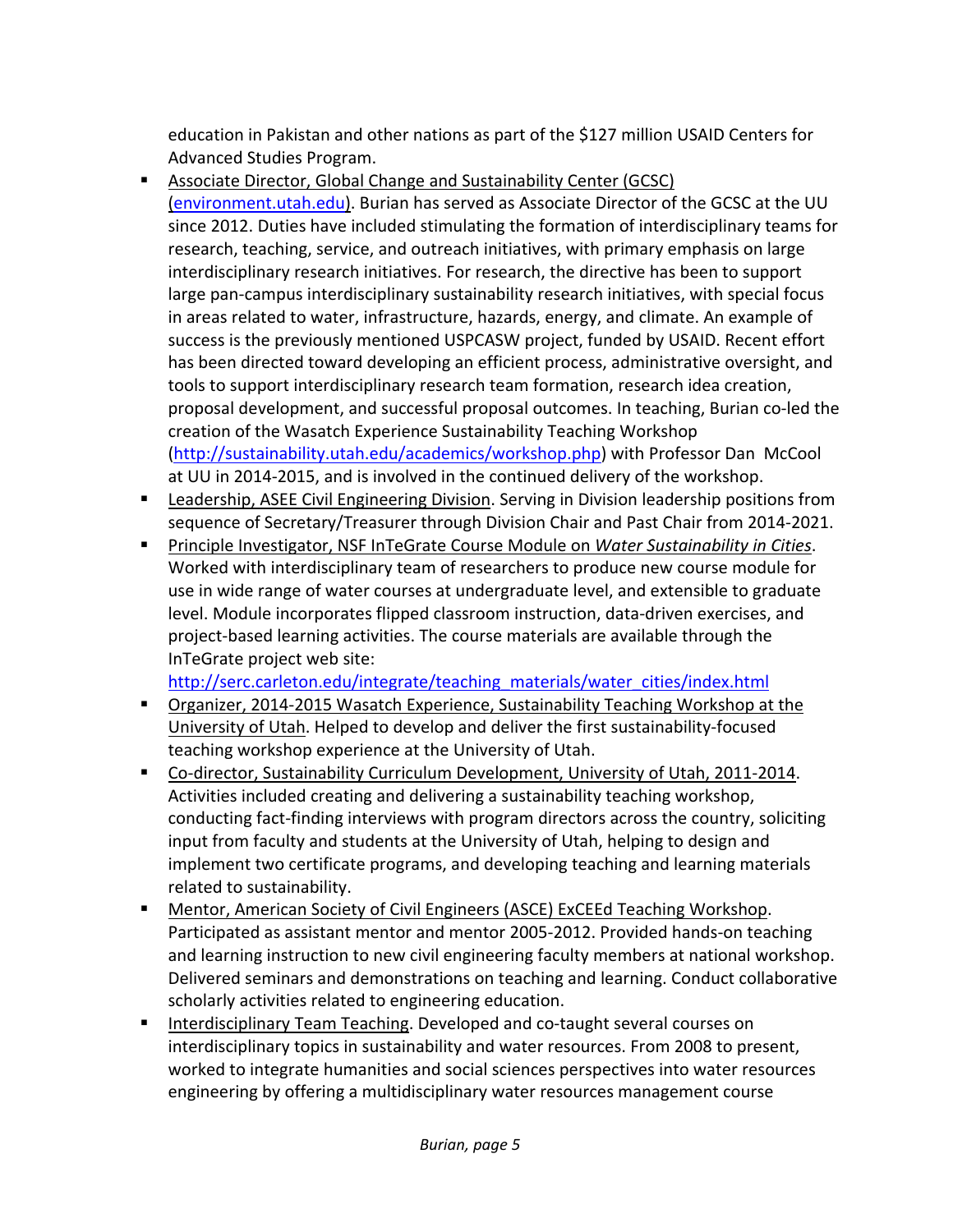originally funded through the Office of Interdisciplinary Studies at the University of Utah. From 2007 to 2010, co-developed and co-taught an interdisciplinary servicelearning sustainability practicum course with professors from Geology & Geophysics, Biology, and Architecture & Urban Planning.

- Project‐Based Learning. Partnered on numerous occasions with local designers and engineers to engage students with team project experiences, service learning opportunities, and professional practice exposure.
- National Building Statistics Database (NBSD). Since 2004, developed and disseminated a high resolution database of urban canopy parameters for use by the mesoscale meteorological, climate, and atmospheric dispersion modeling communities.
- **Example 2 Selected Professional Service Commitments: Chair, ASCE Rainwater Harvesting Technical** Committee; Executive Committee Member for Utah Section of American Water Resources Association; Member, Institute for Sustainable Infrastructure, Education and Training Committee; ASEE Civil Engineering Division Secretary/Treasurer (2015‐2017), Mid‐Term Director (2017‐present).
- **University Service Commitments: Executive Committee Member for Global Change and** Sustainability Center.
- Mentored and hosted post-graduate researchers: Dr. Sangmin Shin (University of Utah postdoc, 2016‐present), Dr. Fengli Zhang (Institute of Remote Sensing and Digital Earth, Chinese Academy of Sciences, 2016‐2017), Dr. Dasch Houdeshel (University of Utah postdoc, 2014), Dr. Maryam Astaraie‐Imani (University of Exeter, Centre for Water Systems, 2014) Ms. Nidaa Al‐Shakarchi (Iraq Ministry of Housing and Construction, 2011), Dr. Quanmin Bu (Jiangsu Province Security Department, China, 2013), Dr. Eun Sung Chung (Seoul National University, 2009‐2010), Dr. Meichun Yan (Hohai University, 2008), Dr. Jae‐ Sung Jung (Sunchon National University, Korea, 2005‐2006).

#### **ACTIVE PROFESSIONAL MEMBERSHIPS**

- American Geophysical Union (AGU)
- American Society of Civil Engineers (ASCE)
- American Society for Engineering Education (ASEE)
- American Water Resources Association (AWRA)
- American Water Works Association (AWWA)
- Chi Epsilon (National Civil Engineering Honor Society)
- Water Environment Federation (WEF)

#### **HONORS AND AWARDS**

- **2019 Outstanding Professor of the Year, Department of Civil and Environmental** Engineering, University of Utah
- 2019 Awarded Pakistan Civil Award "Sitara-i-Imtiaz" by President of Pakistan
- 2016 Outstanding Teacher, College of Engineering, University of Utah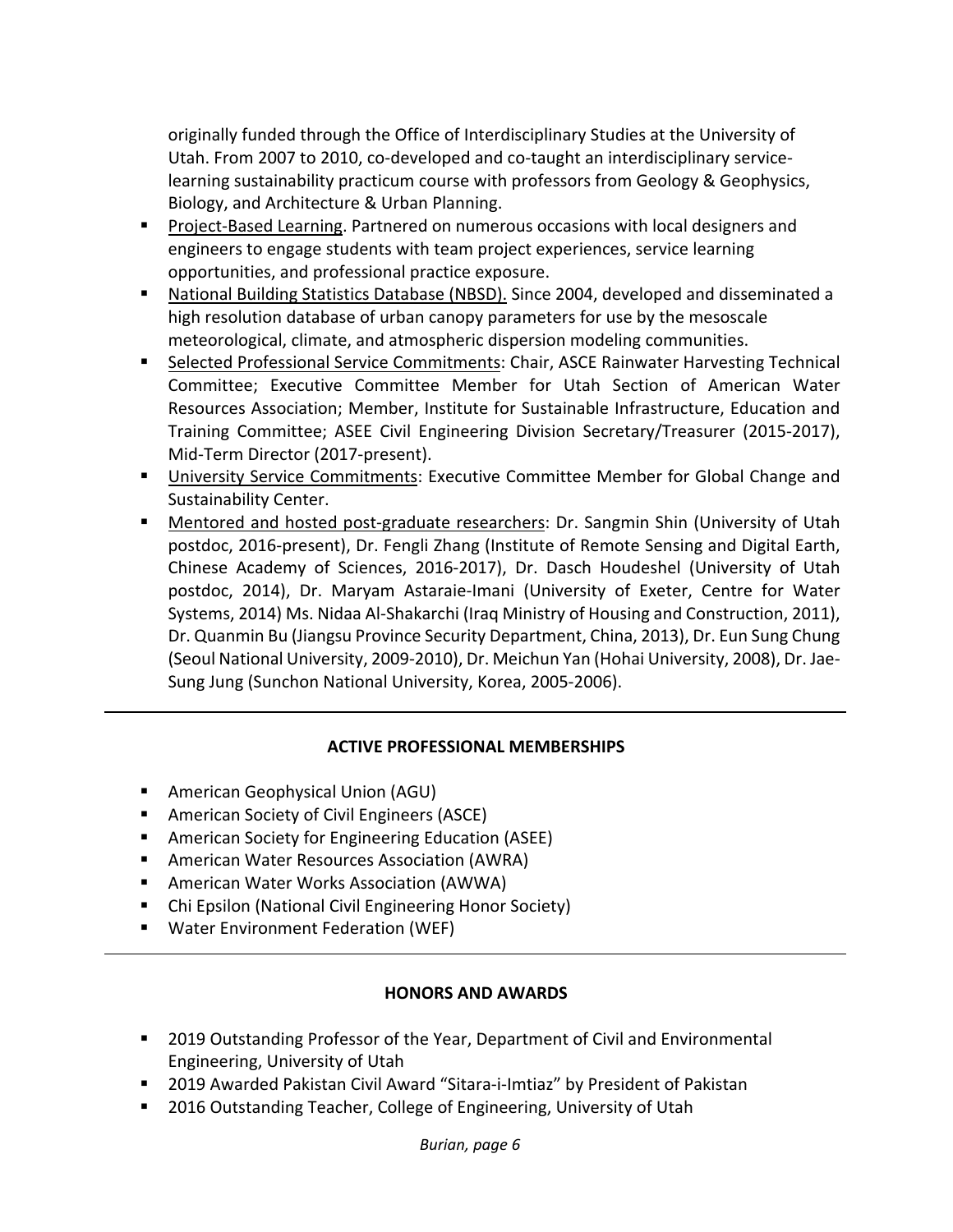- **2015 Outstanding Faculty Award, Department of Civil and Environmental Engineering,** University of Utah
- 2013 Kingfisher Bend Ranch Excellence in Teaching Award, College of Engineering, University of Utah
- 2013 Outstanding Paper Award, Journal of Flood Risk Management, paper entitled 'Monte Carlo‐based flood modelling framework for estimating probability weighted flood risk,' Kalyanapu, A. Judi, D, McPherson, T., and Burian. S.J. volume 5, 37‐48.
- 2012 University of Utah Center for Teaching and Learning Faculty Fellow
- 2012 American Water Resources Association Utah Section, Outstanding Service in the Academic Sector
- 2012 Chi Epsilon Excellence in Teaching Award for the Rocky Mountain District
- **2011 Glen L. Martin Best Paper Award for the Civil Engineering Division of American** Society for Engineering Education (ASEE)
- **2010 Department of Civil and Environmental Engineering Outstanding Researcher**
- **2009 American Society of Civil Engineers Utah Engineering Educator of the Year**
- 2007-2008 Department of Civil and Environmental Engineering Outstanding Undergraduate Teacher
- 2007 Early Career Teaching Award, University of Utah
- 2003-2004 ASCE Teacher Appreciation Award, Department of Civil & Environmental Engineering, University of Utah
- 2002-2003 Outstanding Researcher, Department of Civil Engineering, University of Arkansas
- 2002 Baum Teaching Grant Award, University of Arkansas
- 2001-2002 Outstanding Teacher, Department of Civil Engineering, University of Arkansas
- Tau Beta Pi, National Engineering Honor Society
- 1998 AWRA Alabama State Section Scholarship Award
- 1998 Alabama Water Environment Association (AWEA) Jim Gray Memorial Scholarship
- Best Oral Presentation, Ph.D. Category, 4<sup>th</sup> Annual Alabama Student Conference on Water Resources, April 17, 1998
- Graduate Council Research Fellow, The University of Alabama, 1997-1998
- **President, 1997 Outstanding AWRA Student Chapter**
- Best Student Paper, Graduate Division, 1997 AWRA / Universities Council on Water Resources (UCOWR) Student Paper Competition
- 1997 ASCE Tuscaloosa Chapter Service/Leadership Award

# **RESEARCH PROJECTS**

# **Grants and Contracts**

**IMPROM** Improving Urban Water Management by Bridging the Digital Divide between Urban Farmers and Soil Sensing, Nexus Institute and Global Change and Sustainability Center, Co‐PI (with J. Carlisle and H. Kim), (5/16/2019‐5/15/2020), \$29,600.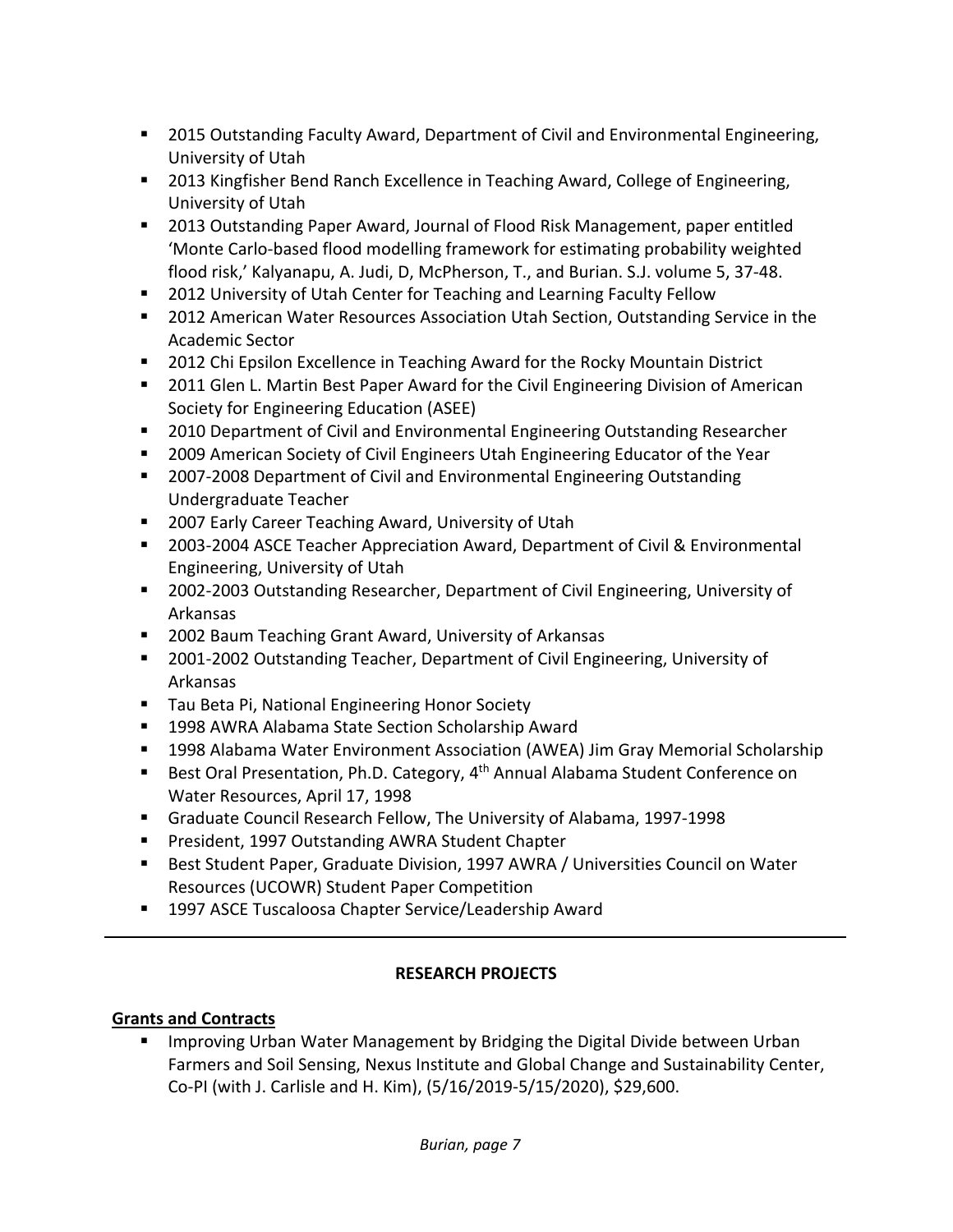- Smart Water Data Acquisition and Analytics Technologies for Improving Efficiency of Water and Power Network Operations, Utah Science and Technology Research Initiative (USTAR), PI, (8/1/2017‐5/15/2019), \$125,000.
- Application of Consequence-Based Resilience to Urban Water, Transportation, and Electric Power Infrastructure, Pacific Northwest National Laboratory, PI, (10/1/2016‐ 9/30/2017), \$110,252.
- **IRES: Life Cycle Management and Ecosystem Services Applied to Urban Agriculture, NSF,** Co‐PI with D. Apul (PI), C. Gruden (5/1/2016‐4/30/2020), \$249,968.
- Urban Water Infrastructure Resiliency: Metrics, Model Linkage, and Sensitivity, Pacific Northwest National Laboratory, PI, (2/1/2016‐10/31/2016), \$93,000.
- The Energy-Water-Food Nexus within the backdrop of an Urbanized Globe: How Can GPM Help? NASA, Co‐PI with M. Shepherd (PI), M. Jin (Co‐PI) (3/15/3016‐3/14/2019), \$447,663 (\$123,905 Utah Budget).
- **Prediction of Nonlinear Climate Variations Impacts on Eutrophication and Ecosystem** Processes and Evaluation of Adaptation Measures in Urban and Urbanizing Watersheds, EPA, Co‐PI with M. Barber (PI), R. Goel (Co‐PI), S. Hinners (Co‐PI), B. Clark (Co‐PI), (9/1/2015‐8/31/2018), \$999,969.
- EAGER: Developing experimental and modeling strategies to estimate nitrous oxide emissions from urban engineered ecosystems, NSF, Co-PI with R. Goel (PI), (5/15/2015-5/14/2017), \$95,418.
- U.S.-Pakistan Centers for Advanced Studies in Water, USAID, PI, (12/18/2014-12/17/2019), \$9.9 million
- Farmington Bay Water Budget Model, Jordan River/Farmington Bay Water Quality Council, PI, (3/1/2013‐2/28/2014), \$88,848.
- A New Probabilistic Approach To Analyze Climate Variability Impacts on Eco-Hydrologic Response and Water Management System Reliability, University of Utah Funding Incentive Grant, Co‐PI with C. Strong (PI), (5/15/13‐5/14/14), \$29,000.
- Chapter on Geographic Data for the CB Agent Effects Manual No. 1, DTRA, Co-PI with S. Linger (PI) and P. Dennison (Co‐PI), (5/15/2013‐8/31/2015), \$505,000 (\$51,000 Utah Budget).
- Urban-Snow Relationships: Process Studies and a New Framework for Optimizing and Managing Urban Water Systems in the GPM Era, NASA, Co‐PI with M. Shepherd (PI) and M. Jin (Co‐PI), (5/15/2013‐5/14/2016), \$455,521 (\$125,981 Utah Budget).
- Collaborative Research: Analysis of Decentralized Harvested Rainwater Systems Using the Urban Water Infrastructure Sustainability Evaluation (uWISE) Framework, NSF, Co‐PI with D. Apul (PI), (8/15/2012‐8/14/2016), \$308,000 (\$140,000 Utah Budget).
- Performance of Stormwater Bioretention Systems in Utah's Climate and Hydrologic Conditions, USGS, PI with Co‐PI C. Pomeroy, (3/1/2012‐2/28/2013), \$106,000.
- Collaborative Research: CI-WATER, Cyberinfrastructure to Advance High Performance Water Resource Modeling, NSF, Senior Personnel with N. Jones (PI) and many others, (1/1/2012‐8/31/2015), \$3,435,873 (~\$600,000 Utah Budget).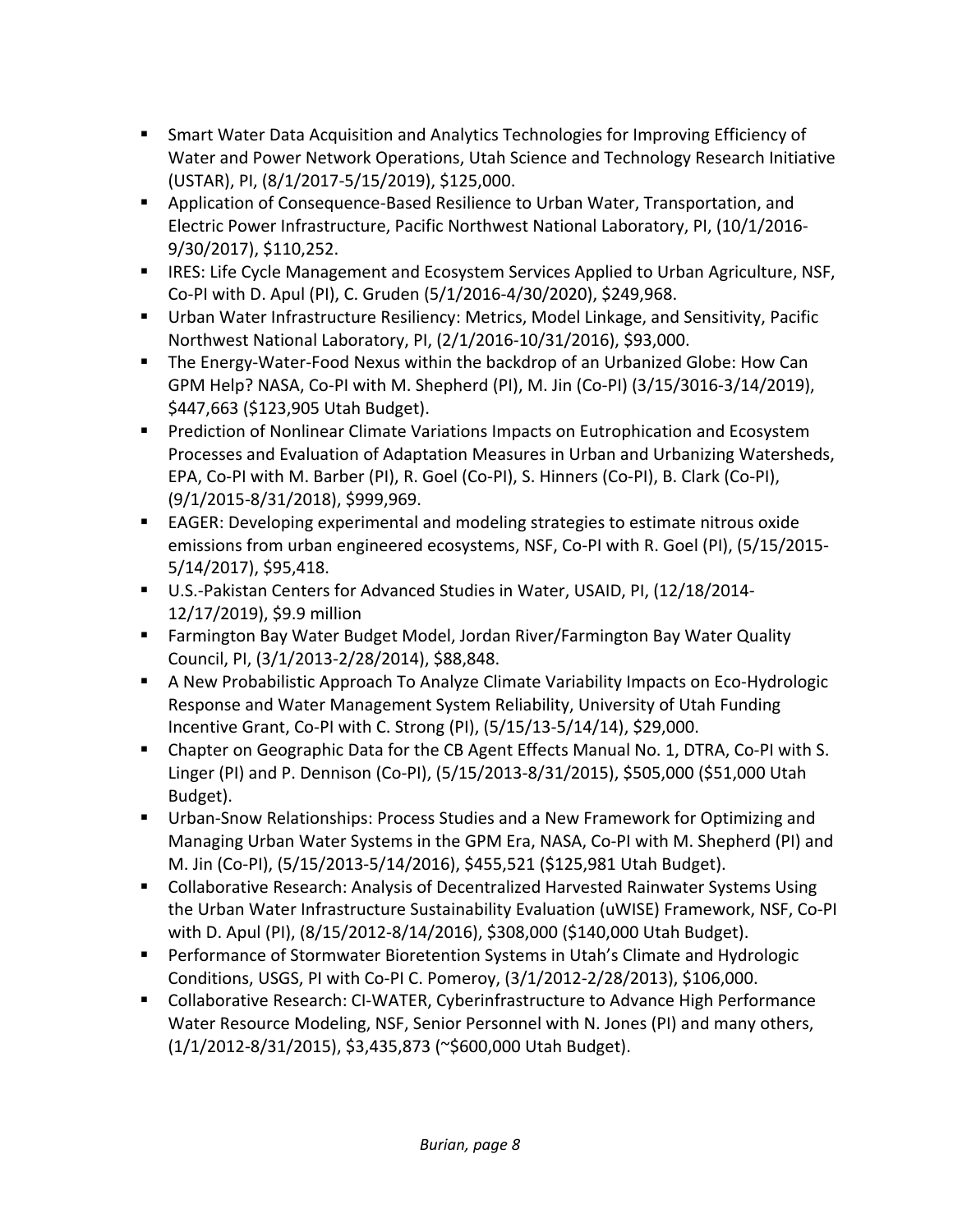- **IMPACT OF HUMANS ON Precipitation Variability, Climate and the Water Cycle: Preparing** for the GPM Era, NASA, Co‐PI with M. Shepherd (PI) and M. Jin (Co‐PI), (4/1/2010‐ 3/31/2014), \$406,345 (\$100,000 Utah Budget).
- Water Solutions for Future Unconventional Oil Development, Institute for Clean and Secure Energy, University of Utah, PI, (7/01/08‐3/31/2010), \$57,345.
- Water multi-infrastructure simulation technology (MIST): Validation and expansion of decision support, Los Alamos National Laboratory, PI, (6/14/07‐6/14/08), \$39,881.
- New approaches to treat produced water and perform water availability impact assessments for U.S. oil sands and oil shale development, Utah Heavy Oil Center, Co‐PI with R. Goel (PI), A. Hong (Co‐PI), and B. McPherson (Co‐PI), (5/15/07‐11/14/08), \$130,000.
- Coupled biophysical-hydrological response to climate variability, University of Utah Funding Incentive Grant, PI with K. Hultine (Co‐PI), (5/15/07‐5/14/08), \$26,000.
- Impacts of humans on precipitation variability, climate, and water cycle, NASA, Co-PI with M. Shepherd (PI) and M. Jin (Co‐PI), (2/1/2007‐1/31/2010), \$471,774 (\$91,890 Utah Budget).
- Urban enhancements to meteorological modeling and observations, Defense Threat Reduction Agency (DTRA), PI with M. Shepherd (Co‐PI) and M. Jin (Co‐PI), (3/19/2007‐ 8/31/2009), \$437,439.
- National building statistics database, Los Alamos National Laboratory, PI, (5/1/2004-4/30/2007), \$152,000.
- Graphical user interface development in ArcMap GIS for data management and preprocessing of EPANET water distribution models, Los Alamos National Laboratory, PI, (1/1/2004‐3/31/2007), \$252,945.
- **Development of regional regression equations for hydrologic estimates and** precipitation depth, duration, frequency maps for the State of Arkansas, University of Arkansas, PI, (7/1/2004‐6/30/2006), \$109,992.
- **Understanding the impact of urbanization on short and long term precipitation** variability and land surface hydrologic processes, NASA, Collaborative Team composed of NASA Goddard Space Flight Center (PI: Shepherd), University of Maryland (PI: Jin), and University of Utah (PI: Burian), (10/01/2003‐9/30/2006), \$68,797 (Utah Budget).
- Analysis of 3D building databases for establishing urban morphological characteristics, Los Alamos National Laboratory, PI, (9/15/03‐3/1/04), \$12,601.
- Acquisition of a High Accuracy/Resolution Landscape and Structure Characterization System (HARLS‐CS) for Anthropology, Archaeology, Architecture, Biology and Geosciences, NSF Co‐PI with Limp (PI), Kvamme, Bajwa, and Beaupre (8/1/03‐7/31/06), \$349,452 (Major Research Instrumentation Award, made significant contributions to proposal, but left University of Arkansas before award arrived, no transfer of equipment/funds to U. of Utah).
- GIS-based BMP planning tool for stormwater quality management, Mack-Blackwell Rural Transportation Center, Arkansas State Highway and Transportation Department, PI with Co‐PI F. Edwards (Co‐PI), (7/01/02‐6/30/04), \$198,735 (external: \$167,281).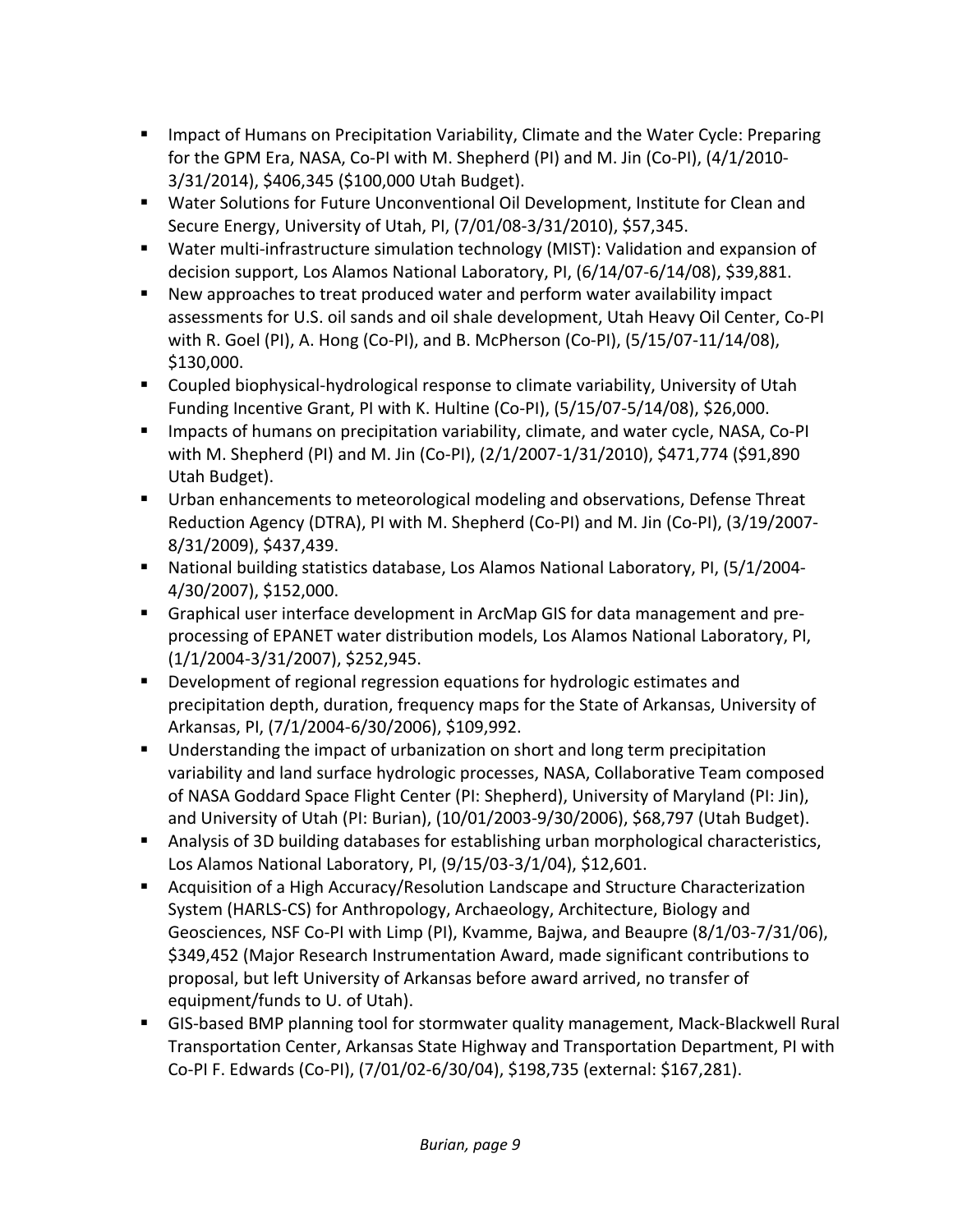- **Development of guidelines for construction best management practices, Arkansas State** Highway and Transportation Department, Co‐PI with F. Edwards (PI), (7/1/02‐6/30/04), \$260,724 (external: \$210,409).
- Derivation of urban canopy parameters for mesoscale meteorological and plume dispersion models, U.S. EPA, PI, (6/01/02‐2/28/03), \$21,848.
- Analysis of 3D building databases for establishing urban morphological characteristics, Los Alamos National Laboratory, PI, (2/01/02‐1/31/03), \$15,985.
- **Development of construction site stormwater pollution prevention BMP workshop,** Arkansas Highway and Transportation Department, Co‐PI with F. Edwards (PI), (10/16/01‐6/30/02), \$56,080 (external \$40,000).
- **EXP** Construction site erosion control BMP workshops, demonstrations, and demonstration of effectiveness, U.S. EPA and Arkansas Soil and Water Conservation Commission, Co‐PI with F. Edwards (PI), T. Soerens (Co‐PI), Steele (Co‐PI), M. Boyer (Co‐PI), (7/01/01‐ 6/30/03), \$218,858 (external: \$178,443).

# **SOFTWARE AND DATABASES**

# **Software (most recent versions listed)**

- **FIOOD Inundation Prediction Tool and Decision Support System, version 2 (2008). ArcGIS** extension coded in Visual Basic .NET providing hydraulics model building capabilities, extreme rainfall flood simulation capability, and interfacing with damage estimation and consequence assessment software. Includes documentation (user manual and technical documentation). Programming Team: Dave Judi, Alfred Kalyanapu, Amanda Gilliland, Scott Mansell, Woo Suk Han.
- Dam Break Simulator, version 1 (2006). Visual Basic .NET code for simulating dam break hydrographs to feed into existing flood modeling tools. Includes documentation (user manual and technical documentation). Primary Programmer: Woo Suk Han.
- Hurricane Surge Inundation Simulator, version 1 (2006). Visual Basic .NET code for simulating inundation from hurricane storm surge events. Includes documentation (user manual). Primary Programmer: Scott Mansell.
- Water Distribution Model Builder (WDMB), Version 2.1 (2006). Visual Basic .NET ArcGIS extension for the National Infrastructure Simulation and Analysis Center's Water Infrastructure Simulation Environment. Includes documentation (user manual and technical documentation). Primary Programmer: Pooja Mutha.
- UMAP (Urban Morphological Analysis Processor), Version 2. (2005). Visual Basic for Applications (VBA) code for the ArcGIS geographic information system software package. Developed to process three‐dimensional building data and compute gridded urban canopy parameters for mesoscale meteorological and urban dispersion models. Includes documentation (user manual and technical documentation). Primary Programmers: Andrew McKinnon and WooSuk Han.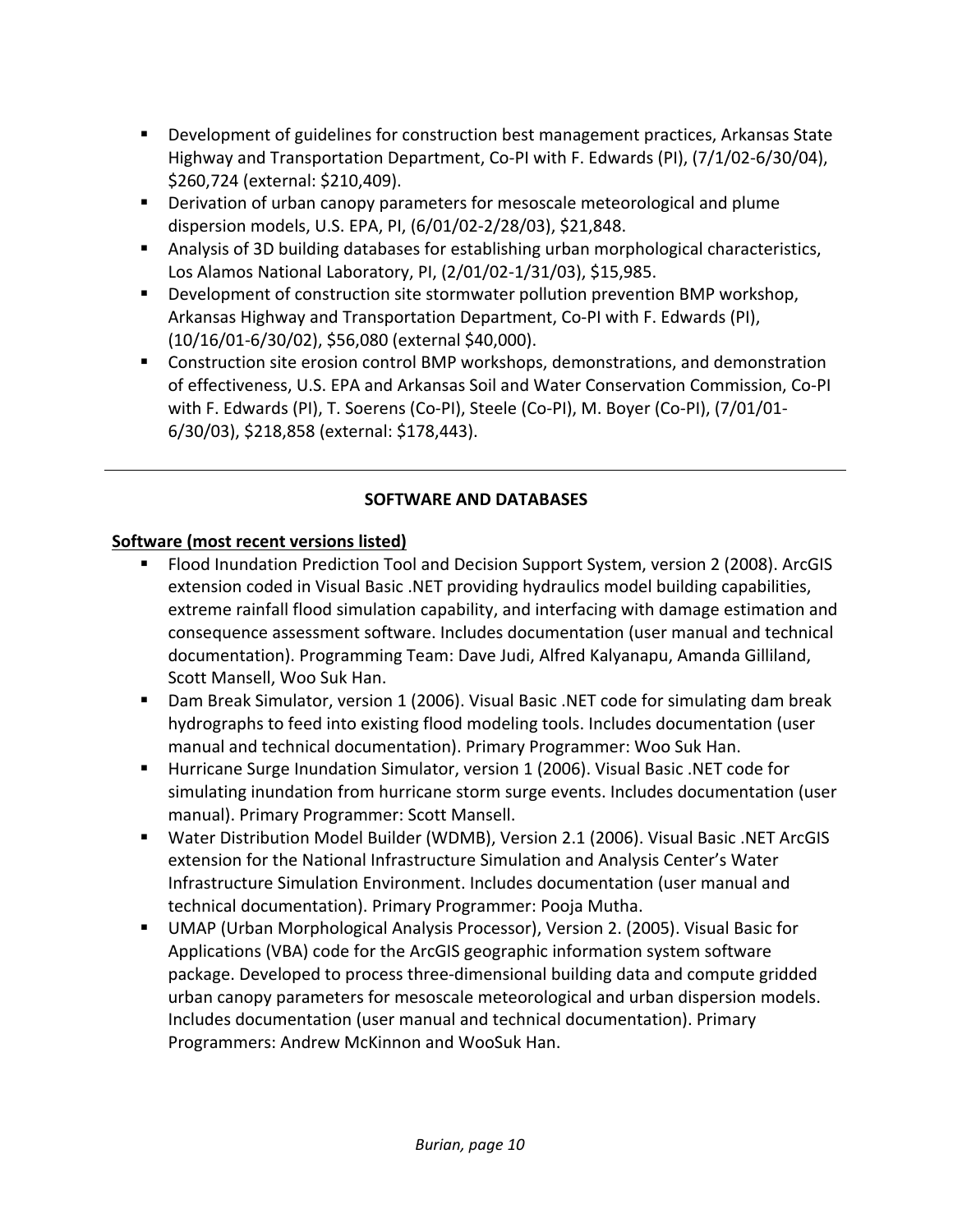#### **Databases**

 National Building Statistics Database, Version 2. (2008). High‐resolution gridded building statistics and morphological parameters for use in mesoscale meteorological and urban dispersion models. Version contains 42 cities in the U.S. accompanied by documentation and distributed on CD to 100+ member user group, LA‐UR‐08‐1921, Los Alamos National Laboratory.

### **EDUCATION RESEARCH PUBLICATIONS**

### **Peer‐Reviewed**

- 21. Burian, S.J., Ward, M., Stevenson, D., Ahmad, S., Gates, T., Mahar, R.B., Lashari, B., Banuri, T., Chaudhry, A., Ullman, J.L., (2018). "Assessment of a peer mentoring program to build capacity for course development and delivery." *American Society for Engineering Education (ASEE) Annual Conference Proceedings*, 24‐27 June, 2018, Salt Lake City, UT, USA.
- 20. Burian, S.J., Jha, M., Richard, G., Shepherd, J.M. (2017). "An interdisciplinary learning module on water sustainability in cities." *American Society for Engineering Education (ASEE) Annual Conference Proceedings*, 25‐28 June, 2017, Columbus, OH, USA.
- 19. Burian, S.J., Ward, M., Banuri, T., Chaudhry, M.A., Ahmad, S., Lashari, B., Mahar, R.B., Stevenson, D., VanDerslice, J., Ansari, K., Babar, M., and Qureshi, A.L. (2017). "Higher education capacity building in water resources engineering and management to support achieving the sustainable development goal for water in Pakistan." *American Society for Engineering Education (ASEE) Annual Conference Proceedings*, 25‐28 June, 2017, Columbus, OH, USA.
- 18. Burian, S.J., Ward, M., Banuri, T., Chaudhry, M.A., Ahmad, S., Lashari, B., Ansari, K. (2016). "Higher education capacity building to support achieving the sustainable development goal for water in Pakistan." *Water and Environment in the New Millennium: Education and Capacity Building.* 3‐5 December 2016, University of Tehran, Tehran, Iran.
- 17. Schmucker, D., Burian, S.J., and Lenart, J. (2016). "A Civil infrastructure system perspective Not just the built environment." *American Society for Engineering Education (ASEE) Annual Conference Proceedings*, 26‐29 June, 2016, New Orleans, LA, USA.
- 16. Ward, M., Bowen, B., Burian, S., Cachelin, A., and McCool, D. (2016). "Institutionalizing sustainability curriculum at the University of Utah." *Journal of Environmental Studies and Sciences*, 6(1), 425‐431, DOI 10.1007/s13412‐015‐0315‐z.
- 15. Burian, S.J., Schmucker, D., Lenart, J., Tavakol‐Davani, H., Romero, P., and Barber, M.E. (2016). "Developing global learning outcomes in a civil engineering program." *American*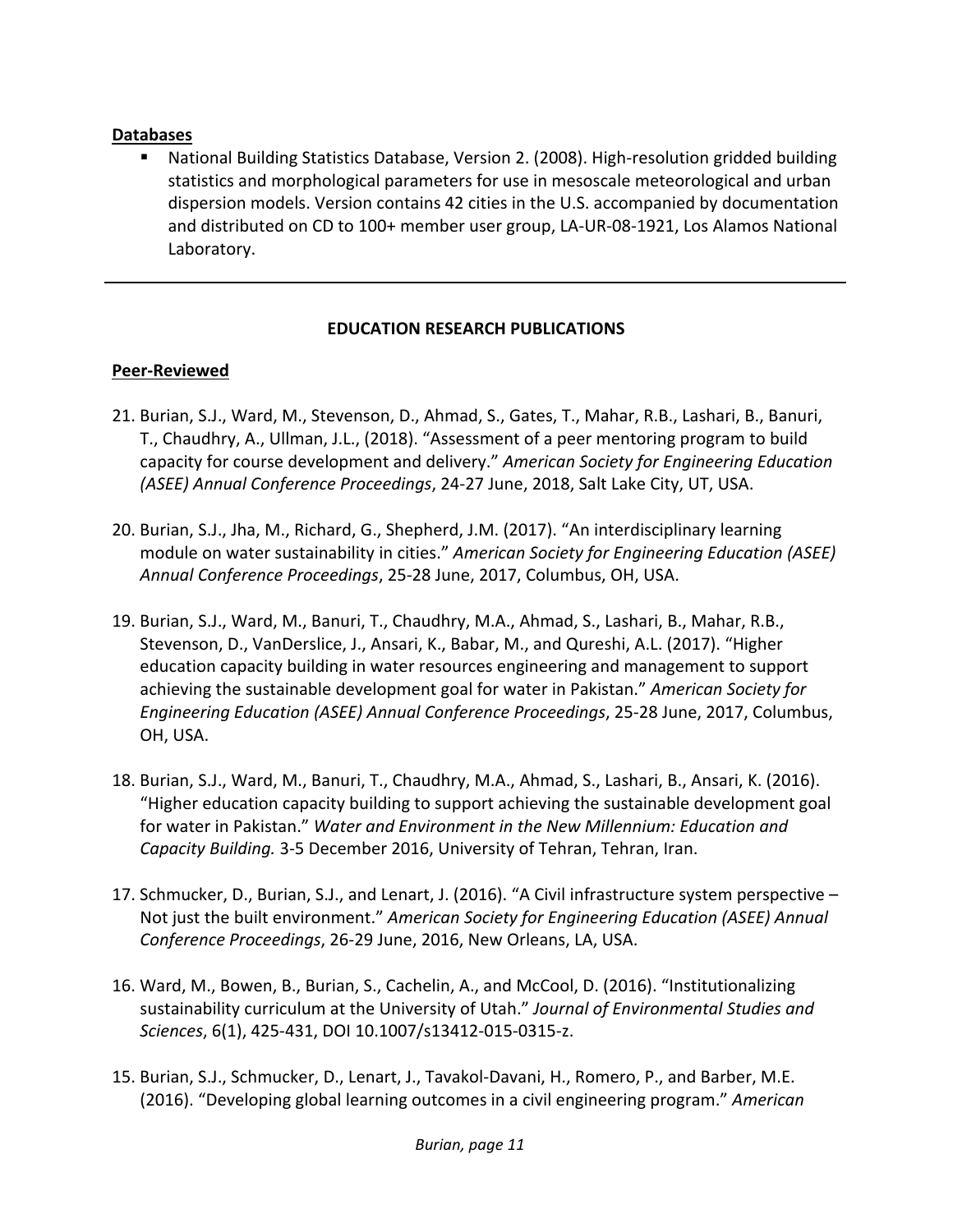*Society for Engineering Education (ASEE) Annual Conference Proceedings*, 26‐29 June, 2016, New Orleans, LA, USA.

- 14. Gosselin, D., Burian, S.J., Lutz, T., and Maxson, J. (2016). "Integrating geoscience into education about environment, society, and sustainability using place‐based learning: three examples." *Journal of Environmental Studies and Sciences*, 6(3), 531‐540, DOI 10.1007/s13412‐015‐0238‐8.
- 13. Schmucker, D. and Burian, S.J. (2015). "History and heritage as a vehicle for contemporary issues." *American Society for Engineering Education (ASEE) Annual Conference Proceedings*, 14‐17 June, 2015, Seattle, WA, USA.
- 12. Burian, S.J. and Apul, D. (2015). "Cross‐Institution Collaborative Learning (CICL) to connect water resources design with sustainability analysis." *American Society for Engineering Education (ASEE) Annual Conference Proceedings*, 14‐17 June, 2015, Seattle, WA, USA.
- 11. Burian, S.J. and Reynolds, S.K. (2014). "Using a sustainable infrastructure rating system in the civil engineering capstone design course." *American Society for Engineering Education (ASEE) Annual Conference Proceedings*, 15‐18 June, 2014, Indianapolis, IN, USA.
- 10. Burian, S.J., Horsburgh, J.S., Rosenberg, D.E., Ames, D.P., Hunter, L.G., and Strong, C. (2013). "Using interactive video conferencing for multi‐institution, team‐teaching." *American Society for Engineering Education (ASEE) Annual Conference Proceedings*, 23‐26 June, 2013, Atlanta, GA, USA.
- 9. Burian, S.J. and Romero, P. (2012). "Engineering study abroad program on sustainable infrastructure combining engineering and non‐engineering students." *American Society for Engineering Education (ASEE) Annual Conference Proceedings*, 10‐13 June, 2012, San Antonio, TX, USA.
- 8. Blevins, M. and Burian (2012). "Analysis of the sustainability culture in civil and environmental engineering and mechanical engineering programs." *American Society for Engineering Education (ASEE) Annual Conference Proceedings*, 10‐13 June, 2012, San Antonio, TX, USA.
- 7. Burian, S.J., Barbanell, E.M., Blevins, M. (2011). "Avoiding another Tower of Babel: Bridging communication barriers among students and instructors from civil engineering, humanities, and other disciplines in a multidisciplinary course." *American Society for Engineering Education (ASEE) Annual Conference Proceedings*, 26‐29 June, 2011, Vancouver, BC, Canada.
- 6. Kunberger, T., Burian, S.J., Lutey, W.A., Morse, A.N., O'Neill, R., Sanford Bernhardt, K.L., and Welker, A.L. (2011). "Twenty‐first century civil engineering: An overview of who, what, and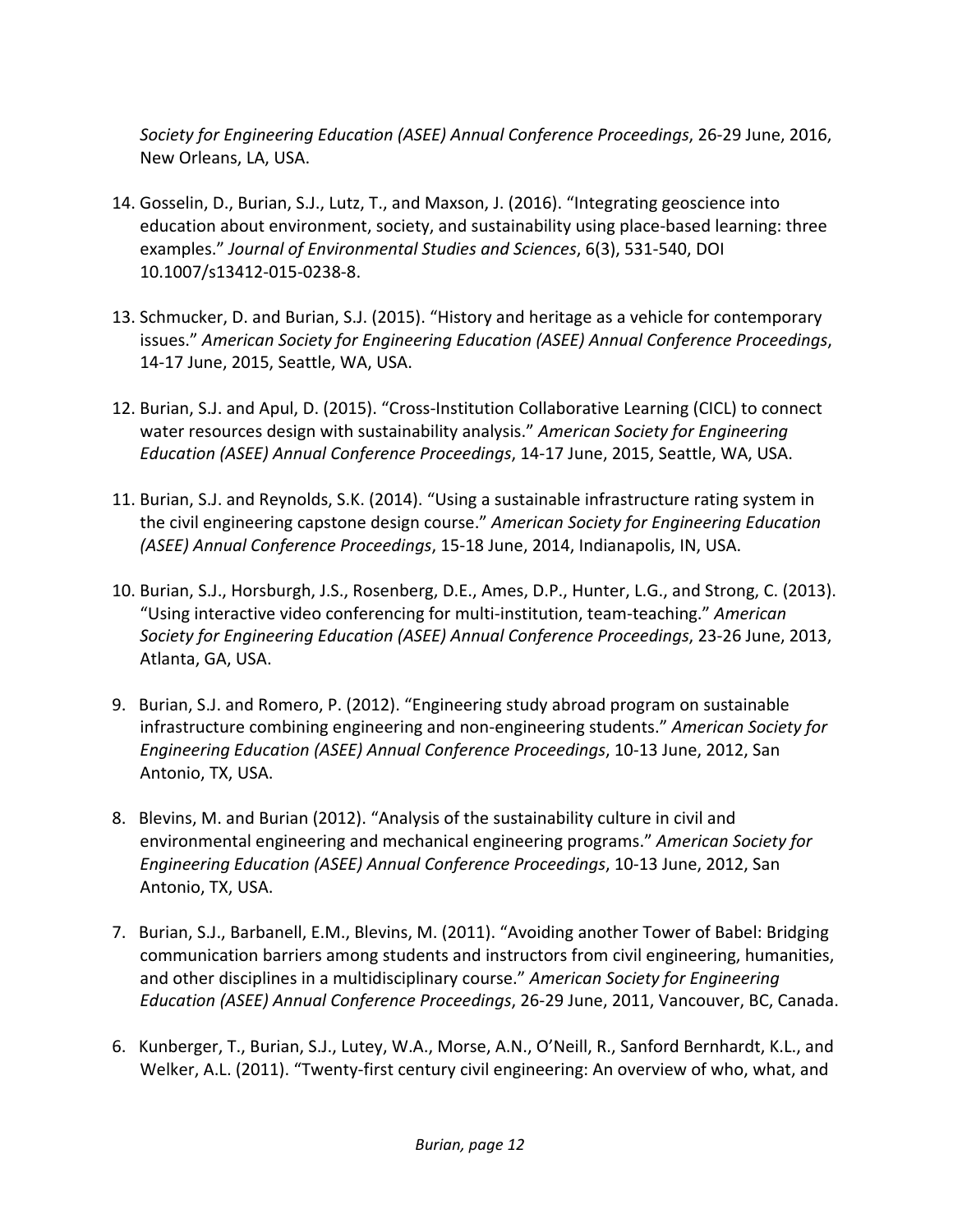where." *American Society for Engineering Education (ASEE) Annual Conference Proceedings*, 26‐29 June, 2011, Vancouver, BC, Canada.

- 5. Burian, S.J. (2010). "Teaching sustainability in a civil engineering curriculum." *American Society for Engineering Education (ASEE) Annual Conference Proceedings*, 20‐23 June, 2010, Louisville, KY.
- 4. Burian, S.J. and Barbanell, E.M. (2010). "Hydrotopia: Integrating civil engineering and humanities to teach water resources engineering and management." *American Society for Engineering Education (ASEE) Annual Conference Proceedings*, 20‐23 June, 2010, Louisville, KY.
- 3. Burian, S.J., Kalyanapu, A., Houdeshel, D., Judi, D., and Pomeroy, C.A. (2009). "Web‐based virtual laboratory for water resources engineering education." *American Society for Engineering Education (ASEE) Annual Conference Proceedings*, 14‐17 June, 2009, Austin, TX.
- 2. Burian, S.J., Johnson, W., Montague, F., Holt, A., Nielson, J., and David, R. (2008). "Multidiscipline team teaching approach to enhance project‐based learning of sustainable design." *American Society for Engineering Education (ASEE) Annual Conference Proceedings*, 22‐25 June, 2008, Pittsburgh, PA.
- 1. Burian, S.J., Romero, P., Barlett, S.F. (2007). "Improving communication and leadership skills using department‐consistent laboratory team experience." *American Society for Engineering Education (ASEE) Annual Conference Proceedings*, 24‐27 June, 2007, Honolulu, HI.

#### **RESEARCH PUBLICATIONS AND PRESENTATIONS** (Mentees Underlined)

#### **Peer‐Reviewed Publications (Journal, Conference, Book Chapter, Report)**

- 95. Lee, S. and Burian, S.J. "Triple top line based sustainability measure for water distribution systems." *Sustainability* (under review).
- 94. Devkota, J., Petit-Boix, A., Phillips, R., Vargas-Parra, M. Violeta, Alejandro, J., Gabarrell, X., Rieradevall, J., Burian, S., Apul, D. "Life cycle assessment of rainwater harvesting in urban neighborhoods: Implications of infrastructure configuration and demand patterns in the US and Spain." *Journal of Hydrology* (under review).
- 93. Shin, S., Lee, S., Burian, S.J., Judi, D., and McPherson, T. "Evaluating resilience of water distribution networks to operational failures from cyber‐physical attacks." *Journal of Environmental Engineering* (accepted, in press).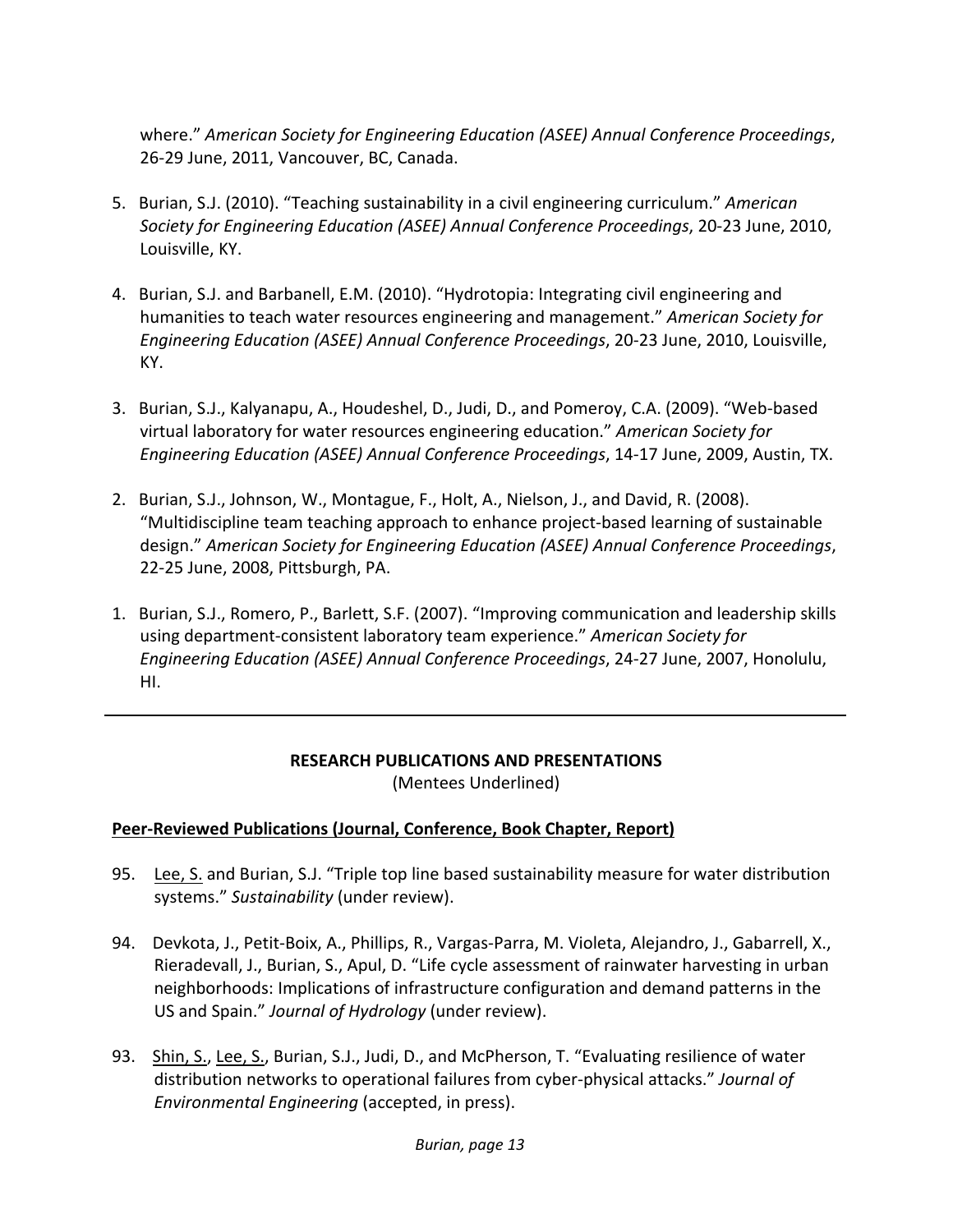- 92. Liu, S., Zheng, F., Wei, S., Liu, Q., Liu, N., Shao, Y., and Burian, S.J. "Building damage mapping based on Touzi decomposition using quad-polarimetric ALOS PALSAR data." *Remote Sensing* (accepted, in press).
- 91. Sowby, R.B. and Burian, S.J. (2020). "High-resolution energy intensity modeling to improve water distribution system performance." *Journal of Sustainable Water in the Built Environment*, 6(1), https://doi.org/10.1061/JSWBAY.0000896.
- 90. Tavakol-Davani, Ha., Rahimi, R., Burian, S.J., Pomeroy, C.A., McPherson, B.J., and Apul, D. (2019). "Combining hydrologic analysis and life cycle assessment approaches to evaluate sustainability of water infrastructure: Uncertainty analysis." *Water*, 11, 2592; doi:10.3390/w11122592.
- 89. Hassan, D., Rais, M.N., Ahmed, W., Bano, R., Burian, S.J., Ijaz, M.W., and Bhatti, F.A. (2019). "Future water demand modeling using water evaluation and planning: a case study of the Indus Basin in Pakistan." *Sustainable Water Resources Management*, https://doi.org/10.1007/s40899‐019‐00343‐0.
- 88. Hansen, C.H., Burian, S.J., Dennison, P.E., and Williams, G.P. (2019). "Evaluating historical trends and influences of meteorological and seasonal climate conditions on lake chlorophyll a using remote sensing." *Lake and Reservoir Management*, DOI: 10.1080/10402381.2019.1632397.
- 87. Hassan, D., Burian, S.J., Bano, R., Ahmed, W., Arfan, M., Naseer Rais, M., Rafique, A., and Ansari, K. (2019). "An assessment of the Pakistan Water Apportionment Accord of 1991." *Resources*, 8, 120; doi:10.3390/resources8030120.
- 86. Lee, S., Shin, S., Judi, D., McPherson, T., and Burian, S.J. (2019). "Criticality analysis of a water distribution system considering both economic consequences and hydraulic loss using Modern Portfolio Theory." *Water*, 11, 1222, DOI: 10.3390/w11061222.
- 85. Tavakol-Davani, He., Tavakol-Davani, Ha., Burian, S.J., McPherson, B.J., Barber, M.E. (2019). "Green infrastructure optimization to achieve pre‐development conditions of a semiarid urban catchment." *Environmental Science: Water Research & Technology*, 5, 1157 – 1171, DOI: 10.1039/c8ew00789f.
- 84. Shepherd, J.M., S.J. Burian, M. Jin, C. Liu, and B. Johnson. (2019). "Two decades of urban hydroclimatological studies have yielded discovery and societal benefits." *Satellite Precipitation Measurement*, Edited by V. Levizanni, C. Kidd, D. Kirschbaum, C. Kummerow, K. Kummerov, and J. Turk.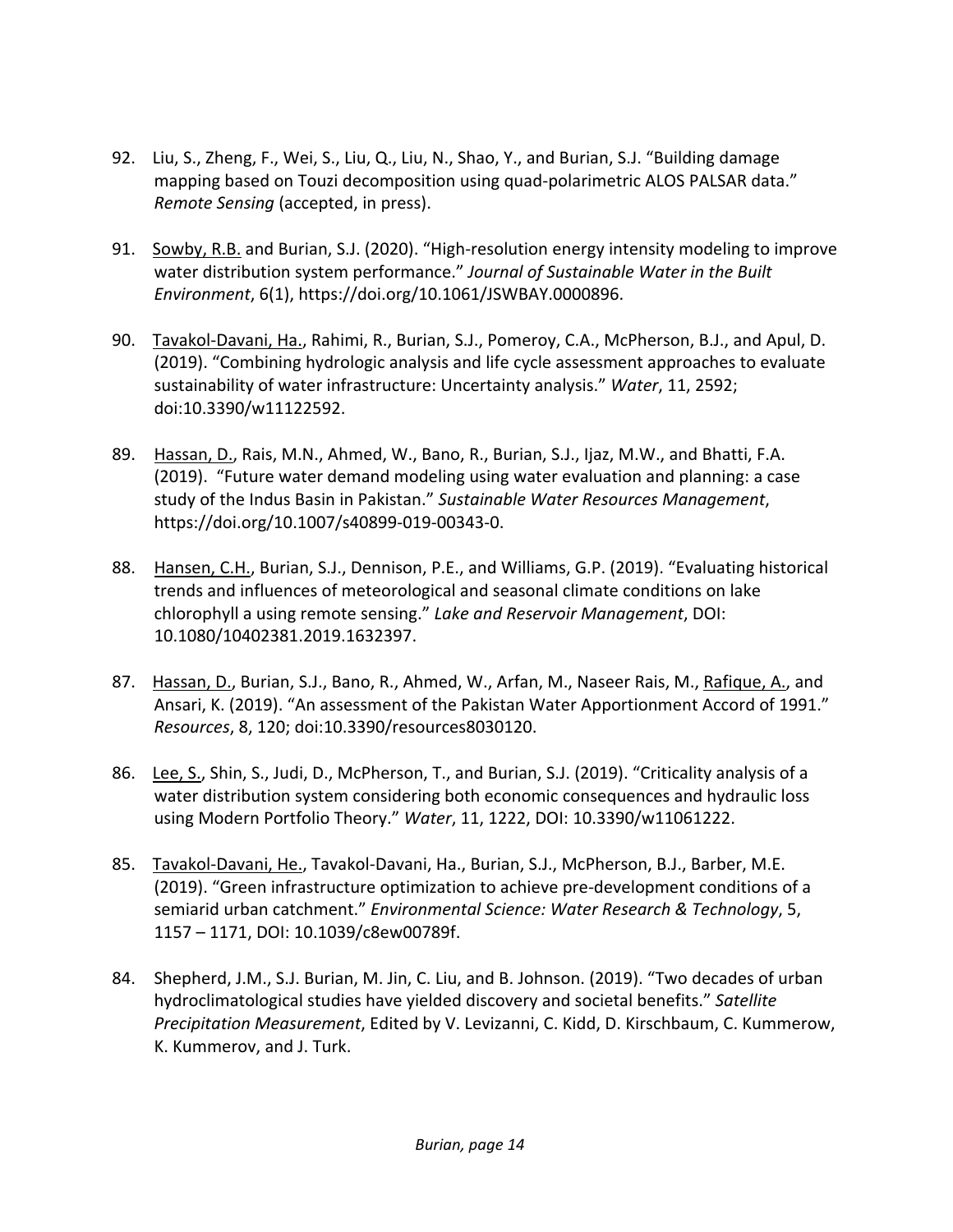- 83. Li, J., Bao, S., and Burian, S. (2019). "Real-time data assimilation potential to connect micro‐smart water test bed and hydraulic model." *H2Open Journal*, 2(1), 58‐70.
- 82. Sowby, R.B., Burian, S.J., Chini, C.M., and Stillwell, A.S. (2019). "Data challenges and solutions in energy‐for‐water: Experience from two recent studies." *Journal of American Water Works Association*, 111(2), 14‐19.
- 81. Tavakol-Davani, Ha., Burian, S.J., Butler, D., Sample, D., Devkota, J., and Apul, D. (2018). "Combining hydrologic analysis and life cycle assessment approaches to evaluate sustainability of rainwater harvesting." *Journal of Irrigation and Drainage Engineering*, 144 (11), https://doi.org/10.1061/(ASCE)IR.1943‐4774.0001340.
- 80. Sowby, R.B. and Burian, S.J. (2018). "Statistical model and benchmarking procedure for energy use by U.S. public water systems." *Journal of Sustainable Water in the Built Environment*, 4(4), DOI: 10.1061/JSWBAY.0000864.
- 79. Shin, S., Lee, S., Burian, S.J., Judi, D., McPherson, T., Parvania, M., and Goharian, E. (2018). "Comprehensive review and needs assessment for resilience measures of water infrastructure systems." *Water,* 10, 262, doi:10.3390/w10030262.
- 78. Khatri, K., Strong, C., Kochanski, A.K., Burian, S., Miller, C., and Hasenyager, C. (2018). "Water resources criticality due to future climate change and population growth: Case of river basins in Utah, USA." *Journal of Water Resources Planning and Management,* 144(8), DOI: 10.1061/(ASCE)WR.1943‐5452.0000959.
- 77. Feng, Y., Burian, S.J., and Pardyjak, E.R. (2018). "Green roof evapotranspiration observation and estimation in Salt Lake City, Utah." *Water* 10(3), 262; doi:10.3390/w10030262.
- 76. Goharian, E., Burian, S.J., and Karamouz, M. (2018). "Using joint probability distributions of reliability and vulnerability to develop a water system performance index (WSPI)" *Journal of Water Resources Planning and Management*, 144(2), doi.org/10.1061/(ASCE)WR.1943‐5452.0000869.
- 75. Goharian, E. and Burian, S.J. (2018). "Developing an integrated framework to build a decision support tool for urban water management." *Journal of Hydroinformatics, available online* 8 February 2018, jh2018088; DOI: 10.2166/hydro.2018.088.
- 74. Sowby, R.B. and Burian, S.J. (2017). "A survey of energy requirements for public water supply in the United States." *Journal of the American Water Works Association*, 109(7), E320‐E330, DOI: 10.5942/jawwa.2017.109.0080.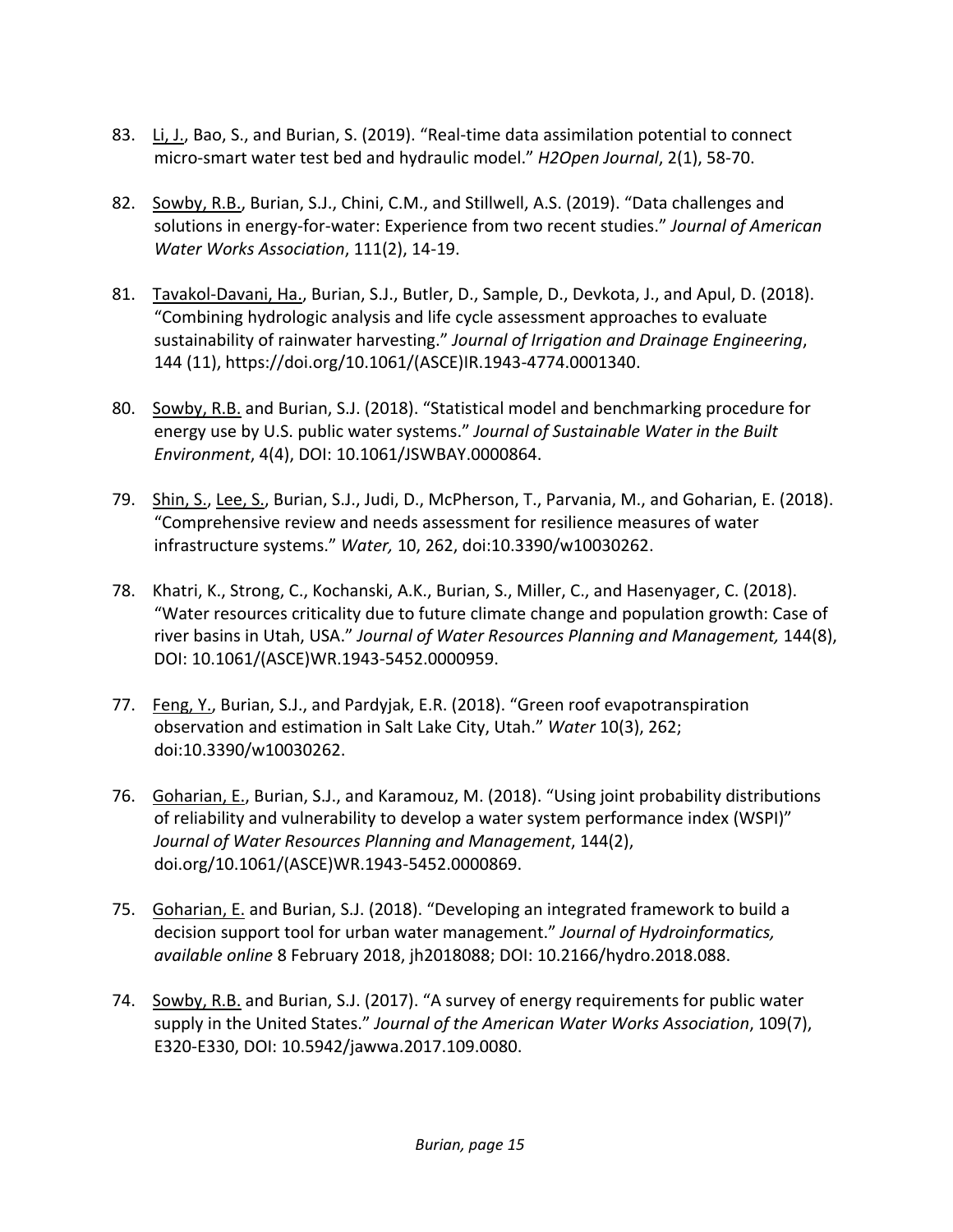- 73. Hansen, C.H., Goharian, E., and Burian, S.J. (2017). "Comparison of traditional and combined change factor methodologies for local precipitation scaling and hydrologic modeling applications." *Journal of Hydrologic Engineering*, 22(9), doi.org/10.1061/(ASCE)HE.1943‐5584.0001555.
- 72. Oikonomou, K., Parvania, M., and Burian, S. (2017) "Integrating water distribution energy flexibility in power systems operation." in *Proc. IEEE Power & Energy Society General Meeting*, Chicago, IL, July 16‐20, 2017.
- 71. Hossain, F., Beighley, E., Burian, S., Chen, J., Mitra, A., Niyogi, D., Pielke, R. Sr., and Wegner, D.I. (2017). "A review of approaches and recommendations for improving resilience of water management infrastructure: The case for large dams." *Journal of Infrastructure Systems*, doi:10.1061/(ASCE)IS.1943‐555X.0000370.
- 70. Vaseghi, G., Celik, I., Burian, S., and Apul, D. (2017). "Chapter 4 ‐ Economic, environmental, and social criteria evaluation of rainwater harvesting system options for an office and lab building on the University of Utah campus." In: *Frontiers in Civil Engineering, Volume 2: Water Savings in Buildings,* Edited by Ghisi, E., Bentham Books, Sharjah, UAE, 114‐147.
- 69. Hansen, C.H., Burian, S.J., Dennison, P., Williams, G. (2017). "Spatiotemporal variability of lake water quality in the context of remote sensing models." *Remote Sensing*, 9 (5), 409, doi:10.3390/rs9050409.
- 68. Devkota, J., Burian, S.J., Tavakol‐Davani, Ha., Apul, D., (2017). "Introducing demand to supply ratio as a new metric for understanding life cycle greenhouse gas (GHG) emissions from rainwater harvesting systems." *Journal of Cleaner Production*, 163, 274‐284 (DOI: 10.1016/j.jclepro.2015.10.073).
- 67. Goharian, E., Burian, S.J., Lillywhite, J., and Hile, R. (2017). "Vulnerability assessment to support integrated water resources management of metropolitan water supply systems." *Journal of Water Resources Planning and Management*, 143(3), http://dx.doi.org/10.1061/(ASCE)WR.1943‐5452.0000738#sthash.L0UJxzHe.dpuf.
- 66. Stout, D.T., Walsh, T.W., Burian, S.J. (2017). "Ecosystem services from rainwater harvesting in India." *Urban Water Journal*, 14 (6), 561‐573, DOI: 10.1080/1573062X.2015.1049280.
- 65. Feng, Y. and Burian, S.J. (2016). "Improving evapotranspiration mechanisms in the U.S. Environmental Protection Agency's Storm Water Management Model." *Journal of Hydrologic Engineering*, 21(10), http://dx.doi.org/10.1061/(ASCE)HE.1943‐ 5584.0001419#sthash.WuuMyrHq.dpuf.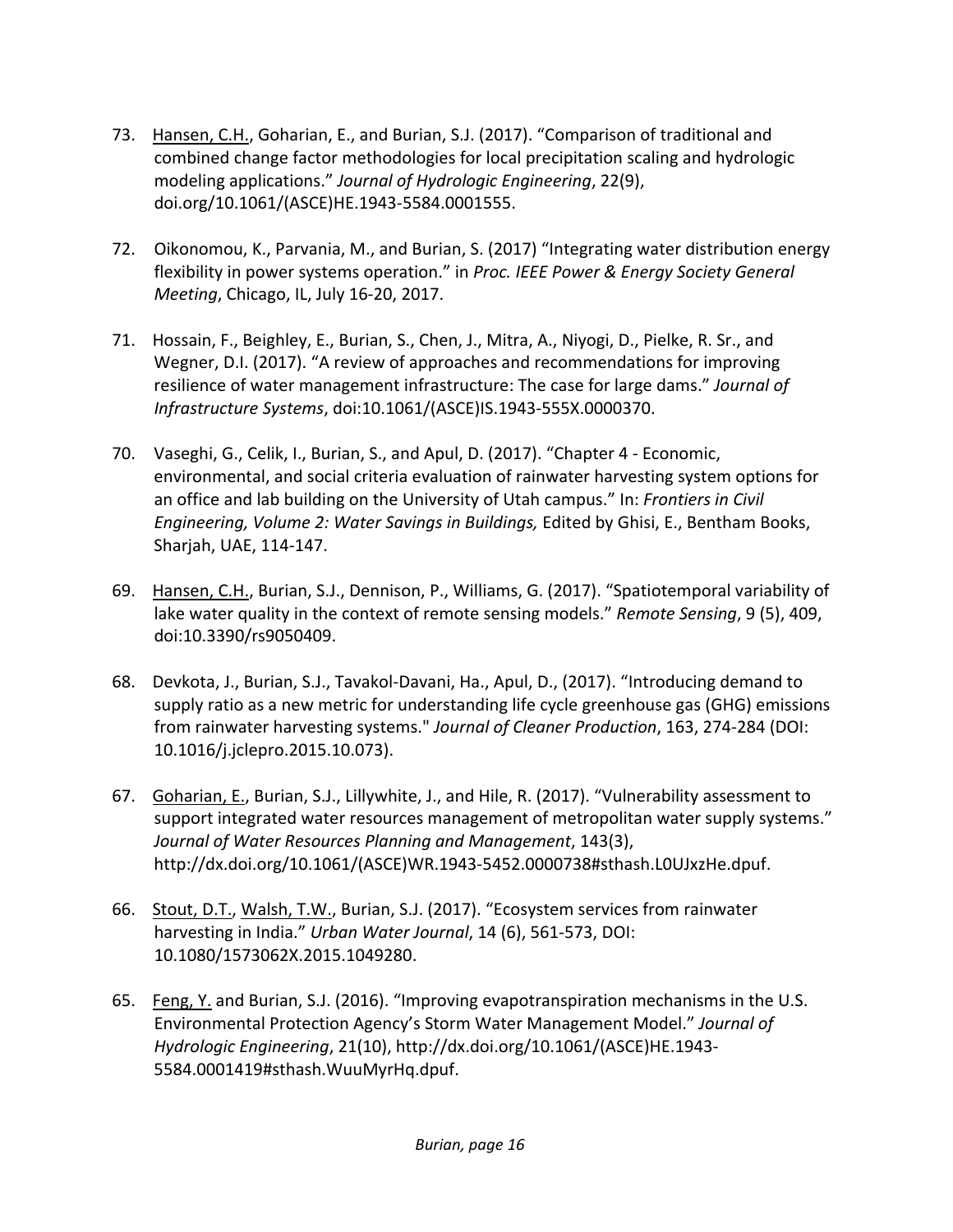- 64. Swain, N.R., Christensen, S.D., Snow, A.D., Dolder, H., Espinoza‐Dávalos, G., Goharian, E., Jones, N.L., Nelson, E.J., Ames, D.P., and Burian, S.J. (2016). "A new open source platform for lowering the barrier for environmental web app development." *Environmental Modelling and Software*, 85, 11‐26.
- 63. Tavakol‐Davani, He., Goharin, E., Hansen, C., Tavakol‐Davani, Ha., Apul, D., and Burian, S.J. (2016). "How does climate change affect combine sewer overflow in a system benefiting from rainwater harvesting systems?" *Sustainable Cities and Society*, 27, 430‐438, http://dx.doi.org/10.1016/j.scs.2016.07.003.
- 62. Feng, Y., Burian, S.J., and Pomeroy, C.A. (2016). "Potential of green infrastructure to restore predevelopment water budget of a semi‐arid urban catchment." *Journal of Hydrology*, Vol 542, 744‐755, http://dx.doi.org/10.1016/j.jhydrol.2016.09.044.
- 61. Goharian, E., Burian, S.J., Bardsley, T., and Strong, C. (2016). "Incorporating potential severity into vulnerability assessment of water supply systems under climate change conditions." *Journal of Water Resources Planning and Management,* 142(2), (DOI: 10.1061/(ASCE)WR.1943‐5452.0000579,04015051).
- 60. York, C., Goharian, E., and Burian, S.J. (2015). "Impacts of large-scale stormwater green infrastructure implementation and climate change variability on receiving water response in the Salt Lake City area." *American Journal of Environmental Science*, 11(4), 278‐292 (DOI: 10.3844/ajessp.2015.278.292).
- 59. Hossain, F., Arnold, J., Mitra, A., Beighley, E., Niyogi, D., Pielke, R. Sr, Brown, C., Burian, S., Chen, J., Tidwell, V., Madadgar, S., and Wegner, D. (2015). "Local‐to‐regional landscape drivers of extreme weather and climate: Implications for water infrastructure resilience." *Journal of Hydrologic Engineering*, 20(7), (DOI: 10.1061/(ASCE)HE.1943‐5584.0001210).
- 58. Tavakol‐Davani, Ha., Burian, S., Devkota, J., Apul, D., Shugart‐Schmidt. W., Chaney, M. (2015). "Performance and cost based comparison of green and gray infrastructures to control combined sewer overflows." *Journal of Sustainable Water in the Built Environment* 2(2), (DOI: 10.1061/JSWBAY.0000805, 04015009).
- 57. Hossain, F., Arnold, J., Beighley, E., Brown, C., Burian, S., Chen, J., et al. (2015). "What do experienced water managers think of water resources of our nation and its management infrastructure?" *PLoS ONE*, 10(11), e0142073. doi:10.1371/journal.pone.0142073.
- 56. Kaylanapu, A.J., Judi, D.R., McPherson, T.N., and Burian, S.J. (2015). "Annualized risk analysis approach to recommend appropriate level of flood control: Application to Swannanoa River Watershed." *Journal of Flood Risk Management*, 8, 368‐385, doi: 10.1111/jfr3.1210.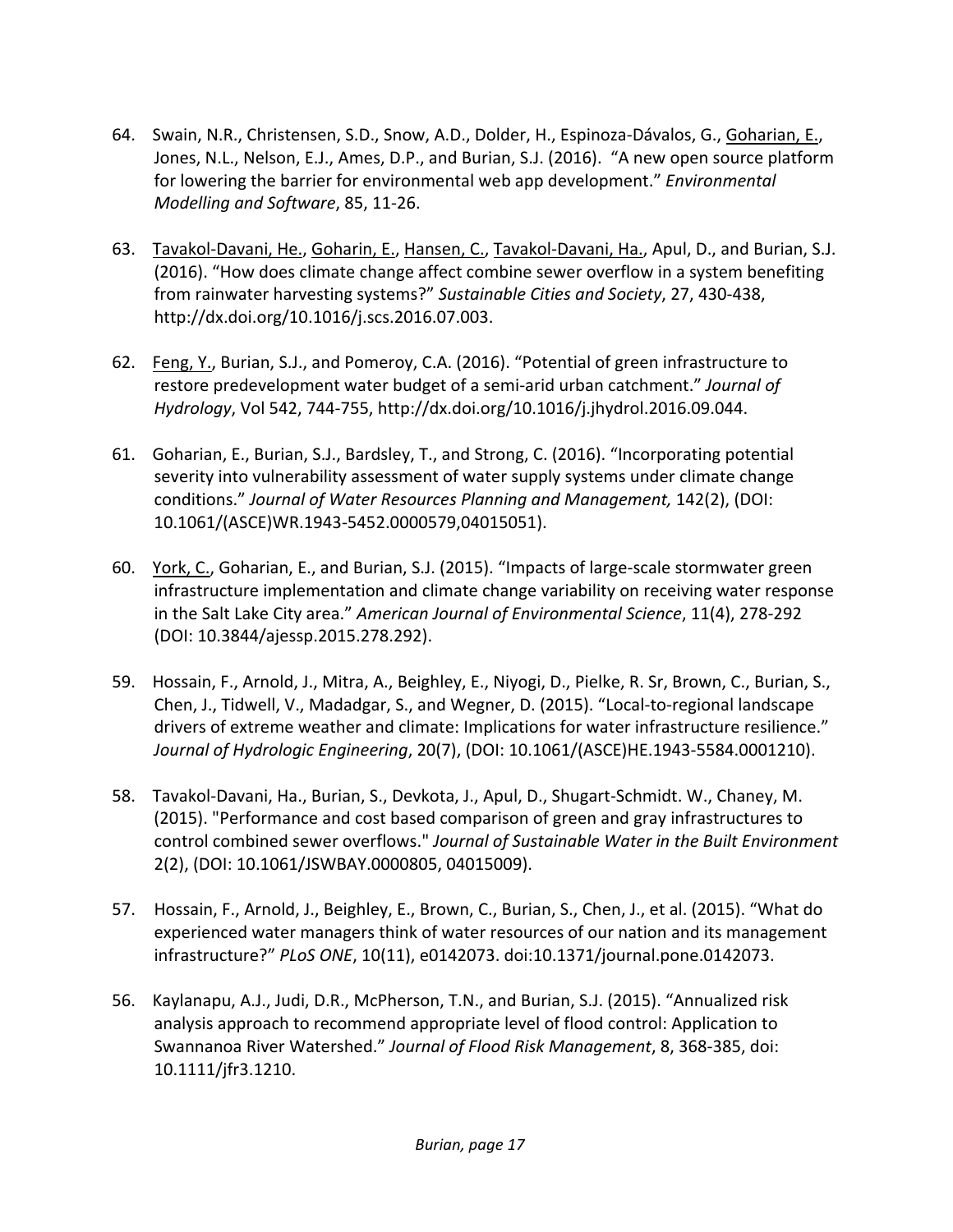- 55. Zahmatkesh, Z., Burian, S.J., Karamouz, M., Tavakol‐Davani, H., and Goharian, E. (2014). "Low impact development practices to mitigate climate change effects on urban stormwater runoff: Case Study of New York City." *Journal of Irrigation and Drainage Engineering*, DOI: 10.1061/(ASCE)IR.1943‐4774.0000770.
- 54. Zahmatkesh, Z., Karamouz, M., Goharian, E., and Burian, S.J. (2014). "Analysis of the effects of climate change on urban storm water runoff using statistically downscaled precipitation data and a change factor approach." *Journal of Hydrologic Engineering*. DOI: 10.1061/(ASCE)HE.1943‐5584.0001064.
- 53. Walsh, T., Pomeroy, C.A., and Burian, S.J. (2014) "Hydrologic analysis of a watershed-scale rainwater harvesting program." *Journal of Hydrology*, 508C, 240‐253 (http://authors.elsevier.com/sd/article/S0022169413007671).
- 52. Bardsley, T., Wood, A., Hobbins, M., Kirkham, T., Briefer, L., Niermeyer, J., and Burian, S. (2013). "Planning for an uncertain future: Climate change sensitivity assessment towards adaptation planning for public water supply." *Earth Interactions*, 23 (Paper 23).
- 51. Steffen, J., Jensen, M., Pomeroy, C.A., and Burian, S.J. (2013). "Water supply and stormwater management benefits of residential rainwater harvesting in U.S. cities." *Journal of the American Water Resources Association*, 49(4), 810‐824, DOI: 10.1111/jawr.12038.
- 50. Muleta, M.K., McMillan, J., Amenu, G.G., and Burian, S.J. (2013). "Bayesian approach for uncertainty analysis of an urban stormwater management model and its application to a heavily urbanized watershed." *Journal of Hydrologic Engineering*, 18(10), 1360‐1371.
- 49. Judi, D.R., Burian, S.J., and McPherson, T.N. (2013). "Impacts of elevation data spatial resolution on two‐dimensional dam break flood simulation and consequence assessment." *Journal of Water Resources Planning and Management* (10.1061/(ASCE)WR.1943‐5452.0000274).
- 48. Burian, S.J., Walsh, T., Kalyanapu, A.J., and Larsen, S.G. (2013). "Climate vulnerabilities and adaptation of urban water infrastructure systems." *Climate Vulnerability: Understanding and Addressing Threats to Essential Resources*. Elsevier Inc., Academic Press, 87–107 pp.
- 47. Hossain, F, Degu, A.M., Yigzaw, W., Burian, S., Niyogi, D., Shepherd, J.M., and Pielke, R. Sr. (2012). "Climate feedback‐based provisions for dam design, operations and water management in the 21st century." *Journal of Hydrologic Engineering*, 17(8), 837‐850.
- 46. Kalyanapu, A. Judi, D, McPherson, T., and Burian. S.J. (2012). "Monte Carlo based flood modeling framework for estimating probability weighted flood risk." *Journal of Flood Risk Management*, 5, 37‐48.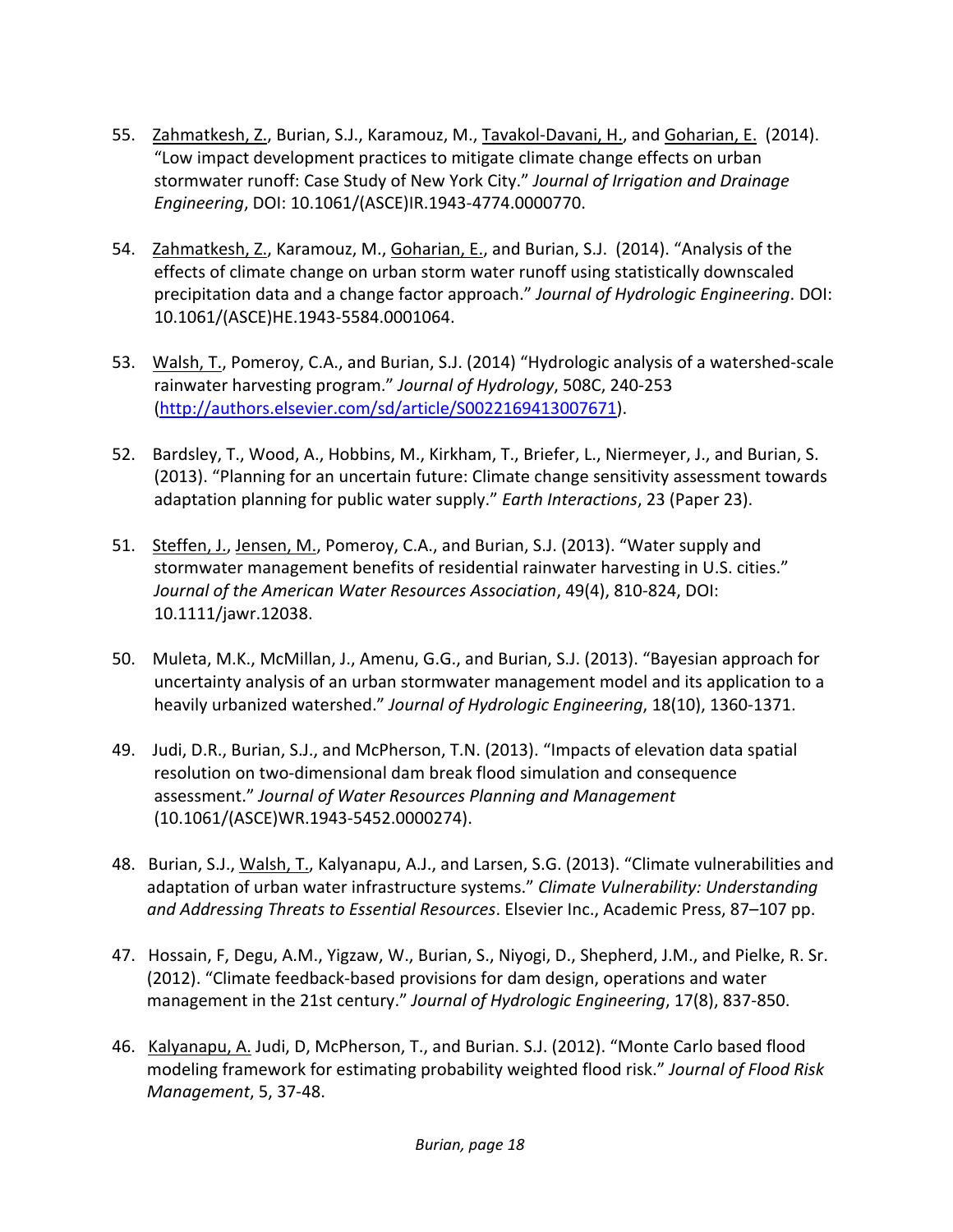- 45. Carter, M., Shepherd, J.M., Burian, S.J., and Jeyachandran, I. (2012). "Integration of lidar data into a coupled mesoscale‐land surface model: A theoretical assessment of sensitivity of urban‐coastal mesoscale circulations to a high resolution urban canopy." *Journal of Atmospheric and Oceanic Technology*, 29, 328‐346.
- 44. Kalyanapu, A., Shankar, S., Pardyjak, E.R., Judi, D.R., and Burian, S.J. (2011). "Assessment of GPU computational enhancement to a 2D flood model." *Environmental Modelling and Software,* 26, 1009‐1016.
- 43. Chung, E.‐S., Kim, K.‐T., Lee, K.S., and Burian, S.J. (2011). "Incorporating uncertainty and objective load reduction allocation into the TMDL process in Korea." *KSCE Journal of Civil Engineering*, 15(7), 1289‐1297, DOI 10.1007/s12205‐011‐1166‐0.
- 42. Judi, D.R., Burian, S.J., and McPherson, T.N. (2011). "Improvements in fast-response flood modeling: desktop parallel computing and domain tracking." *Journal of Computing in Civil Engineering,* 25(3), 184‐191.
- 41. Larsen, S.G. and Burian, S.J. (2011). "Energy requirements for water supply in Utah." In: *The water‐energy nexus in the American West*, Edited by Doug Kenney, Edward Elgar.
- 40. Chung, E.-S., Hong, W.-P., Lee, K.S., and Burian, S.J. (2011). "Integrated use of a continuous simulation model and multi‐attribute decision‐making for ranking urban watershed management alternatives." *Water Resources Management*, 25(2), 641‐659.
- 39. Han, W.S., Burian, S.J., and Shepherd, J.M. (2010). "Assessment of satellite-based rainfall estimates in urban areas in different geographic and climatic regions." *Natural Hazards*, DOI 10.1007/s11069‐010‐9585‐7.
- 38. Skousen, B.D., Judi, D., McPherson, T., and Burian, S. (2010). "Effects of breach formation parameter uncertainty on inundation risk area and consequence analysis." Proceedings, *Dam Safety 2010 National Conference*, 19‐23 September, Seattle, WA.
- 37. Shankar, S., Kalyanapu, A.J., C.D. Hansen, and S.J. Burian. (2010). "A GPU‐based flood simulation framework." *Symposium on Application Accelerators in High Performance Computing 2010 (SAAHPC '10)*, July 13‐15, 2010, Knoxville, TN.
- 36. Burian, S.J. and Pomeroy, C.A. (2010). "Chapter 14. Urban impacts on the water cycle and potential green infrastructure implications." In: *Urban Ecosystems Ecology*, Aitkenhead‐ Peterson, J. and Volder, A., American Society of Agronomy, Crop Science Society of America, and Soil Science Society of America.
- 35. Jeyachandran, I., Stetson, S., and Burian, S.J. (2010). "Estimating urban canopy parameters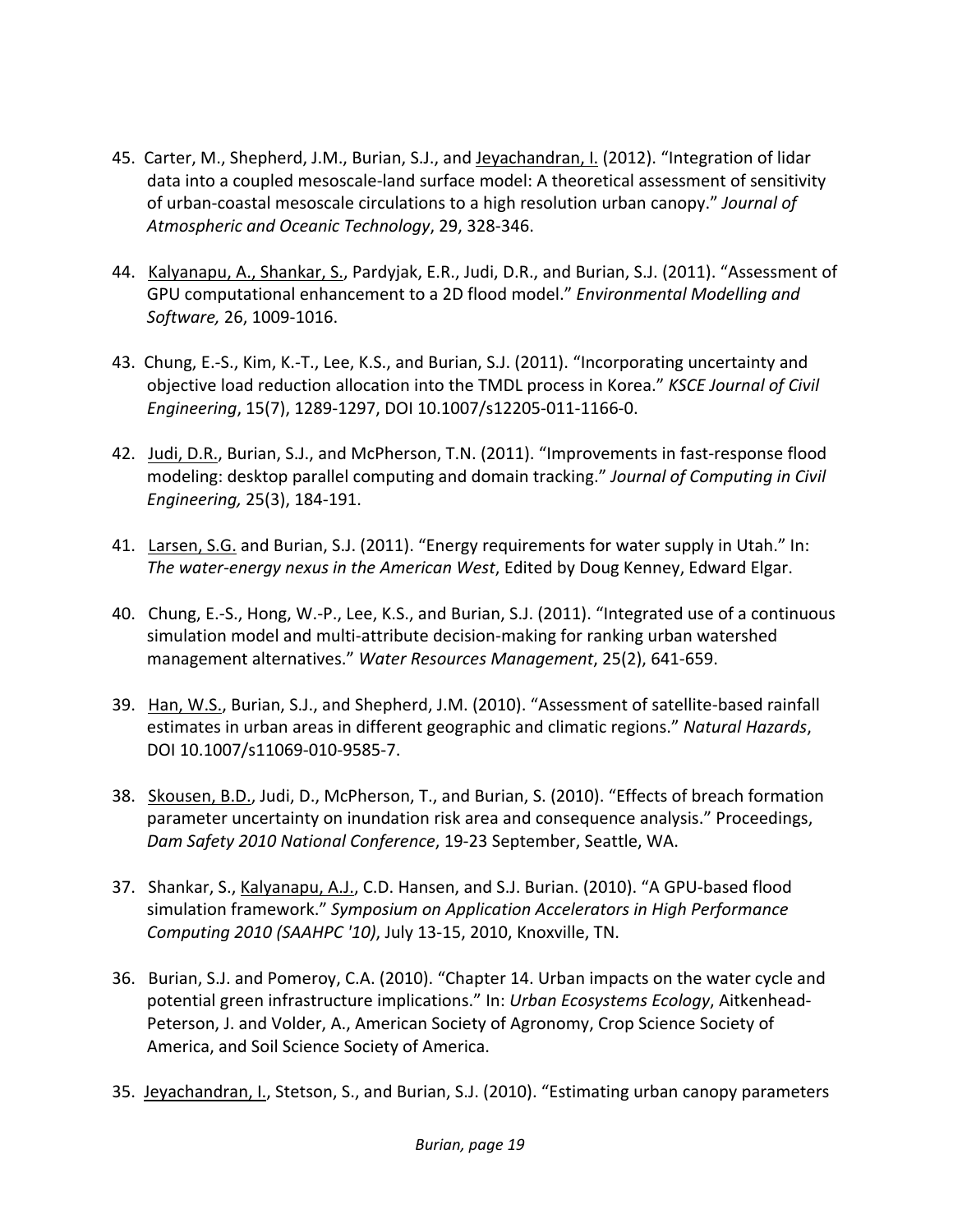using synthetic aperture radar data." *Journal of Applied Meteorology and Climatology*, 49(4), 732‐747.

- 34. Shepherd, J.M., Carter, W.M., Manyin, M., Messen, D., and Burian, S. (2010). "The impact of urbanization on current and future coastal convection: A case study for Houston." *Environment and Planning B: Planning and Design,* 37 (2), 284‐304.
- 33. Burian, S.J. and Ching, J. (2009). *Development of gridded fields of urban canopy parameters for advanced urban meteorological and air quality models*. EPA/600/R‐10/007. U.S. Environmental Protection Agency, Washington, DC.
- 32. Kalyanapu, A., Burian, S.J., and McPherson, T.N. (2009). "Effect of land use‐based surface roughness on hydrologic model output." *Journal of Spatial Hydrology, 9(2), 51‐71*.
- 31. Ching, J., Hanna, A., Chen, F. Burian, S., and Hultgren, T. (2009). "Chapter 1: Facilitating advanced urban meteorology and air quality modelling capabilities with high resolution urban database and access portal tools." In: *Meteorological and Air Quality Models for Urban Areas*, Baklanov, A. (eds.), Springer‐Verlag, Berlin.
- 30. Ching, J., Brown, M. Burian, S., Chen, F., Cionco, R., Hanna, A., Hultgren, T., Sailor, D., Taha, H., and Williams, D. (2009) "National Urban Database and Access Portal Tool (NUDAPT): Facilitating a new generation of advanced urban meteorology and climate modeling with community‐based urban database system." *Bulletin of the American Meteorological Society*, 90(8), 1157‐1168.
- 29. Judi, D.R., Kalyanapu, AJ., McPherson, T., and Burian, S.J. (2009) "Chapter 13. Integration of SWMM into a dam break, hurricane, and extreme flood modeling and damage assessment framework." In: *Conceptual Modeling of Urban Water Systems*, Edited by W. James, Computational Hydraulics International, Guelph, Ontario, Canada.
- 28. Han, W.S. and Burian, S.J. (2009). "Determining effective impervious area for urban hydrologic modeling." *Journal of Hydrologic Engineering*, 14(2), 111‐120.
- 27. Reynolds, S., Burian, S., Shepherd, J.M., and Manyin, M. (2008) "Chapter 7: Urban induced rainfall modifications on urban hydrologic response." In: *Reliable modeling of urban water systems,* Edited by W. James, Computational Hydraulics International, Guelph, Ontario, Canada, pp. 99‐122.
- 26. Judi, D., Kalyanapu, A., Burian, S., Daniel, B., McPherson, T. (2007). "Wide-area flood inundation and infrastructure risk assessment simulation framework." *Proceedings of the Second IASTED International Conference, Water Resources Management*, 20‐22 August 2007, Honolulu, Hawaii, USA.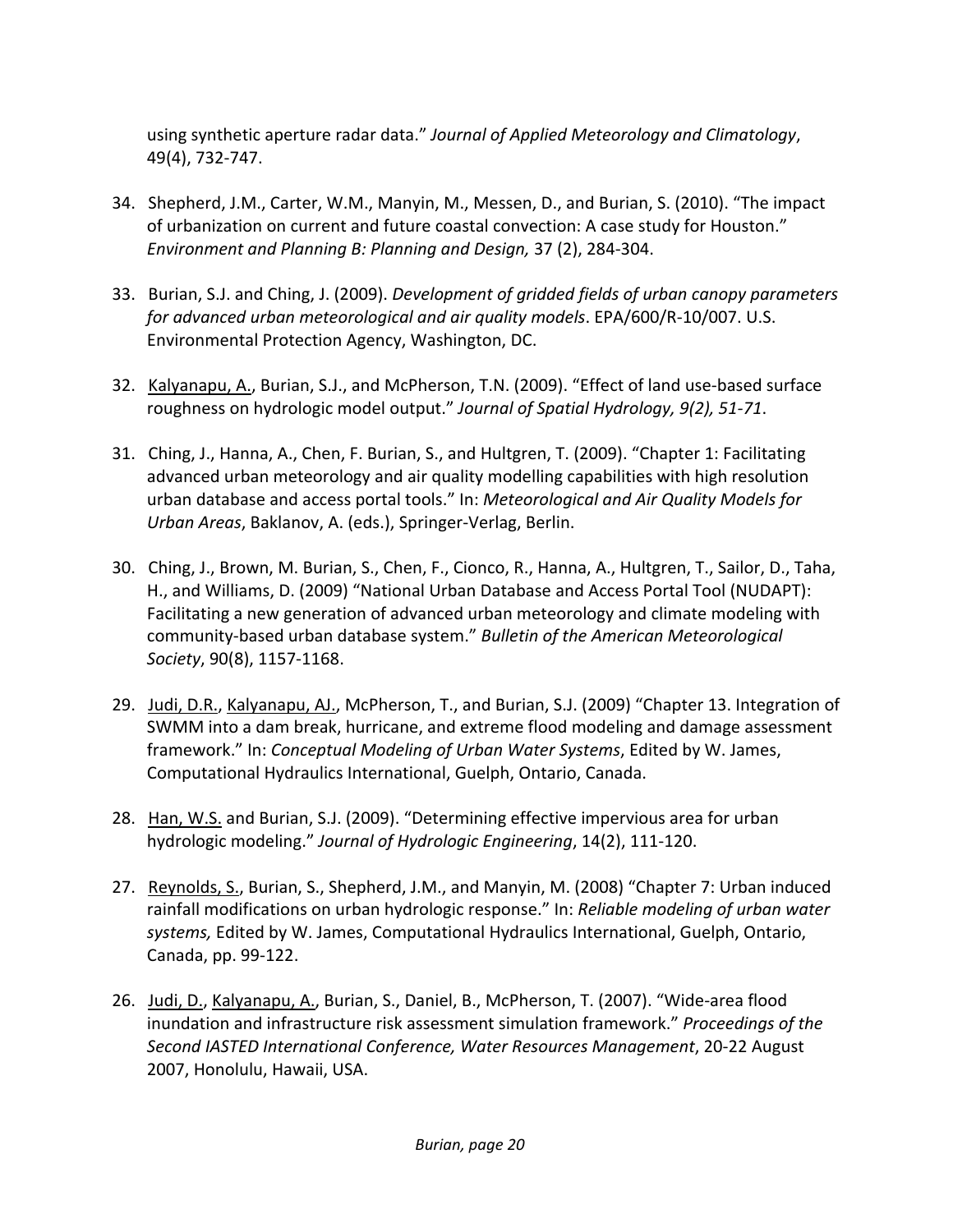- 25. Burian, S.J. (2006). "Urbanization effect on rainfall: Implications for drainage infrastructure performance and design." In *Smart Growth and Climate Change: Regional Development, Infrastructure and Adaptation*, M. Ruth (ed.), Northampton, MA: Edward Elgar, pp. 207‐ 242.
- 24. McPherson, T.N., Burian, S.J., Stenstrom, M.K., Turin, H.J., Brown, M.J., and Suffet, I.H. (2005), "Comparison of dry and wet weather flow nutrient loads from a Los Angeles watershed." *Journal of the American Water Resources Association*, 41(4), 959‐969.
- 23. Morgan, R.A., Edwards, F.G., Brye, K.R., and Burian, S.J. (2005). "An evaluation of the urban stormwater pollutant removal efficiency of catch basin inserts." *Water Environment Research*, 77(5), 500‐510.
- 22. McPherson, T.N., Burian, S.J., Stenstrom, M.K., Turin, H.J., Brown, M.J., and Suffet, I.H. (2005). "Trace metal pollutant loads in urban runoff from a southern California watershed." *Journal of Environmental Engineering*, 131(7), 1073‐1080.
- 21. Burian, S.J. and Shepherd, J.M. (2005). "Effect of urbanization on the diurnal rainfall pattern in Houston." *Hydrological Processes*, 19(5), 1089‐1103.
- 20. Edwards, F.G., Morgan, R.A., Brye, K.R., and Burian, S.J. (2004). "Evaluation of stormwater catch basin inserts for transportation facilities." *Transportation Research Record*, 1890, 123‐128.
- 19. Durrans, S.R., Burian, S.J., and Pitt, R.E. (2004). "Enhancement of precipitation data for small storm hydrologic prediction." *Journal of Hydrology*, 299, 180‐185.
- 18. Burian, S.J., Shepherd, J.M., and Hooshialsadat, P. (2004). "Urbanization impacts on Houston rainstorms." *Innovative Modeling of Urban Water Systems*, Monograph 12, Edited by W. James, pp. 1‐22.
- 17. Burian, S.J., McPherson, T.N., Brown, M.J., Streit, G.E., and Turin, H.J. (2003). "Urban environmental modeling and assessment using detailed urban databases." *Earth science in the city: A reader*. Edited by: Heiken, G., Fakundiny, R., and Sutter, J., American Geophysical Union, Washington, DC, pp. 303‐333.
- 16. McPherson, T.N., Burian, S.J., Brown, M.J., Streit, G.E., and Turin, H.J., (2003). "Integrated environmental modeling of the urban ecosystem." *Earth science in the city: A reader*. Edited by: Heiken, G., Fakundiny, R., and Sutter, J., American Geophysical Union, Washington, DC, pp. 279‐301.
- 15. Shepherd, J.M. and Burian, S.J. (2003). "Detection of urban‐induced rainfall anomalies in a major coastal city." *Earth Interactions*, 7: paper #6, 1‐14.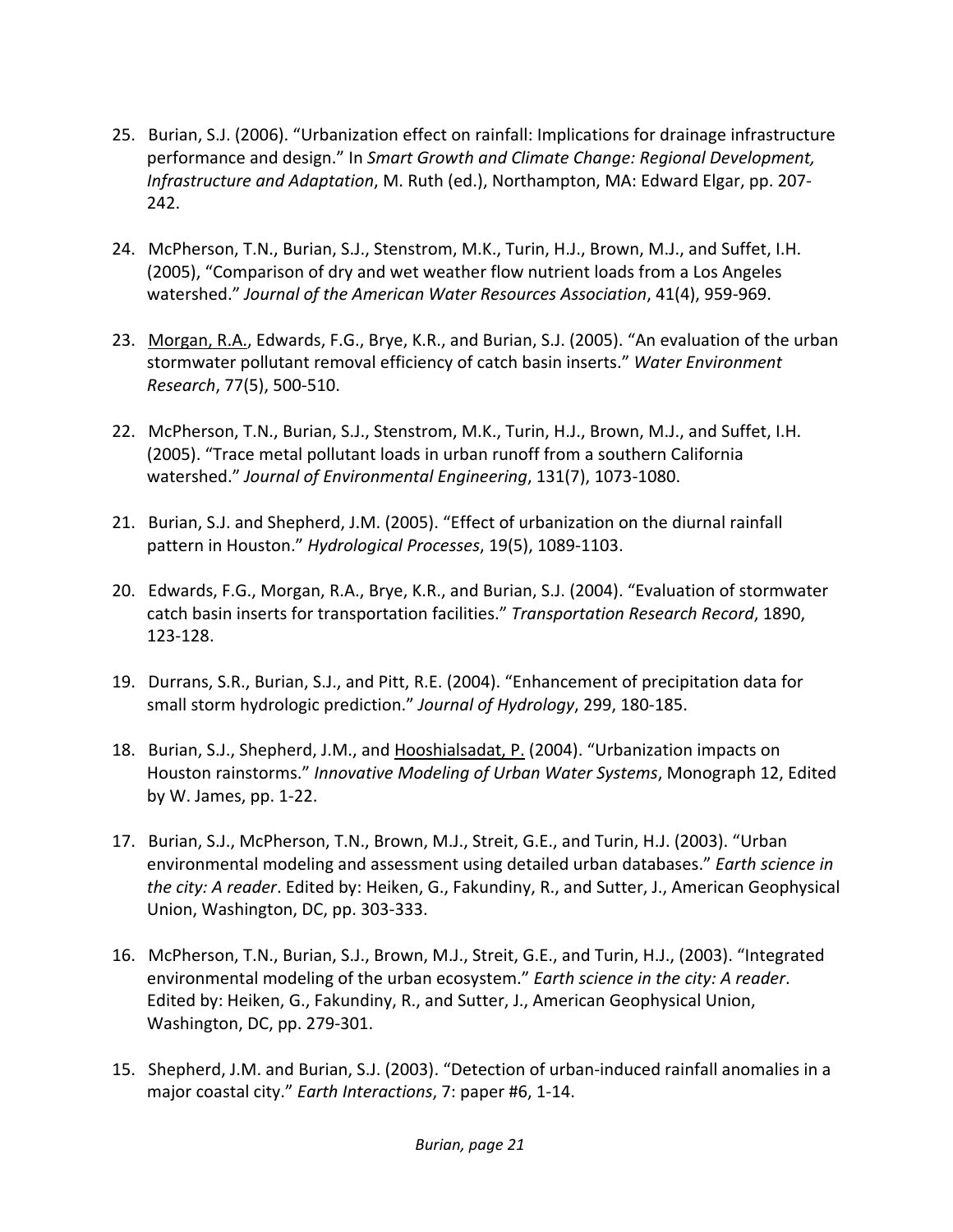- 14. Ratti, C., Di Sabatino, S., Britter, R., Brown, M., Caton, F., and Burian, S. (2002). "Analysis of 3‐D urban databases with respect to pollution dispersion for a number of European and American cities." *Water, Air and Soil Pollution: Focus*, 2: 459‐469.
- 13. Burian, S.J., McPherson, T.N., Brown, M.J., Streit, G.E., and Turin, H.J. (2002). "Modeling the effects of air quality policy changes on water quality in urban areas." *Environmental Modeling and Assessment*, 7: 179‐190.
- 12. Burian, S.J. and Durrans, S.R. (2002). "Closure to 'training artificial neural networks to perform rainfall disaggregation' by Steven J. Burian, S. Rocky Durrans, Stephan J. Nix, and Robert E.Pitt." *Journal of Hydrologic Engineering*, 7(4): 342‐343.
- 11. Burian, S.J., Brown, M.J., and McPherson, T.N. (2002). "Evaluation of land use/land cover datasets for urban watershed modeling." *Water Science and Technology*, 45(9): 269‐276.
- 10. McPherson, T.N., Burian, S.J., Turin, H.J., Stenstrom, M.K., and Suffet, I.H. (2002). "Comparison of the pollutant loads in dry and wet weather runoff in a Southern California urban watershed." *Water Science and Technology*, 45(9): 255‐261.
- 9. Burian, S.J. and Durrans, S.R. (2002). "Evaluation of an artificial neural network rainfall disaggregation model." *Water Science and Technology,* 45(2): 99‐104.
- 8. Burian, S.J. and Durrans, S.R. (2002). "Short time-interval rainfall disaggregation for continuous hydrologic simulation." In: *Urban Water Systems Modeling*, Volume 10, Computational Hydraulics International, Guelph, Ontario.
- 7. Burian, S.J., Streit, G.E., McPherson, T.N., Brown, M.J., and Turin, H.J. (2001). "Modeling the atmospheric deposition and stormwater washoff of nitrogen compounds." *Environmental Modelling and Software*, 16, 467‐479.
- 6. Burian, S.J., Durrans, S.R., Nix, S.J., and Pitt, R.E. (2001). "Training artificial neural networks to perform rainfall disaggregation." *Journal of Hydrologic Engineering*, 6(1): 43‐51.
- 5. Burian, S.J., Nix, S.J., Pitt, R.E., and Durrans, S.R. (2000). "Urban wastewater management in the United States: Past, present, and future." *Journal of Urban Technology*, 7(3): 33‐62.
- 4. Burian, S.J., Durrans, S.R., Tomic, S., Pimmel, R.L., and Wai, C.-N. (2000). "Rainfall disaggregation using artificial neural networks." *Journal of Hydrologic Engineering*, 5(3): 299‐307.
- 3. Durrans, S.R., Burian, S.J., Nix, S.J., Hajji, A., Pitt, R.E., Fan, C.‐Y., and Field, R. (1999). "Polynomial‐based disaggregation of hourly rainfall for continuous hydrologic simulation."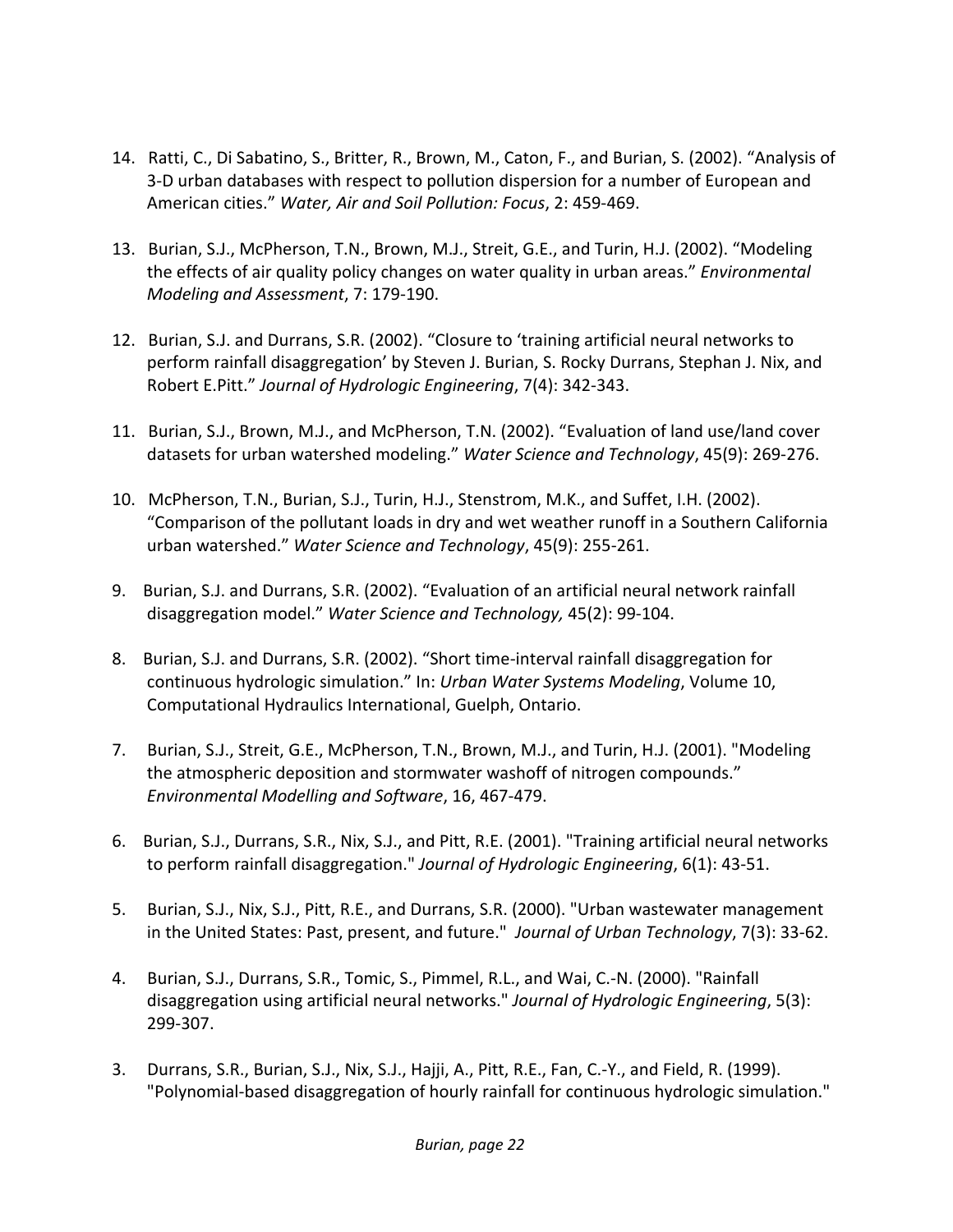*Journal of the American Water Resources Association*, 35(5): 1213‐1221.

- 2. Burian, S.J., Nix, S.J., Durrans, S.R., Pitt, R., Fan, C.Y., and Field, R. (1999). "The historical development of wet weather flow management." *Journal of Water Resources Planning and Management*, 125(1): 3‐13.
- 1. Tomic, S. and Burian, S.J. (1998). "Normalized unit hydrograph aggregation." *Journal of the American Water Resources Association*, 34(5): 1221‐1228.

#### **Review Papers**

- 7. Clark, S., Burian, S., Pitt, R., and Field, R. (2007). "Urban wet‐weather flows." *Water Environment Research*, 79, 62 pages (annual literature review).
- 6. Clark, S., Burian, S., Pitt, R., and Field, R. (2006). "Urban wet‐weather flows." *Water Environment Research*, 78(10), 60 pages (annual literature review).
- 5. Clark, S., Burian, S., Pitt, R., and Field, R. (2005). "Urban wet‐weather flows." *Water Environment Research*, 77(6), 156 pages (annual literature review).
- 4. Johnson, W.P., Burian, S.J., Steenburgh, J., Bowling, D., Forster, C., Solomon, D.K., Thomas, J.M., Tyler, S.W., Emmi, P.C., Harris, R.N., Caplan, A., Tarboton, D.G., and Lall, U. (2004). *Watersheds and urbanization: Compelling and emerging challenges for the 21st Century*. Vision Paper prepared for the Consortium for the Advancement of Hydrologic Science, Inc. (CUAHSI). Available through CUAHSI web site, www.cuahsi.org.
- 3. Clark, S., Burian, S., Pitt, R., and Field, R. (2004). "Urban wet‐weather flows." *Water Environment Research*, 76(6), 131 pages (annual literature review).
- 2. Clark, S., Burian, S., Pitt, R., and Field, R. (2003). "Urban wet‐weather flows." *Water Environment Research*, 75(6), 190 pages (annual literature review).
- 1. Clark, S., Pitt, R., Burian, S., and Field, R. (2002). "Urban wet‐weather flows." *Water Environment Research*, 74(6), (annual literature review).

# **Conference Papers and Other Publications**

- 77. Tavakal-Davani, He., Tavakol-Davani, Ha., and Burian, S.J. (2019). "Evolutionary optimization of green infrastructure by high throughput computing." *Proceedings, ASCE‐ EWRI World Environmental & Water Resources Congress 2019*, Pittsburgh, Pennsylvania, USA, May 19‐23, 2019.
- 76.Li, J., Burian, S.J., and Oroza, C. (2019). "Exploring the potential for simulating system‐level controlled smart stormwater system." *Proceedings, ASCE‐EWRI World Environmental & Water Resources Congress 2019*, Pittsburgh, Pennsylvania, USA, May 19‐23, 2019.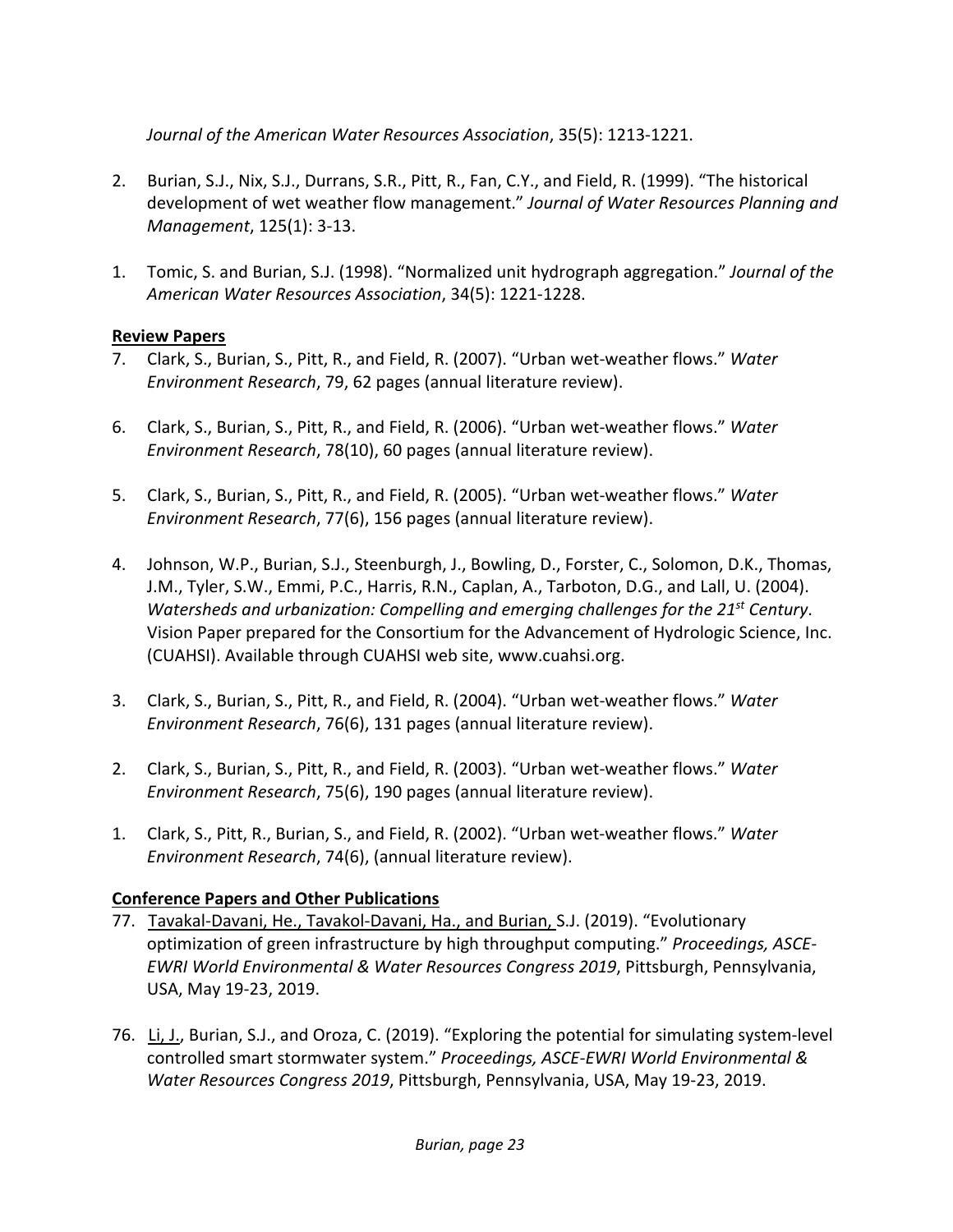- 75. Lee, S., Shin, S., Judi, D., McPherson, T., and Burian, S. (2018). "Detectability‐Based Resilience of Water Distribution System Using Failure Finger Print." WDSA / CCWI Joint Conference 2018 Conference Proceedings, Vol 1 (2018): WDSA/CCWI Joint Conference 2018, Kingston, Canada. https://ojs.library.queensu.ca/index.php/wdsa‐ccw/.
- 74. Tamaddun, K.A., Ahmed, W., Burian, S.J., Kalra, A., and Ahmad, S. (2018). "Reservoir regulations of the Indus River Basin under Different Flow Conditions." *Proceedings, World Environmental and Water Resources Congress*, https://ascelibrary.org/doi/pdf/10.1061/9780784481400.019
- 73. Salemnia, A., Tavakol-Davani, H., Judi, D., McPherson, T., Feng, Y., and Burian, S.J. (2017). "Operational impact curve for transportation system relating precipitation intensity and flood depth to vehicle speed." *Proceedings, World Environmental and Water Resources Congress*, 447‐452.
- 72. Bukhary, S., Weidhaas, J., Ansari, K., Mahar, R.B., Pomeroy, C., VanDerslice, J., Burian, S.J., and Ahmad, S. (2017). "Using distributed solar for treatment of drinking water in developing countries." *Proceedings, World Environmental and Water Resources Congress*, 264‐276.
- 71. Tamaddun, K.A., Kalra, A., Ahmed, W., Dars, G.H., Burian, S.J., and Ahmad, S. (2017). "Precipitation and Indian Ocean climate variability—A case study on Pakistan." *Proceedings, World Environmental and Water Resources Congress*, 526‐535.
- 70. Burian, S.J., Ward, M., Banuri, T., Chaudhry, M.A., Ahmad, S., Lashari, B., Ansari, K. (2016). "Higher education capacity building to support achieving the sustainable development goal for water in Pakistan." *Water and Environment in the New Millennium: Education and Capacity Building.* 3‐5 December 2016, University of Tehran, Tehran, Iran.
- 69. Hansen, C.H., Dennison, P., Burian, S.J., Barber, M., and Williams, G. (2016). "Hindcasting water quality in an optically complex system." *WIT Transaction on Ecology and The Environment*, Vol. 209, *Proceedings of the 13th International Conference on Modelling, Monitoring and Management of Water Pollution (WP 2016)*. Available online at www.witconference.com.
- 68. Shepherd, J.M., Burian, S.J., Liu, C., and Bernades, S. (2016). "Satellite precipitation metrics to study the energy-water-food nexus within the backdrop of an urbanized globe." *Earthzine*, http://earthzine.org/?p=1404610&shareadraft=baba1404610\_57461ddb3c936.
- 67. Panthail, J.K., Brewer, S.C., and Burian, S.J. (2015). "Statistical modeling of the PM2.5‐ Albedo‐Streamflow relationship in Parley's Creek, Utah using MODIS albedo data." In: *Proceedings, World Environmental & Water Resources Congress*, 17‐21 May 2015, Austin, Texas, USA. ASCE, Reston, VA.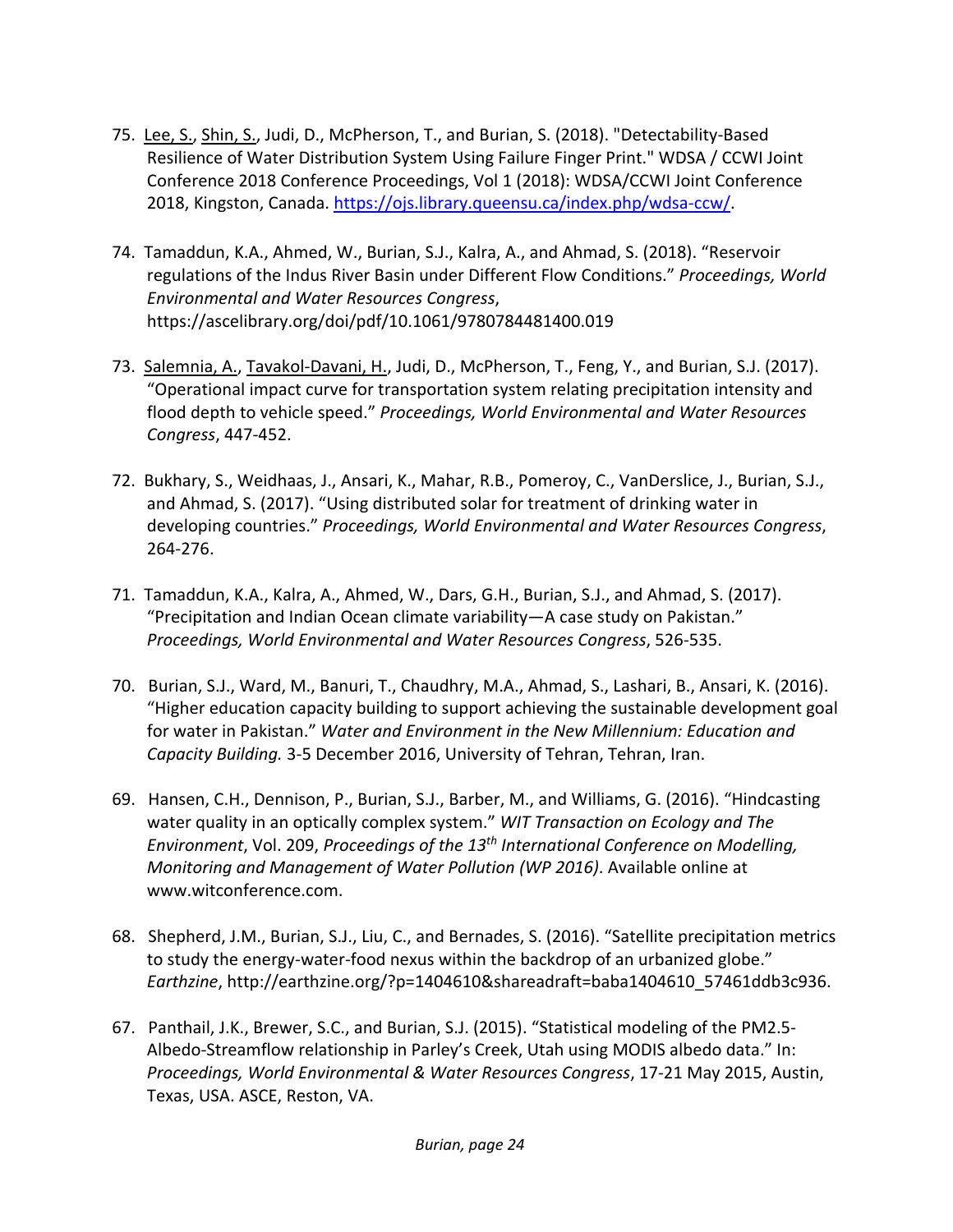- 66. Goharian, E. and Burian, S.J. (2014). "Integrated urban water resources modeling in a semi‐ arid mountainous region using a cyber‐infrastructure framework." *Proceedings, 11th International Conference on Hydroinformatics*, HIC 2014, New York City, NY, USA.
- 65. Zahmatkesh Z., Karamouz M., Burian S., Tavakol‐Davani Ha. & Goharian E. (2014). "LID implementation to mitigate climate change impacts on urban runoff." *World Environmental and Water Resources Congress 2014: Water Without Borders ‐ Proceedings of the 2014 World Environmental and Water Resources Congress*. 1‐5 June 2014, Portland, OR, USA, ASCE, Reston, VA, 952‐965.
- 64. Zahmatkesh Z., Karamouz M., Goharian E., Burian S. & Tavakol‐Davani Ha. (2014). "Climate change impacts on urban runoff in a New York City Watershed." *World Environmental and Water Resources Congress 2014: Water Without Borders ‐ Proceedings of the 2014 World Environmental and Water Resources Congress*. 1‐5 June 2014, Portland, OR, USA, ASCE, Reston, VA, 938‐951.
- 63. Feng, Y., Burian, S.J., and Pomeroy, C.A. (2013). "ET influence on urban stormwater runoff estimation." In: *Proceedings, World Environmental & Water Resources Congress*, 19‐23 May, 2013, Cincinnati, OH, USA. ASCE, Reston, VA.
- 62. Tavakol‐Davani, H., Burian, S.J., Apul, D., and Devkota, J. (2013). "Developing urban water infrastructure modeling approach to control the flood damages and reduce life cycle impacts." In: *Proceedings, World Environmental & Water Resources Conference*, 19‐23 May 2013, Cincinnati, OH, USA. ASCE, Reston, VA.
- 61. Jones, N.L., Nelson, E.J., Williams, G.P., Ogden, F., Tarboton, D., and Burian, S.J. (2013). "CI‐ WATER: Cyberinfrastructure to Advance High Performance Water Resource Modeling." In: *Proceedings, World Environmental & Water Resources Conference*, 19‐23 May 2013, Cincinnati, OH, USA. ASCE, Reston, VA.
- 60. Feng, Y., Burian, S.J., and Pomeroy, C.A. (2012). "A review of impact of evapotranspiration (ET) on urban runoff." In: *World Environmental & Water Resources Congress*, May 20‐24, 2012, American Society of Civil Engineers, Reston, VA.
- 59. Flower, W., Burian, S.J., Pomeroy, C.A., and Pardyjak, E.R. (2010). "Surface temperature and heat exchange differences between pervious concrete and traditional concrete and asphalt pavements." Proceedings, *Low Impact Development 2010, Redefining Water in the City*, 11‐14 April 2010, San Francisco, CA.
- 58. Jensen, M.A., Steffen, J., Burian, S.J., Pomeroy, C.A. (2010). "Do rainwater harvesting objectives of water supply and stormwater management conflict?" Proceedings, *Low Impact Development 2010, Redefining Water in the City*, 11‐14 April 2010, San Francisco,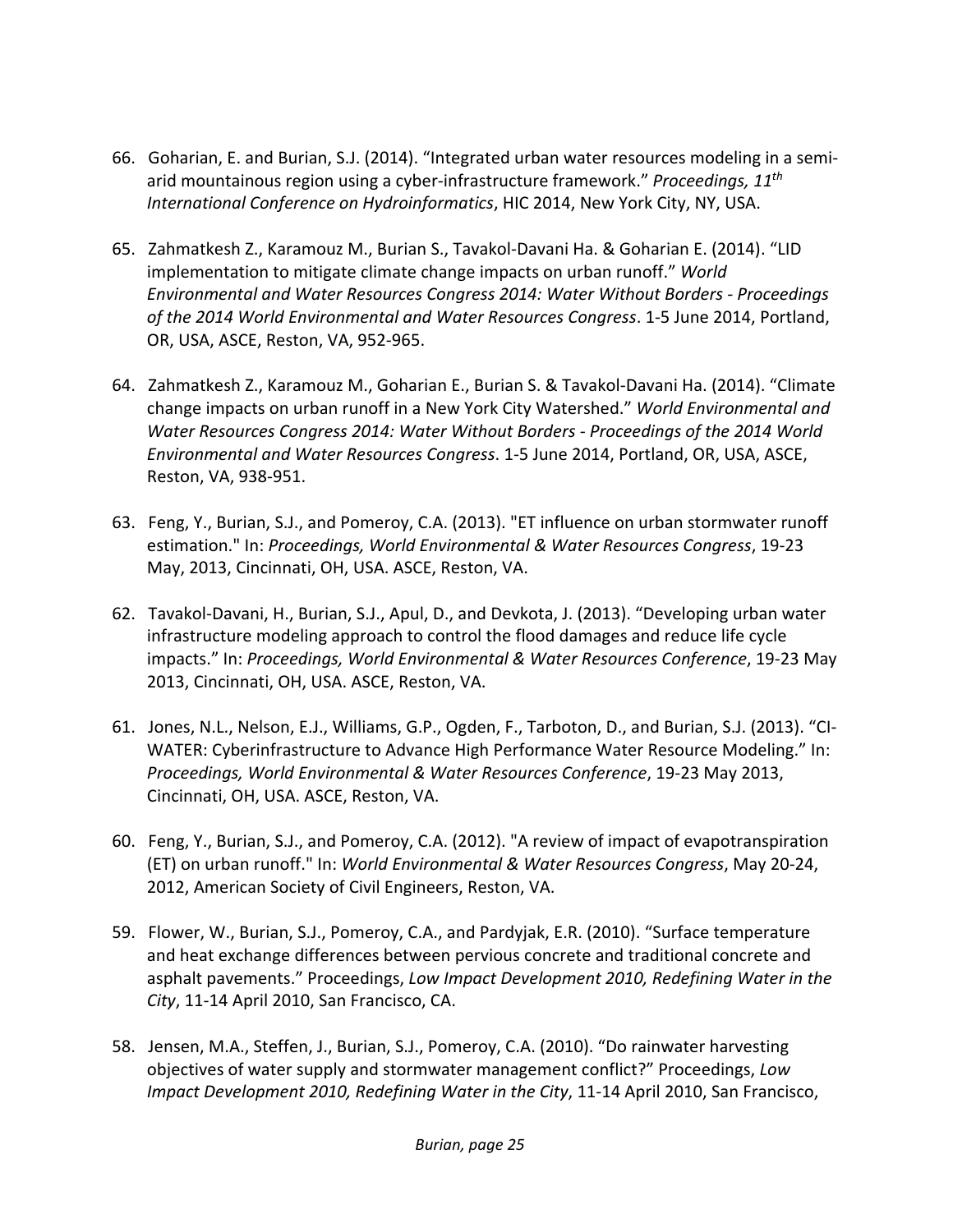CA.

- 57. Burian, S.J. and Jones, D. (2010). "National assessment of rainwater harvesting as a stormwater best management practice: Challenges, needs, and recommendations." Proceedings, *Low Impact Development 2010, Redefining Water in the City*, 11‐14 April 2010, San Francisco, CA.
- 56. Jeyachandran, I., Burian, S.J., Pardyjak, E., Pomeroy, C.A., and Skousen, B. (2010). "Impact of green infrastructure on urban energy fluxes and microclimate." *Proceedings, ASCE Environmental & Water Resources Institute (EWRI) 3rd International Perspective on Current & Future State of Water Resources and the Environment*, 5‐7 January, 2010, Chennai, India.
- 55. Burian, S.J., Dietz, M., Pomeroy, C.A., Görges, B., and Flower, W. (2008). "Low impact development in Utah: Progress, constraints, and future outlook." In: *Low Impact Development for Urban Ecosystem and Habitat Protection*, Proceedings of the 2008 International Low Impact Development Conference, Edited by She, N. and Clar, M., ASCE, 16‐19, November 2008, Seattle, WA.
- 54. Burian, S., Brown, M., Sailor, D., Cionco, R., Ellefsen, R., Estes, M., and Hultgren, T. (2007). "Database features of the National Urban Database and Access Portal Tools (NUDAPT)." *AMS 7th Symposium on the Urban Environment*, 10‐13 September 2007, San Diego, CA.
- 53. Burian, S., Pardyjak, E., Forster, C., Bush, S., Jeyachandran, I., Ramamurthy, P., and Augustus, N. (2007). "Interdisciplinary study of coupled water‐biophysical‐climate systems in a semi‐arid urban environment." *AMS 7th Symposium on the Urban Environment*, 10‐13 September 2007, San Diego, CA.
- 52. Jeyachandran, I., Burian, S., Dennison, P., Nash, G., and Dudley‐Murphy, B. (2007). "Techniques to estimate urban canopy parameters using satellite data." *AMS 7th Symposium on the Urban Environment*, 10‐13 September 2007, San Diego, CA.
- 51. Burian, S., Augustus, N., Jeyachandran, I. and Brown, M. (2007). "Development and assessment of the second generation National Building Statistics Database." *AMS 7th Symposium on the Urban Environment*, 10‐13 September 2007, San Diego, CA.
- 50. Ching, J., Chen, F., Kiley, C., and Burian, S. (2007). "Advancing urban dispersion and air quality models using a community‐based high resolution building and urban data base system." *11th International Conference on Harmonization within Atmospheric Dispersion for Regulatory Purposes*, 2‐5 July 2007, Cambridge, UK.
- 49. Judi, D., Kalyanapu, A., Burian, S., Linger, S., Berscheid, A., and McPherson, T. (2007). "GIS-Based prediction of hurricane flood inundation." *World Environmental and Water Resources Congress 2007: Restoring Our Natural Habitat*, May 15‐19, Tampa, FL, ASCE.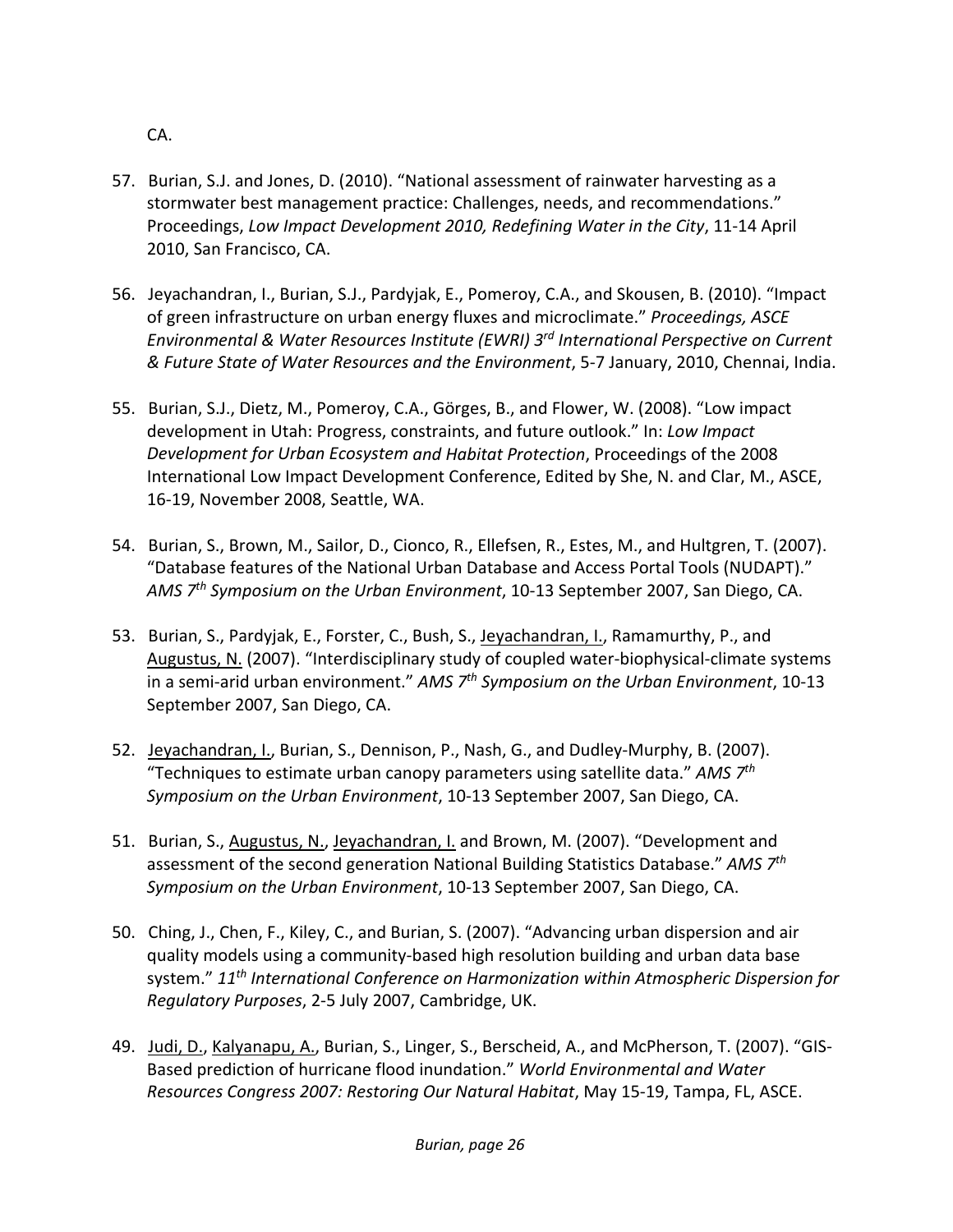- 48. Kalyanapu, A., Burian, S., McPherson, T. (2007). "GIS‐Based 1‐d diffusive wave overland flow model." *World Environmental and Water Resources Congress 2007: Restoring Our Natural Habitat*, May 15‐19, Tampa, FL, ASCE.
- 47. Kalyanapu, A., Judi, D., Burian, S., Hodge, B., Berscheid, A., and McPherson, T. (2007). "Channel morphology tool (CMT): A GIS‐based automated extraction model for channel geometry." *World Environmental and Water Resources Congress 2007: Restoring Our Natural Habitat*, May 15‐19, Tampa, FL, ASCE.
- 46. Ching, J. Hanna, A., Chen, F., Burian, S., and Holtgren, T. (2007). "Facilitating advanced urban meteorology and air quality modeling capabilities with high resolution urban database and access portal tools." *Proceedings, 6th International Conference on Urban Air Quality*, 27‐29 March, 2007. Plenary Session Paper.
- 45. Burian, S.J., Brown, M.J., McPherson, T.N., Hartman, J., Han, W., Jeyachandran, L., and Rush, J.F. (2006). "Emerging urban databases for meteorological and dispersion modeling." *Preprints, AMS Annual Meeting*, 6th Symposium on the Urban Environment, 29 January – 2 February 2006, Atlanta, Georgia.
- 44. Ching, J., Hanna, A., Williams, D., and Burian, S. (2006). "National urban database and access portal tool (NUDAPT): Facilitating advancements in urban meteorology and climate modeling with community-based urban databases." 5<sup>th</sup> Annual Community Modeling & Analysis System (CMAS) Conference, 16‐18 October, Chapel Hill, North Carolina.
- 43. McPherson, T.N. and Burian, S.J. (2005). "The Water Infrastructure Simulation Environment." *Proceedings ASCE‐EWRI World Water and Environmental Resources Congress*, 15‐19 May 2005, Anchorage, Alaska.
- 42. Reynolds, S., Burian, S.J., Shepherd, J.M, and Manyin, M. (2005). "The effect of urbanization‐induced rainfall variability on hydrologic response: linking mesoscale meteorological model output to an urban watershed model." *Proceedings ASCE‐EWRI World Water and Environmental Resources Congress*, 15‐19 May 2005, Anchorage, Alaska.
- 41. Han, W. and Burian, S.J. (2005). "Classifying total and effective impervious surfaces for urban hydrologic modeling." *Proceedings ASCE‐EWRI World Water and Environmental Resources Congress*, 15‐19 May 2005, Anchorage, Alaska.
- 40. Remley, R., Morgan, R.A., Edwards, F.G., Brye, K.R., and Burian, S.J. (2005). "Pollutant removal capacity of stormwater catchbasin inserts." *Proceedings ASCE‐EWRI World Water and Environmental Resources Congress*, 15‐19 May 2005, Anchorage, Alaska.
- 39. Shepherd, J.M., Manyin, M., Burian, S.J., and Garza, C. (2004). "Status of NASA satellite,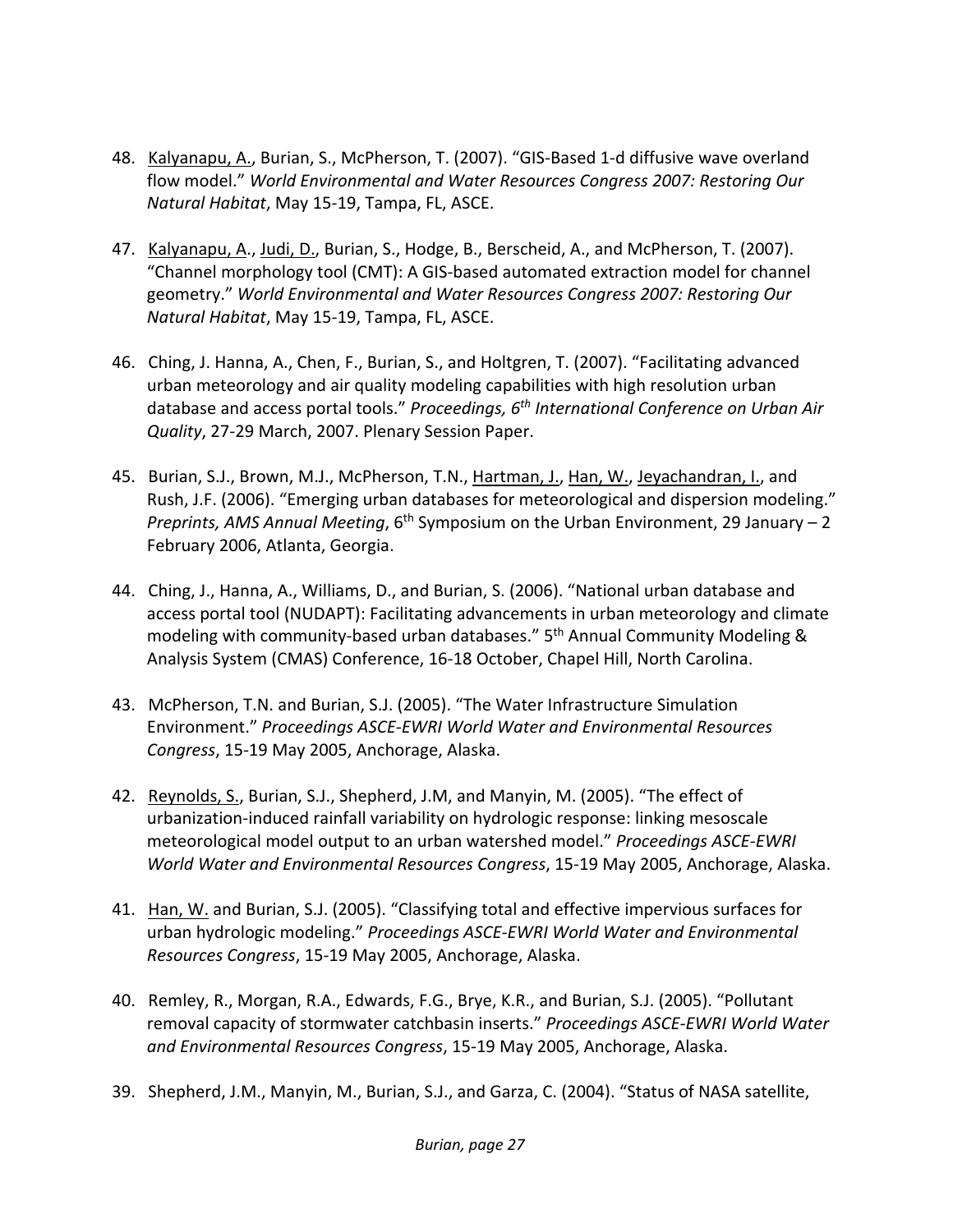field observations, and numerical modeling addressing the impact of urbanization on short and long term precipitation variability." Preprint proceedings, 2004 AMS Annual Meeting, Symposium on Nowcasting and Forecasting in the Urban Zone, 11‐15 January, Seattle WA.

- 38. Dupont, S., Ching, J., and Burian, S.J. (2004). "Introduction of urban canopy parameterization into MM5 to simulate urban meteorology at meighborhood scale." Preprint proceedings, 2004 AMS Annual Meeting, 11‐15 January, Seattle, WA.
- 37. Ching, J., Dupont, S., Gilliam, R., Burian, S.J., and Tang, R. (2004). "Neighborhood scale air quality modeling in Houston using urban canopy parameters in MM5 and CMAQ with improved characterization of mesoscale lake‐land breeze circulation." Preprint proceedings, Fifth Symposium on the Urban Environment, AMS, 23‐26 August, Vancouver, BC, Canada, 9 pages.
- 36. Burian, S.J., Brown, M.J., Ching, J., Cheuk, M.L., Yuan, M., Han, W., and McKinnon, A. (2004). "Urban morphological analysis for mesoscale meteorological and dispersion modeling applications: current issues." Preprint proceedings, Fifth Symposium on the Urban Environment, AMS, 23‐26 August, Vancouver, BC, Canada, 10 pages.
- 35. Burian, S.J., Stetson, S.W., Han, W., Ching, J., and Byun, D. (2004). "High‐resolution dataset of urban canopy parameters for Houston, Texas." Preprint proceedings, Fifth Symposium on the Urban Environment, AMS, 23‐26 August, Vancouver, BC, Canada, 9 pages.
- 34. McPherson, T.N., Brown, M.J., and Burian, S.J. (2004). "Evaluation of the accuracy of the national landuse datasets for the development of urban canopy parameterizations." Preprint proceedings, Fifth Symposium on the Urban Environment, AMS, 23‐26 August, Vancouver, BC, Canada, 11 pages.
- 33. Velugubantla, S.P., Burian, S.J., Brown, M.J., Han, W., McKinnon, A., and McPherson, T.N. (2004). "Assessment of methods for creating a national building statistics database for atmospheric dispersion modeling." Preprint proceedings, Fifth Symposium on the Urban Environment, AMS, 23‐26 August, Vancouver, BC, Canada, 7 pages.
- 32. Burian, S.J., Hooshialsadat, P., Reynolds, S., and Shepherd, J.M. (2004). "Effect of cities on rainfall and the implications for drainage design." *Critical Transitions in Water and Environmental Resources Management*, Proc. of the World Water and Environmental Resources Congress, June 27‐July 1, 2004, Salt Lake City, UT, ASCE EWRI, 10 pages.
- 31. Qin, H., Burian, S.J., and Edwards, F.G. (2004). "Development of a GIS-based stormwater quality management planning tool." *Critical Transitions in Water and Environmental Resources Management*, Proc. of the World Water and Environmental Resources Congress, June 27‐July 1, 2004, Salt Lake City, UT, ASCE EWRI, 10 pages.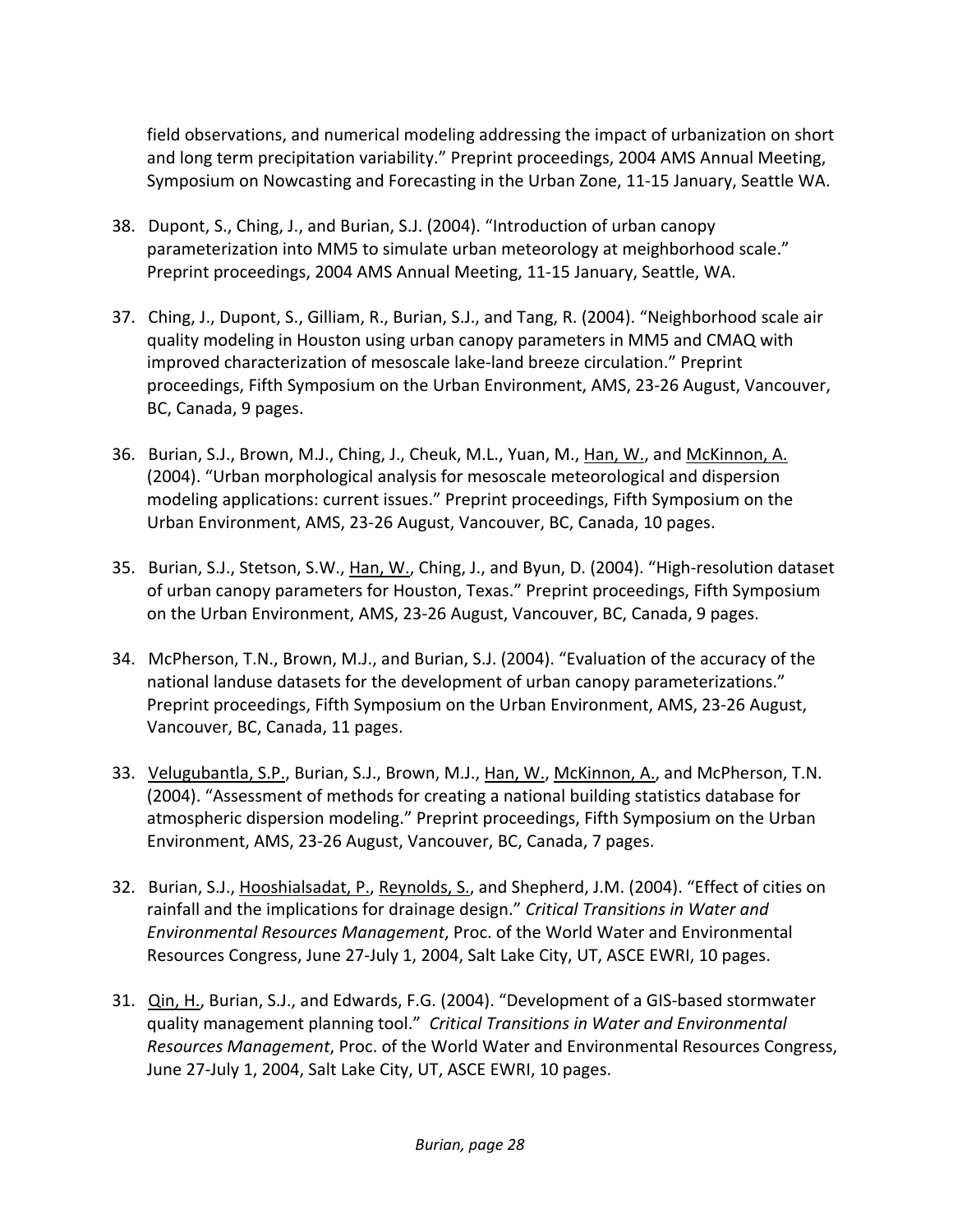- 30. Morgan, R.A., Edwards, F.G., Brye, K.R., and Burian, S.J. (2004). "Evaluation of stormwater catchbasin inserts for transportation facilities." *Proceedings of the 83rd Annual Meeting of the Transportation Research Board*, 11‐15 January 2004, Washington, DC, 10 pages.
- 29. Qin, H., Burian, S.J., and Edwards, F.G. (2004). "A GIS tool for erosion and sediment control planning." *Proceedings, Geographic Information Systems and Water Resources III*, AWRA Spring Specialty Conference, Nashville, TN, 17‐19 May 2004.
- 28. Dupont, S., Burian, S.J., and Ching, J. (2003). "Application of the urbanized version of MM5 for Houston." CMAS Workshop, October 27‐29, 2003, Research Triangle Park, North Carolina, USA.
- 27. Dupont, S., Otte, T., Ching, J., and Burian, S. (2003). "Simulation at neighborhood scale with CMAQ for Houston." *26th NATO/CCMS International Technical Meeting on Air Pollution Modelling and it Application*, 26‐30 May, 2003, Istandul, Turkey.
- 26. Shepherd, J.M. and Burian, S.J. (2003). "A downscaling analysis of the urban influence on rainfall: TRMM satellite component." *Proceedings AMS Annual Meeting, 12th Conference on Satellite Meteorology and Oceanography*, 9‐13, February 2003.
- 25. Burian, S.J., Nix, S.J., Durrans, S.R., and Pitt, R.E. (2002) "Analysis of the long-term performance of storage/release systems using linked watershed‐water body modeling." *Global Solutions for Urban Drainage; CD‐ROM Proceedings of the 9th International Conference on Urban Drainage*, 8‐13, September 2002, Portland, OR.
- 24. Burian, S.J. and Edwards, F.G. (2002) "Historical perspectives of urban drainage." *Global Solutions for Urban Drainage; CD‐ROM Proceedings of the 9th International Conference on Urban Drainage*, 8‐13, September 2002, Portland, OR.
- 23. Boyer, M. and Burian, S.J. (2002). "The effects of construction activities and the preservation of indigenous vegetation on stormwater runoff rates in urbanizing landscapes." *Proceedings, Indigenous Vegetation within Urban Development*, 14‐16 August, 2002, Uppsala, Sweden.
- 22. Ching, J., Otte, T.L., Dupont, S., Burian, S., and Lacser, A. (2002) "Urban morphology for Houston to drive Models‐3/CMAQ at neighborhood scales." *Preprint Proceedings of the American Meteorological Society's Fourth Symposium on the Urban Environment*, 20‐24 May 2002, Norfolk, VA.
- 21. Burian, S.J., Brown, M.J., and Velugubantla, S.P. (2002). "Roughness length and displacement height derived from building databases." *Preprint Proceedings of the American Meteorological Society's Fourth Symposium on the Urban Environment*, 20‐24 May 2002, Norfolk, VA.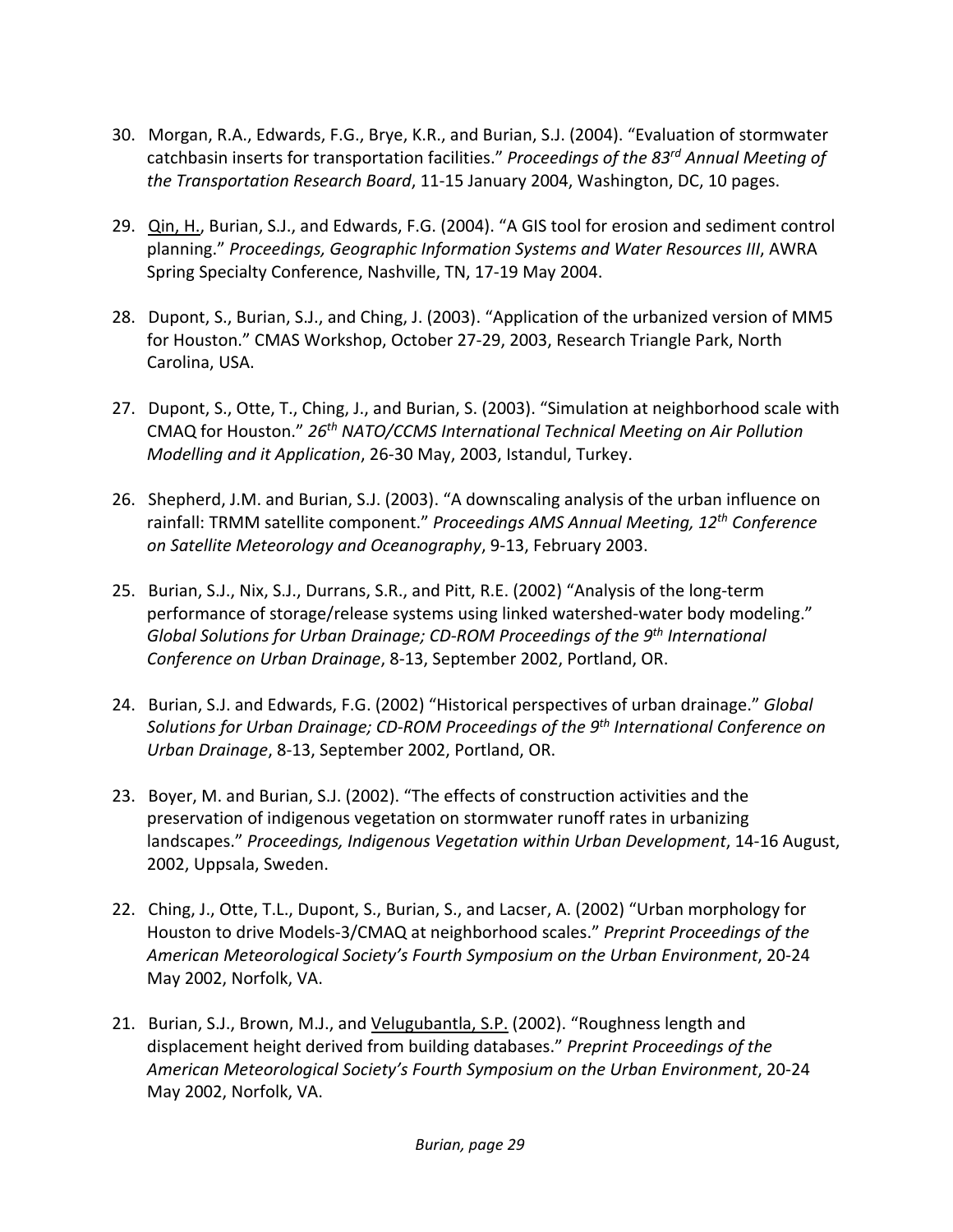- 20. Burian, S.J., Brown, M.J., and Velugubantla, S.P. (2002). "Building height characteristics in three U.S. cities." *Preprint Proceedings of the American Meteorological Society's Fourth Symposium on the Urban Environment*, 20‐24 May 2002, Norfolk, VA.
- 19. Brown, M.J., Burian, S.J., Linger, S.L., Velugubantla, S.P., and Ratti, C. (2002). "An overview of building morphological characteristics derived from 3D building databases." *Preprint Proceedings of the American Meteorological Society's Fourth Symposium on the Urban Environment*, 20‐24 May 2002, Norfolk, VA.
- 18. Burian, S.J., Brown, M.J., and McPherson, T.N. (2001). "Evaluation of land use/land cover datasets for urban watershed modeling." *Conference Proceedings, IWA 5th International Conference on Diffuse/Nonpoint Pollution and Watershed Management*, Milwaukee, WI, 10‐15 June, 2001, Edited by C.S. Melching and E. Alp.
- 17. Burian, S.J. (2001). "Developments in water supply and wastewater management in the United States during the nineteenth century." *Water Resources Impact*, 3(5): 14‐18.
- 16. McPherson, T.N., Burian, S.J., Stenstrom, M.K., and Suffet, I.H. (2001). "Comparison of the pollutant loads in dry and wet weather runoff in a Southern California urban watershed." *Conference Proceedings, IWA 5th International Conference on Diffuse/Nonpoint Pollution and Watershed Management*, Milwaukee, WI, 10‐15 June, 2001, Edited by C.S. Melching and E. Alp.
- 15. McPherson, T.N., Burian, S.J., Stenstrom, M.K., and Suffet, I.H. (2001). "Trace metal pollutant loading in wet weather and dry weather urban runoff from a Southern California watershed." *Conference Proceedings, 221st ACS National Meeting*, San Diego, CA, 1‐5 April, 2001.
- 14. Ratti, C., Di Sabatino, S., Britter, R., Brown, M., Caton, F., and Burian, S. (2001). "Analysis of 3‐D urban databases with respect to pollution dispersion for a number of European and American cities." *Proceedings, The Third International Conference on Urban Air Quality: Measurement, Modelling, and Management*, Loutraki, Greece, 19‐23 March, 2001.
- 13. Burian, S.J. and Durrans, S.R. (2000). "Evaluation of an artificial neural network rainfall disaggregation model." In: *Proceedings*, *5th International Workshop on Precipitation in Urban Areas, From Precipitation Measurements to Design and Forecasting Modeling*, Pontresina, Switzerland, 10‐12 December, 2000, Burlando and Einfalt (eds.), pp. 92‐97.
- 12. Burian, S.J. and McPherson, T.N. (2000). "Water quality modeling of Ballona Creek and the Ballona Creek Estuary." In: *Water Quantity and Quality Issues in Coastal Urban Areas*, Proceedings of the American Water Resources Association Annual Water Resources Conference, Nov. 6‐9, 2000, Miami, FL, pp.305‐308.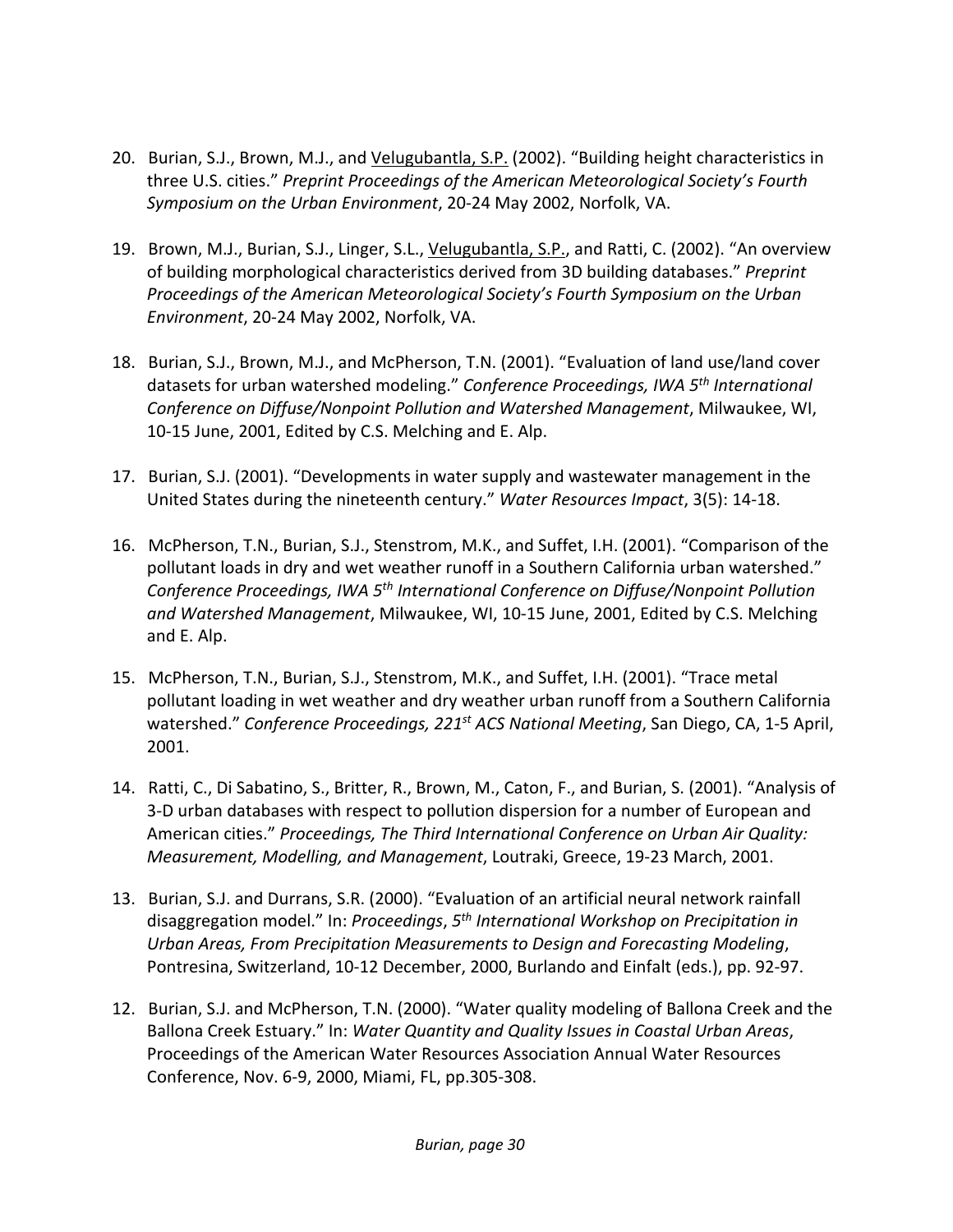- 11. Brown, M.J., Burian, S.J., and Müller, C. (2000). "Analysis of urban databases with respect to mesoscale modeling requirements." *Preprints: 3rd AMS Urban Environment Symposium*, Davis, California, August 2000.
- 10. Burian, S.J., Streit, G.E., McPherson, T.N., Brown, M.J., and Turin, H.J. (2000). "Modeling the atmospheric contribution of nitrogen compounds in stormwater runoff." *Preprints of the AMS 11th Joint Conference on the Applications of Air Pollution Modeling with the Air and Waste Management Association*, Long, Beach, CA, 9‐14 January, 2000.
- 9. Brown, M.J., Burian, S.J., McPherson, T.N., Streit, G.E., Costigan, K., and Turin, H.J. (2000). "Air and water quality modeling system: application to the Los Angeles Metropolitan Area." *Preprints of the AMS 11th Joint Conference on the Applications of Air Pollution Modeling with the Air and Waste Management Association*, Long, Beach, CA, 9‐14 January, 2000.
- 8. Müller, C., Burian, S.J., and Brown, M.J. (2000). "Urban database issues." Los Alamos National Laboratory, LA‐UR#99‐5874, paper presented to DOE CBNP Sponsors, January 2000.
- 7. Burian, S.J., Durrans, S.R., Tomic, S., and Hajji, A. (1998). "Comparison of methods for short‐interval rainfall disaggregation." *Proceedings of the American Water Resources Association 34th Annual Conference*, Mobile, AL, 15‐19 November, 1998.
- 6. Brown, M., Burian, S., McPherson, T. Streit, G., Costigan, K. and Greene, B. (1998). "Pollutant transfer through air and water pathways in an urban environment." *Proceedings of the 13th Annual AMS meeting*, October 1998.
- 5. Pitt, R.E., Field, R., Burian, S.J., Nix, S.J., and Durrans, S.R. (1998). "Drainage design for the future, results of on‐going EPA funded research." *Proceedings of the Fourth International Conference on Developments in Urban Drainage Modelling*, London, 21‐24 September, 1998.
- 4. Nix, S.J., Durrans, S.R., Burian, S.J. and Pitt, R.E. (1997). "Wet weather flows in newly urbanizing areas: initial thoughts on designs for the future." *Proceedings of the 1997 Georgia Water Resources Conference*, 20‐22 March, 1997, The University of Georgia, Athens, Georgia.
- 3. Tomic, S. and Burian, S.J. (1997). "Regulated flood frequency problem data availability analysis." *Proceedings of the 17th Annual Hydrology Days Conference*, 14‐18 April, 1997, Fort Collins, Colorado.
- 2. Tomic, S. and Burian, S.J. (1997). "Composite unit hydrograph with normalization." *Proceedings of the 17th Annual Hydrology Days Conference*, 14‐18 April, 1997, Fort Collins, Colorado.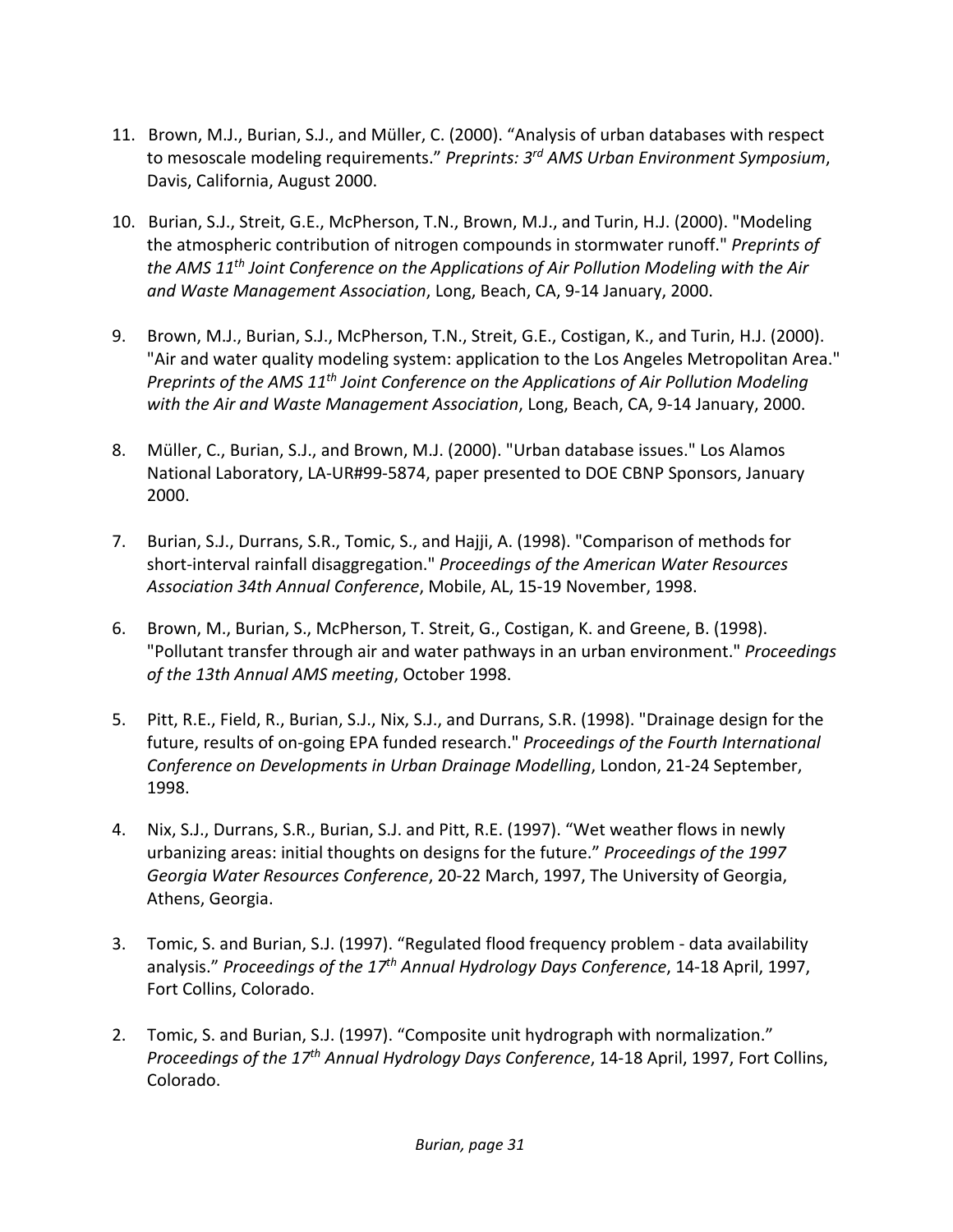1. Burian, S.J., Nix, S.J. and Durrans, S.R. (1996). "Time distribution of design events and the design and performance of stormwater detention basins." *Proceedings of the 16th Annual Hydrology Days Conference*, 15‐18 April, 1996, Fort Collins, Colorado.

#### **Project Reports**

- 25. Burian, S.J., Lee, S., and Shin, S. (2019). *Improving Energy Efficiency through Leakage Detection and Pipe Maintenance*, final report submitted to USTAR for ERT project Smart Water Data Acquisition and Analytics Technologies for Improving Efficiency of Water and Power Network Operations.
- 24. Burian, S.J., Shin, S., Lee, S., Fereshtehpour, M. (2017). *Consequence‐Based Resilience Strategies and Tools for Analyzing Urban Water Infrastructure*, final report submitted to Pacific Northwest National Laboratory, 202 pages.
- 23. Burian, S.J., Shepherd, J.M., Jin, M., Jeyachandran, I., Carter, M., Kalyanapu, A., and Han, W. (2010). *Urban Enhancements to Meteorological Modeling and Observations*, final report submitted to Defense Threat Reduction Agency.
- 22. Burian, S.J., Kalyanapu, A., Eric Jones, E., and Han W. (2010). *Water Solutions for Future Unconventional Oil Development*, final report submitted to Institute for Clean and Secure Energy.
- 21. Burian, S.J., Augustus, N., Jeyachandran, I., and M. Brown. (2008). *National Building Statistics Database, Version 2.* Final Report. LA‐UR‐08‐1921, Los Alamos National Laboratory.
- 20. Burian, S.J., Reynolds, S.K., and Hooshialsadat, P. (2007). *Understanding the impacts of urbanization on short and long term precipitation variability and land surface hydrologic processes*. Final Project Report submitted to NASA to complete NASA Precipitation Measurement Missions Program grant #NNG04GC94G, 123 pp.
- 19. Burian, S.J., Jung, J.-S. Jensen, M., Kalyanapu, A., Hooshialsadat, P., and Han, W. (2007). *Development of new precipitation depth, duration, frequency maps for the state of Arkansas*. Final Report submitted to the University of Arkansas, 126 pp.
- 18. Burian, S.J., McKinnon, A., Hartman, J., and Han, W. (2005). *Gridded building statistics for New York City*. Final report submitted to Los Alamos National Laboratory, DHS NYC Urban Dispersion Project.
- 17. Burian, S.J., Maddula, S.R.K., Velugubantla, S.P., and Brown, M.J. (2005). *Morphological analyses using 3D urban databases: Seattle, WA,* LA‐UR‐05‐1822, Los Alamos National Laboratory, Los Alamos, NM.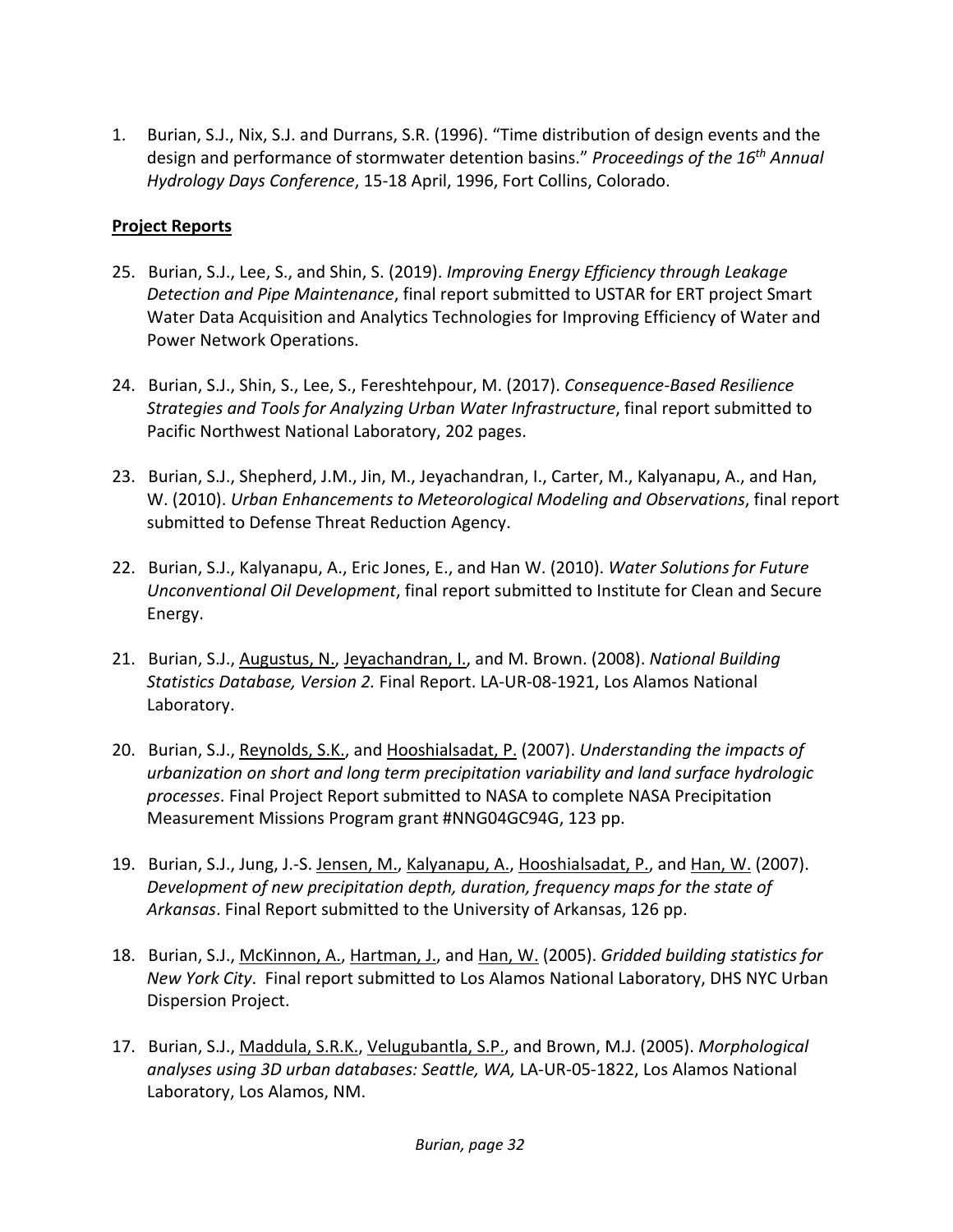- 16. Burian, S.J., Maddula, S.R.K., Velugubantla, S.P., and Brown, M.J. (2005). *Morphological analyses using 3D urban databases: Oklahoma City, OK,* LA‐UR‐05‐1821, Los Alamos National Laboratory, Los Alamos, NM.
- 15. Qin, H., Burian, S.J., and Edwards, F.G. (2004). *GIS‐based BMP planning tool for stormwater quality management*. Final Report submitted to Mack‐Blackwell Rural Transportation Center and Arkansas Highway and Transportation Department.
- 14. Edwards, F.G. and Burian, S.J. (2004). *Training and course materials of stormwater pollution prevention*. MBTC 9210. U.S. Department of Transportation. (available from NTIS).
- 13. Burian, S.J., Maddula, S.R.K., Velugubantla, S.P., and Brown, M.J. (2003). *Morphological analyses using 3D urban databases: Houston, TX,* LA‐UR‐03‐8633, Los Alamos National Laboratory, Los Alamos, NM.
- 10. Burian, S.J., Han, W., Velugubantla, S.P., and Maddula, S.R.K. (2003). *Development of gridded fields of urban canopy parameters for Models‐3/CMAQ/MM5*. Final Project Report submitted to the U.S. Environmental Protection Agency (EPA), Research Triangle Park, NC.
- 9. Burian, S.J., Maddula, S.R.K., Velugubantla, S.P., and Brown, M.J. (2002). *Morphological analyses using 3D urban databases: Albuquerque, NM,* LA‐UR‐03‐6198, Los Alamos National Laboratory, Los Alamos, NM.
- 8. Burian, S.J., Brown, M.J., and Linger, S.P. (2002). *Morphological analyses using 3D urban databases: Los Angeles, California,* LA‐UR‐02‐0781, Los Alamos National Laboratory, Los Alamos, NM.
- 7. Burian, S.J., Velugubantla, S.P., and Brown, M.J. (2002). *Morphological analyses using 3D urban databases: Phoenix, Arizona,* LA‐UR‐02‐6726, Los Alamos National Laboratory, Los Alamos, NM.
- 6. Burian, S.J., Velugubantla, S.P., Chittineni, K., Maddula, S.R.K., and Brown, M.J. (2002). *Morphological analyses using 3D urban databases: Portland, Oregon,* LA‐UR‐02‐6725, Los Alamos National Laboratory, Los Alamos, NM.
- 5. Burian, S.J., Velugubantla, S.P., and Brown, M.J. (2002). *Morphological analyses using 3D urban databases: Salt Lake City, Utah,* LA‐UR‐03‐6197, Los Alamos National Laboratory, Los Alamos, NM.
- 4. Burian, S.J. and Brown, M.J. (2001). *Summary of Los Angeles, California urban building and land use/cover data*. Los Alamos Unclassified Report, LA‐UR‐01‐4055, Los Alamos National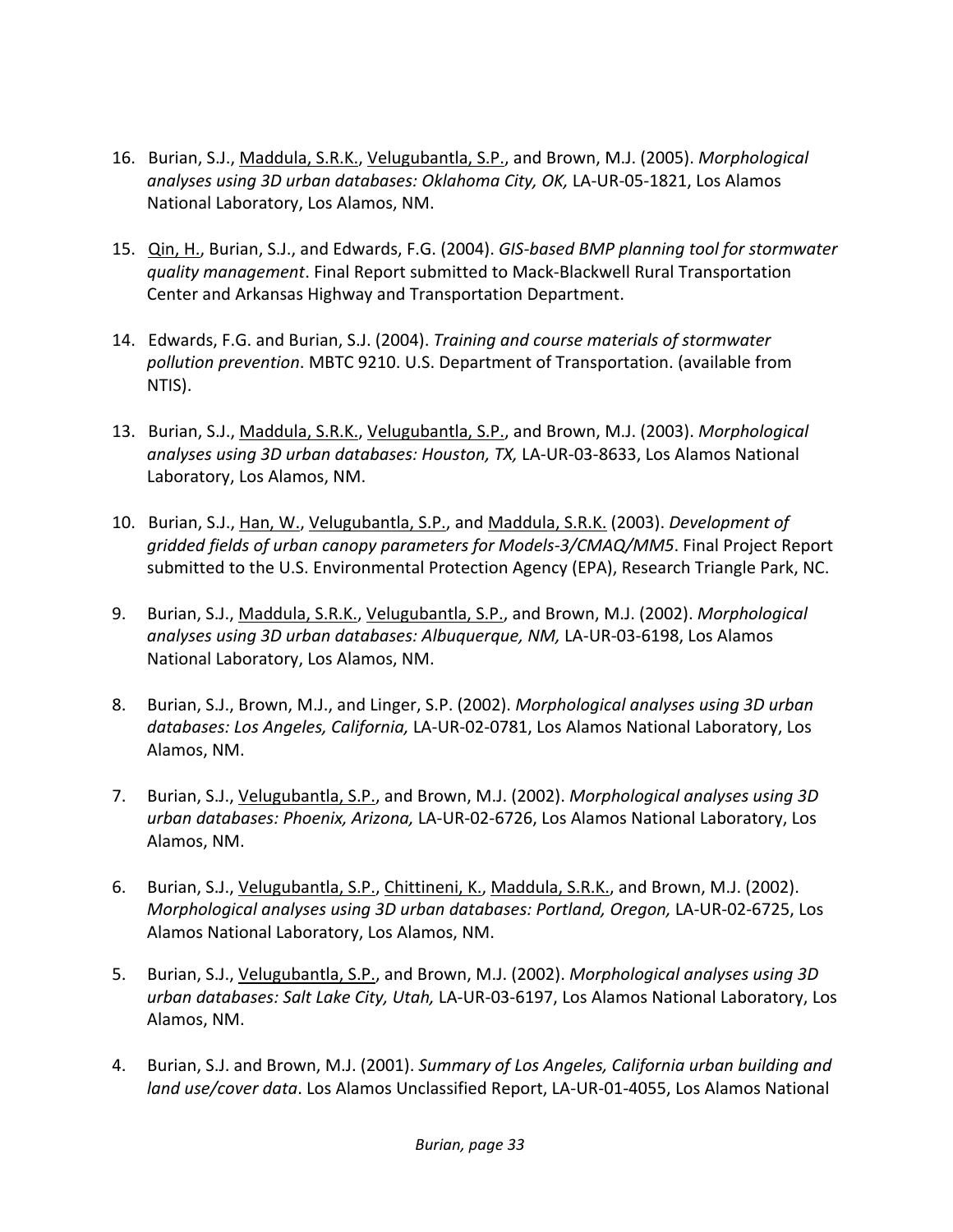Laboratory, Los Alamos, NM, July 2001.

- 3. Burian, S.J., McPherson, T.N., Brown, M.J., and Turin, H.J. (2000). "Development of a stormwater model for the Ballona Creek watershed." *Los Alamos Unclassified Report (LA‐ UR‐00‐1849)*, Los Alamos National Laboratory, Presented at 1st Ballona Wetlands Symposium, May 17‐18, 2000, Los Angeles, California.
- 2. Burian, S.J. (1999). "Long-term performance of wet-weather flow storage/release systems considering receiving‐water impacts." *Ph.D. Dissertation*, Department of Civil and Environmental Engineering, The University of Alabama, Tuscaloosa, Alabama.
- 1. Pitt, R., Lilburn, M., Durrans, S.R., Burian, S., Nix, S., Voorhees, J., and Martinson, J. (1999). *Guidance manual for integrated wet weather flow (WWF) collection and treatment systems for newly urbanized areas (New WWF Systems)*. Final project report submitted to U.S. Environmental Protection Agency, Urban Watershed Management Branch, Edison, NJ.

### **Presentations and Invited Talks (Presenter in bold; mentees underlined)**

- 155. **Burian, S.J.** (2019). "If we knew then what we know now: Learning from the USPCAS‐W experience to improve faculty development in Pakistan." *International Conference on Promoting Quality Assurance in Higher Education*, Islamabad, Pakistan, December 4, 2019. (Invited)
- 154. **Burian, S.J.** (2019). "Lessons learned from five years of research capacity building in Pakistan to help develop local capacity for water security." *2019 Annual American Water Resources Association Conference*, Salt Lake City, Utah, USA, November 3‐6, 2019.
- 153. Carlisle, J., **Burian, S.J.**, Kim, H., Patterson, A., Finlayson, S., Loomis, J., Stott, J., Hassan, D., Kim, E., Kim, K., and Kennington, N. (2019). "Wireless sensor network for soil moisture measurement and how it may influence urban vegetable gardener water use, attitudes, and behaviors." *2019 Annual American Water Resources Association Conference*, Salt Lake City, Utah, USA, November 3‐6, 2019.
- 152. **Shin, S.**, Aziz, D., and Burian, S. J. (2019). "Investigating effects of water system augmentation on energy consumption and financial balance: application of system dynamics approach." *2019 Annual American Water Resources Association Conference*, Salt Lake City, Utah, USA, November 3‐6, 2019.
- 151. **Choi, E.**, Shin, S., Aziz, D., and Burian, S. J. (2019). "A system dynamics model to evaluate climate resilience for agricultural water system in South Korea." *2019 Annual American Water Resources Association Conference*, Salt Lake City, Utah, USA, November 3‐6, 2019.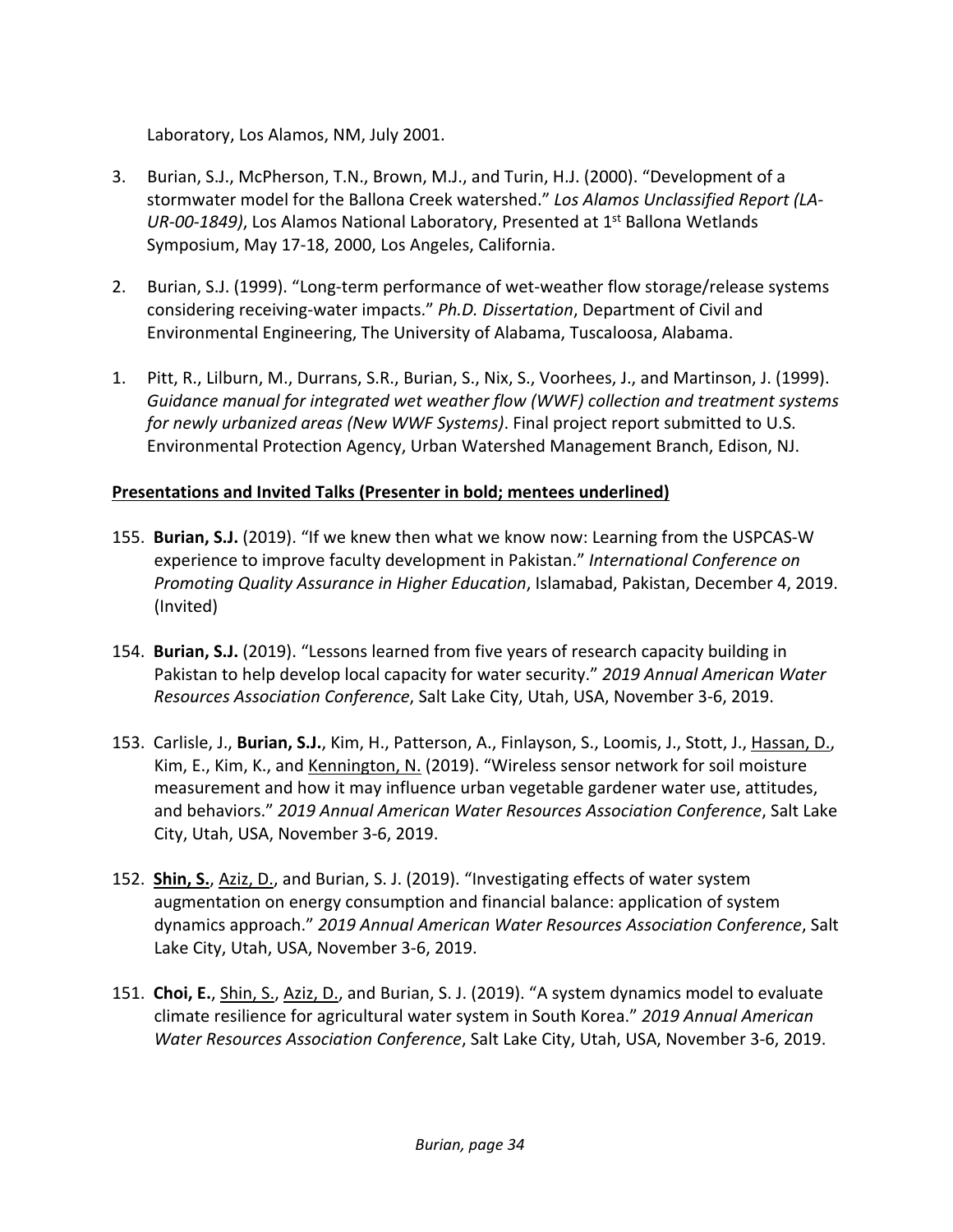- 150. **Burian, S.J.** (2019). "Building a National Water Center in Pakistan to address the Sustainable Development Goal for water." University of Utah Public Health Grand Rounds, September 24, 2019.
- 149. **Tavakol‐Davani, Ha.**, Tavakol‐Davani, He., and Burian, S.J. (2019). "Green infrastructure optimization to achieve natural hydrology conditions." *ASCE‐EWRI World Environmental & Water Resources Congress 2019*, Pittsburgh, Pennsylvania, USA, May 19‐23, 2019.
- 148. Kreidler, M., **Burian, S.J.**, Lee, S., Strong, C., Brooks, P., Briefer, L., Kirkham, T., and Stewart, J. (2019). "All canals lead to SLC: using systems modeling with stakeholder participation to inform management decisions for a complicated municipal water supply facing uncertain climate change impacts and population growth." *ASCE‐EWRI World Environmental & Water Resources Congress 2019*, Pittsburgh, Pennsylvania, USA, May 19‐ 23, 2019.
- 147. **Johnson, R.** and Burian, S.J. (2019). "Relating discharge to climate and urbanization in the urban‐growth bound Jordan River basin, a tributary to Utah's Great Salt Lake." *ASCE‐EWRI World Environmental & Water Resources Congress 2019*, Pittsburgh, Pennsylvania, USA, May 19‐23, 2019.
- 146. **Shin, S.**, Jabeen, U., Aziz, D., Ahmed, W., Bano, R., and Burian, S.J. (2019) "Developing a system dynamics model to evaluate water and financial performance of water supply systems in Hyderabad, Pakistan." *ASCE‐EWRI World Environmental & Water Resources Congress 2019*, Pittsburgh, Pennsylvania, USA, May 19‐23, 2019. (poster)
- 145. **Shin, S.**, Lee, S., and Burian, S.J. (2019) "Adjusting operational interaction of components in water distribution systems to maximize recovered performance from cyber‐physical attacks." *ASCE‐EWRI World Environmental & Water Resources Congress 2019*, Pittsburgh, Pennsylvania, USA, May 19‐23, 2019.
- 144. **Lee, S.**, Shin, S., and Burian, S.J. (2019). "Investigating impacts of pipe burst leakage to pipe roughness coefficient estimation" *ASCE‐EWRI World Environmental & Water Resources Congress 2019*, Pittsburgh, Pennsylvania, USA, May 19‐23, 2019.
- 143. **Lee, S.**, Shin, S., and Burian, S.J. (2019). "Framework for smart water network design to enhance rapidity and redundancy" *ASCE‐EWRI World Environmental & Water Resources Congress 2019*, Pittsburgh, Pennsylvania, USA, May 19‐23, 2019.
- 142. **Li, J.**, Burian, S.J., and Oroza, C. (2019). "Exploring the potential for simulating system‐level controlled smart stormwater system." *ASCE‐EWRI World Environmental & Water Resources Congress 2019*, Pittsburgh, Pennsylvania, USA, May 19‐23, 2019. (poster)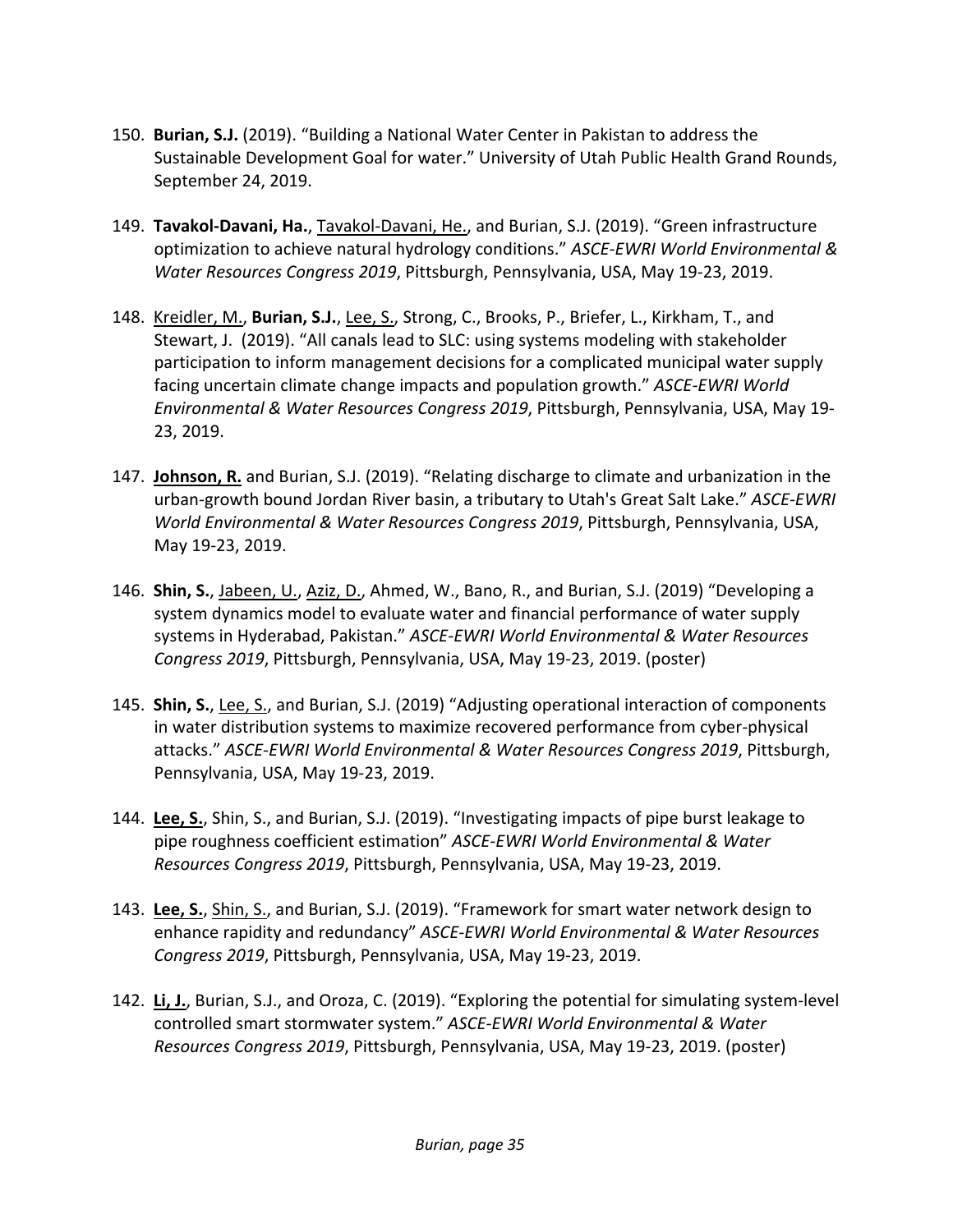- 141. **Hansen, C.H.**, Wilkinson, G., and Burian, S.J. (2019). "Developing and implementing an early warning system for HABs in Utah Lake." *ASLO 2019 Aquatic Sciences Meeting: Planet Water Challenges and Successes*, San Juan, Puerto Rico, February 24‐March 1, 2019.
- 140. **Hansen, C.** and Burian, S.J. (2018). "Short‐term forecasting and decision support tool for algal blooms in a nulti‐lake system." *ASCE‐EWRI World Environmental & Water Resources Congress 2018*, Minneapolis, Minnesota, USA, June 3‐7, 2018.
- 139. **Johnson, R.** and Burian, S.J. (2018). "Integration of remote sensing data products for optimizing Great Salt Lake's ecosystem benefits." *ASCE‐EWRI World Environmental & Water Resources Congress 2018*, Minneapolis, Minnesota, USA, June 3‐7, 2018.
- 138. **Rafique, A.** and Burian, S.J. (2018). "Improving water supply, hydropower generation, and flood control objectives of Tarbela Dam by altering reservoir operations." *ASCE‐EWRI World Environmental & Water Resources Congress 2018*, Minneapolis, Minnesota, USA, June 3‐7, 2018.
- 137. **Tavakol‐Davani, Hassan**, Tavakol‐Davani, Hessam, and Burian, S.J. (2018). "A watershed scale life cycle assessment framework for stormwater management." *ASCE‐EWRI World Environmental & Water Resources Congress 2018*, Minneapolis, Minnesota, USA, June 3‐7, 2018.
- 136. **Tavakol‐Davani, Hessam**, Tavakol‐Davani, Hassan, and Burian, S.J. (2018). "Green infrastructure optimization to achieve natural hydrology of a semi-arid urban catchment." *ASCE‐EWRI World Environmental & Water Resources Congress 2018*, Minneapolis, Minnesota, USA, June 3‐7, 2018.
- 135. **Shin, S.**, Lee, S., Judi, D., McPherson, T., and Burian, S.J. (2018). "Impacts of operational failures by cyber attacks on water distribution networks." *ASCE‐EWRI World Environmental & Water Resources Congress 2018*, Minneapolis, Minnesota, USA, June 3‐7, 2018.
- 134. **Lee, S.** and Burian, S.J. (2018). "Investigation of preparedness of water distribution system using 4R based resilience metrics." *ASCE‐EWRI World Environmental & Water Resources Congress 2018*, Minneapolis, Minnesota, USA, June 3‐7, 2018.
- 133. **Lee, S.** and Burian, S.J. (2018). "Redundancy quantification of water distribution systems using time‐dependent graph theory." *ASCE‐EWRI World Environmental & Water Resources Congress 2018*, Minneapolis, Minnesota, USA, June 3‐7, 2018.
- 132. **Lee, S.**, Shin, S., Burian, S., Judi, D., and McPherson, T. (2018) "Detectability‐based resilience of water distribution system using failure finger print." *1st International WDSA/CCWI Joint Conference*, Kingston, Ontario, Canada, July 23‐25, 2018 (oral).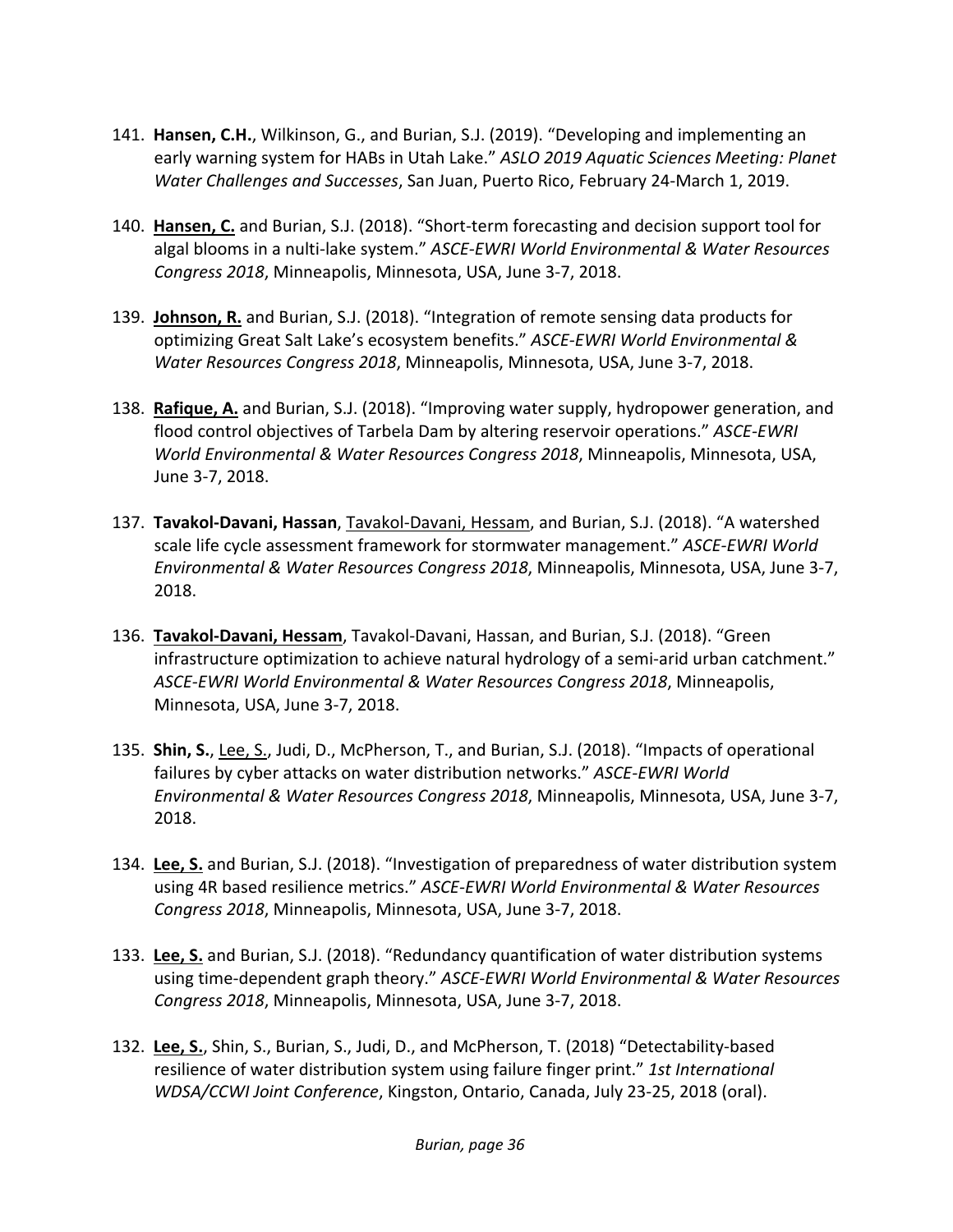- 131. Li, H., Hansen, C., Von Stackelberg, N., Goel, R., Burian, S., and **Barber, M.** (2018). "Assessing and modeling climate change impacts on cyanobacteria in Utah Lake." *2018 UCOWR/NIWR Annual Water Resources Conference*, June 26‐28, Pittsburgh, PA.
- 130. **Burian, S.J.**, Ward, M., Stevenson, D., Ahmad, S., Gates, T., Mahar, R.B., Lashari, B., Banuri, T., Chaudhry, A., Ullman, J.L., (2018). "Assessment of a peer mentoring program to build capacity for course development and delivery." *American Society for Engineering Education (ASEE) Annual Conference Proceedings*, 24‐27 June, 2018, Salt Lake City, UT, USA.
- 129. **Burian, S.J.** (2018). "Building research capacity in Pakistan to achieve the United Nations sustainable development goal for water." *Utah Section of the American Water Resources Association Annual Conference*, Salt Lake City, Utah, USA, May 16, 2018. (Invited Talk)
- 128. **Burian, S.J.**, Strong, C., Arens, S. (2018). "Green infrastructure optimization to achieve near natural hydrology conditions." *Utah City Engineers Association Annual Conference*, St. George, Utah, USA, January 25‐26, 2018. (Invited Talk)
- 127. **Bano, R.**, Rafique, A., Hassan, D., and Burian, S.J. (2017). "Performance of Diamer Basha Dam under Changing Hydrology and Demand Management" *International Science Policy Conference on Climate Change*. Dec 18‐20, 2017. Islamabad, Pakistan.
- 126. **Tavakol‐Davani, He.**, Tavakol‐Davani, Ha., Feng, Y., Burian, S.J. (2017). "Green infrastructure optimization to achieve near natural hydrology conditions." *ASCE‐EWRI World Environmental & Water Resources Congress 2017*, Sacramento, California, USA, May 21‐25, 2017.
- 125. **Hansen, C.H.**, Goharian, E., Ahmed, W., and Burian, S.J. (2017). "Sensitivity of water system vulnerability to changing snowpack from dust deposition and climate change." *ASCE‐EWRI World Environmental & Water Resources Congress 2017*, Sacramento, California, USA, May 21‐25, 2017.
- 124. Tamaddun, K., Kalra, A., Ahmed, W., Dars, G.H., Burian, S., and Ahmad, S. (2017). "Association of Indian Ocean climate variability with precipitation in Pakistan." *ASCE‐EWRI World Environmental & Water Resources Congress 2017*, Sacramento, California, USA, May 21‐25, 2017.
- 123. Salemnia, A., Fereshtehpour, M., **Tavakol‐Davani, He.**, Feng, Y., Judi, D., McPherson, T., and Burian, S.J. (2017). "Study of operational impact curves for transportation systems linking flood depth to vehicle speed." *ASCE‐EWRI World Environmental & Water Resources Congress 2017*, Sacramento, California, USA, May 21‐25, 2017. (poster)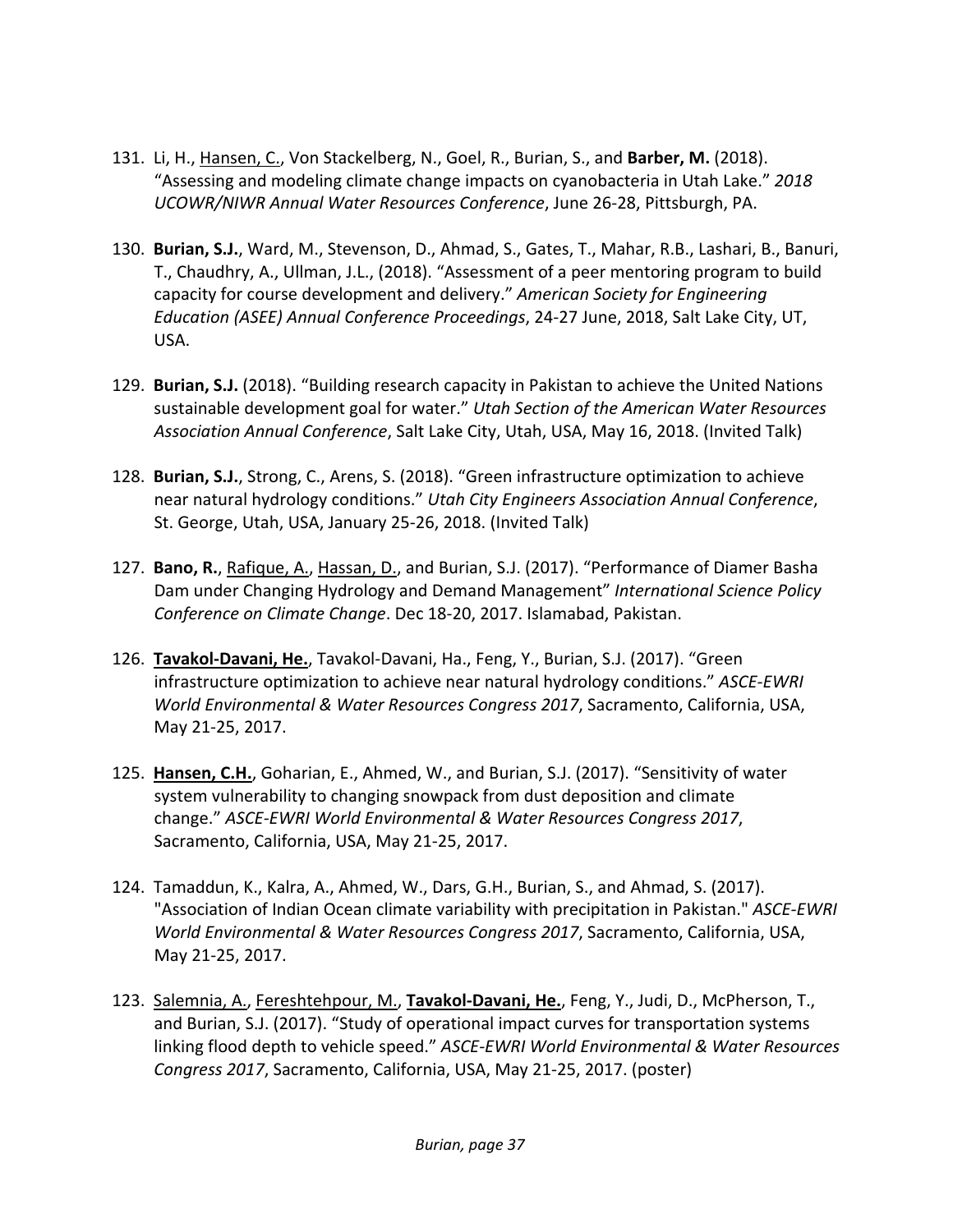- 122. **Lee, S.**, Shin, S., and Burian, S.J. (2017). "Sustainability metrics for water distribution system using triple top line." *ASCE‐EWRI World Environmental & Water Resources Congress 2017*, Sacramento, California, USA, May 21‐25, 2017.
- 121. Ahmed, W., Hansen, C.H., Goharian, E., Shepherd, M., Ahmad, S., and **Burian, S.J.** (2017). "Data management and modeling for addressing the water‐energy‐food nexus in Pakistan." *ASCE‐EWRI World Environmental & Water Resources Congress 2017*, Sacramento, California, USA, May 21‐25, 2017.
- 120. **Nishu, N.**, Burian, S.J., and Pomeroy, C. (2017). "Comparison of centralized and distributed water supply infrastructure for small communities." *ASCE‐EWRI World Environmental & Water Resources Congress 2017*, Sacramento, California, USA, May 21‐25, 2017. (poster)
- 119. Ahmed, W., Chaudhry, I., Ali, M., and **Burian, S.J.** (2017). "Coupling of SWMM and ArcGIS for drainage infrastructure management." *ASCE‐EWRI World Environmental & Water Resources Congress 2017*, Sacramento, California, USA, May 21‐25, 2017. (poster)
- 118. **Sowby, R.B.**, and Burian, S.J. (2017). "Energy requirements for public water services in the United States." *ASCE‐EWRI World Environmental & Water Resources Congress 2017*, Sacramento, California, USA, May 21‐25, 2017.
- 117. **Burian, S.J.** (2017). "Changing paradigms of urban water infrastructure." *Wallace Stegner Center 22nd Annual Symposium – Water in the West: Exploring Untapped Solutions*, University of Utah, March 24, 2017 (Invited panel presentation).
- 116. **Burian, S.J.** (2017). "Water resilience research at the University of Utah." Presentation at *Water Resilience Research Forum* at the Utah Asia Campus, March 14, 2017.
- 115. **Petit‐Boix, A.,** Feng, Y., Burian, S.J., Apul, D., Josa, A., Rieradevall, J., and Gabarrell, X. (2016). "Environmental map of water and food self‐sufficiency: integrating rainwater harvesting and urban agriculture in different climates." *LCA Food 2016*, Dublin, Ireland, 19‐21 October, 2016.
- 114. **Grant, J.,** Weeg, M., Carlson, A., Wallace, H., Feng, Y., Burian, S.J. (2016). "Use of green infrastructure to increase invertebrate biodiversity in the built environment." *Conservation Asia 2016*, Singapore, 29 June – 2 July, 2016.
- 113. **Burian, S.J.**, Ward, M., Banuri, T., Chaudhry, M.A., Ahmad, S., Lashari, B., Ansari, K. (2016). "Higher education capacity building to support achieving the sustainable development goal for water in Pakistan." *Water and Environment in the New Millennium: Education and Capacity Building.* 3‐5 December 2016, University of Tehran, Tehran, Iran. (Invited keynote presentation)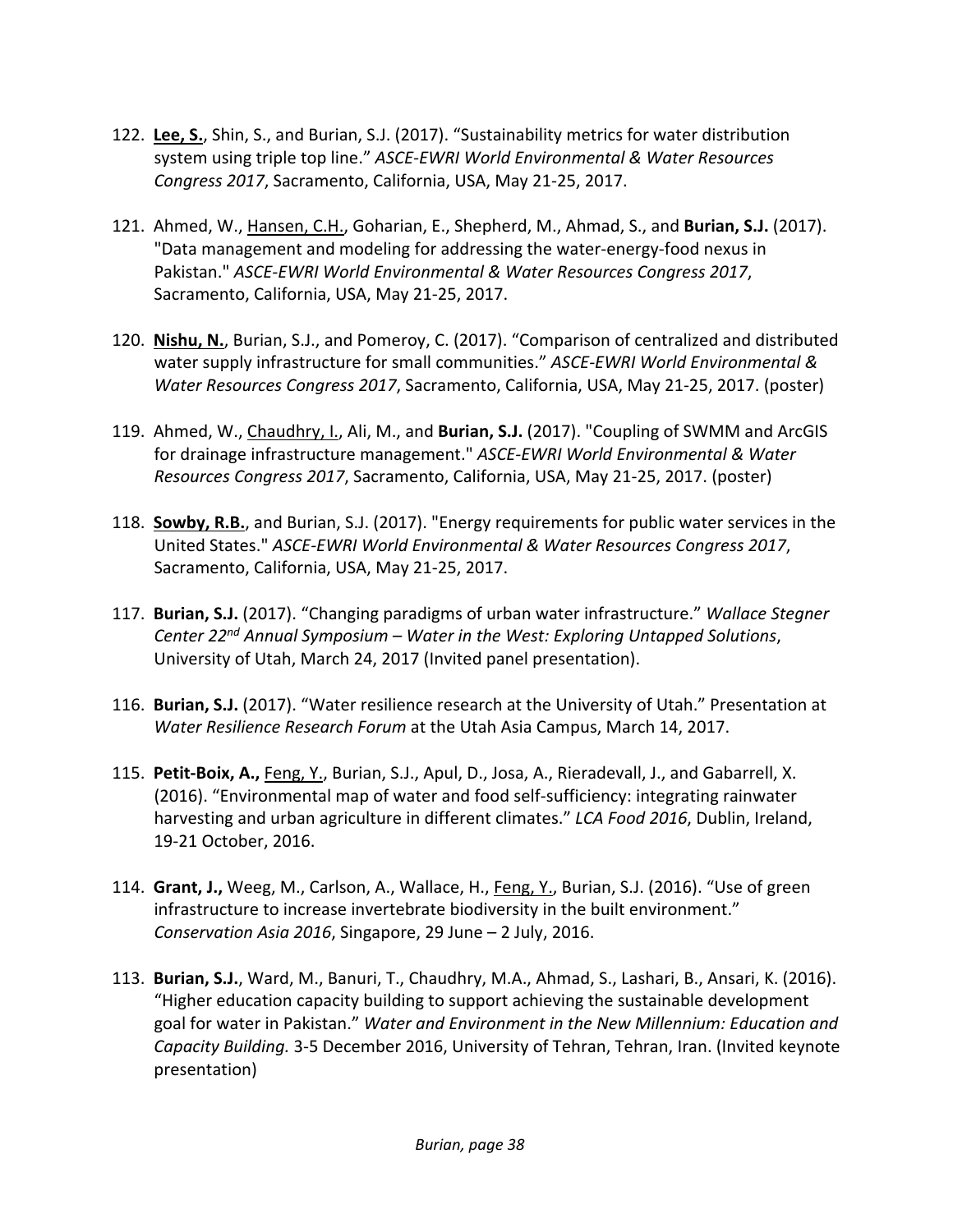- 112. **Rafique, A.**, Burian, S.J., Goharian, E., Riaz, K., and Chaudhry, I. (2016). "Flood Frequency Analysis and Water Management Modeling of Upper Indus River Basin." *ASCE‐EWRI World Environmental & Water Resources Congress 2016*, West Palm Beach, Florida, May 23, 2016. (poster)
- 111. **Nishu, N.**, Goharian, E., and Burian, S.J. (2016). "Analysis of supply solution options to mitigate the water supply crisis in developing countries." *ASCE‐EWRI World Environmental & Water Resources Congress 2016*, West Palm Beach, Florida, May 23, 2016. (poster)
- 110. **Tavakol‐Davani, He.**, Goharian, E., Hansen, C., Tavakol‐Davani, Ha., Apul, D. and Burian, S.J. (2016). "Rainwater harvesting ability to control climate change impacts on combined sewer overflows." *ASCE‐EWRI World Environmental & Water Resources Congress 2016*, West Palm Beach, Florida, May 23, 2016. (presented in the 13th Urban Watershed Management Symposium).
- 109. **Burian, S.J.** (2016). "Urban water‐energy‐food nexus." *ASCE‐EWRI World Environmental & Water Resources Congress 2016*, West Palm Beach, Florida, May 23, 2016 (Invited panel presentation).
- 108. **Hansen, C.**, Burian, S.J., and Dennison, P. (2016). "A Tale of Two Bays: Enhancing understanding of historical conditions and Evaluating Patterns of Water Quality in the Great Salt Lake." *ASCE‐EWRI World Environmental & Water Resources Congress 2016*, West Palm Beach, Florida, May 23, 2016.
- 107. **Tavakol‐Davani, Ha.** and Burian, S.J. (2016). "A watershed‐scale life cycle assessment framework for rainwater harvesting systems." *ASCE‐EWRI World Environmental & Water Resources Congress 2016*, 13th Urban Watershed Management Symposium, West Palm Beach, Florida, May 24, 2016.
- 106. **Feng, Y.**, Burian, S.J., Mitchell, S., and White, D. (2016). "Water demand estimation for urban agriculture in a semi‐arid climate." *ASCE‐EWRI World Environmental & Water Resources Congress 2016.* West Palm Beach, FL, May 22‐26.
- 105. **Feng, Y.**, Burian, S.J., Petit‐Boix, A., Josa, A., Rieradevall, J., Gabarrell, X., and Apul, D. (2016). "Life cycle assessment of the cost and the social and ecosystem services of rainwater harvesting in dry climates." in *ASCE‐EWRI World Environmental & Water Resources Congress 2016*. West Palm Beach, FL, May 22‐26 (poster).
- 104. **Goel, R.,** Barber, M, Burian, S., Hinners, S.J., and Adams, C. (2015). **"**Uncertainty in future water quality and quantity in the Jordan River." *Salt Lake County Watershed Symposium*, Salt Lake City, Utah, November 19, 2015.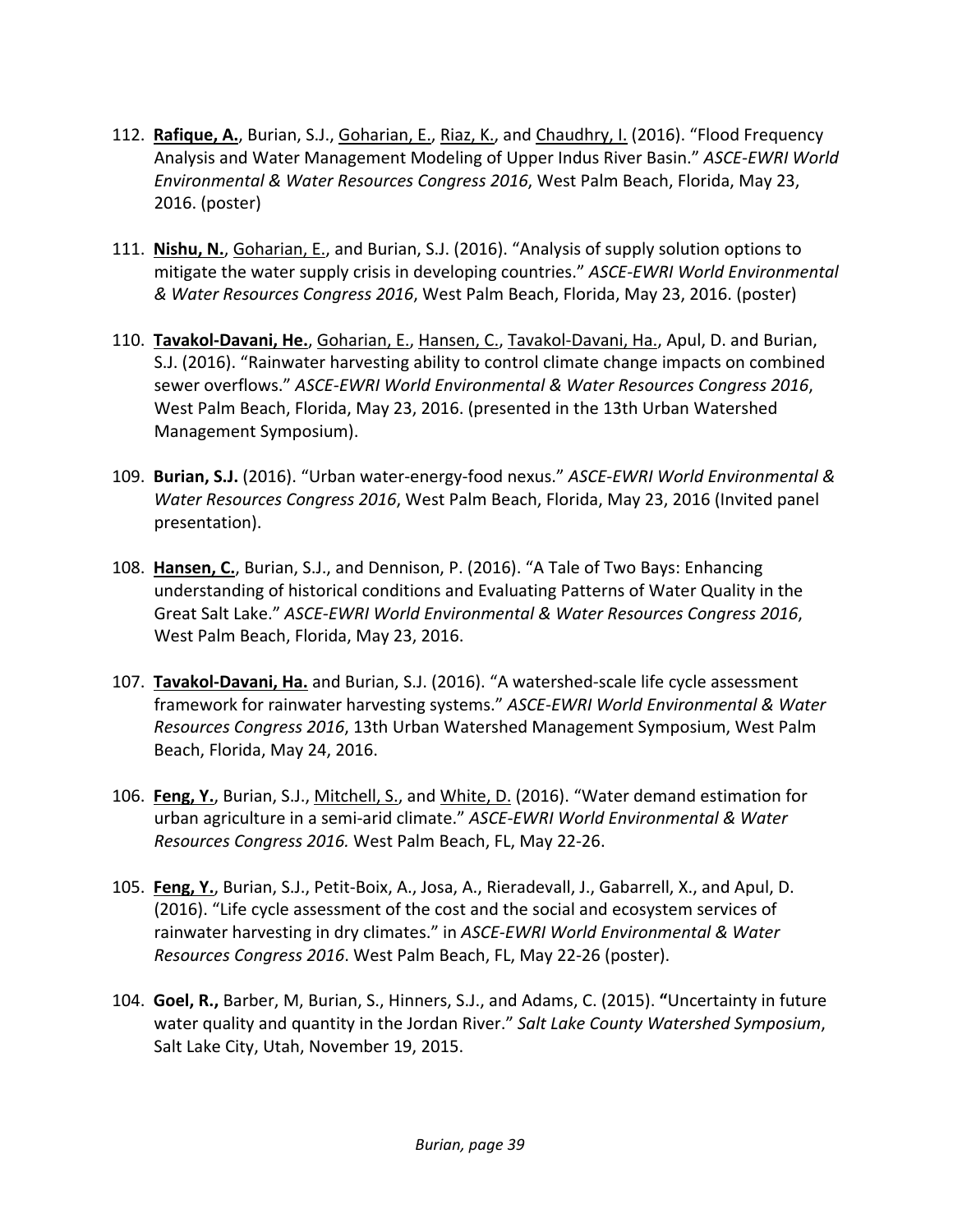- 103. **Burian, S.,** Jha, M., Richard, G., Shepherd, M. (2015). "Water sustainability in cities: An interdisciplinary geoscience and engineering teaching module." *American Water Resources Association (AWRA) Annual Conference*, Denver, Colorado, November 18, 2015.
- 102. **Burian, S.J.** (2015). "Mixing water and cities: Don't worry, it's a sustainable and resilient mocktail!" *Global Change and Sustainability Center Seminar Series*, Salt Lake City, Utah, November 3, 2015. (invited talk)
- 101. **Hansen, C.,** Goharian, E., and Burian, S.J. (2015). "Development of a Combined Change Factor Methodology (CCFM) for finer scale climate change impact assessment." *AWWA Intermountain Section Annual Conference*, Logan, Utah, September 17, 2015. (poster)
- 100. **Hansen, C.,** Burian, S.J., Porter, R.J., and Williams, G. (2015). "Statistical and artificial neural network models of remotely sensed water quality: Farmington Bay, Great Salt Lake, Utah." AWWA Water Quality Technology Conference, Salt Lake City, Utah, November 2015. (poster)
- 99. **Goharian, E.**, Dawadi, S., Ahmad, S., and Burian, S.J., (2015), "A tale of two cities: Comparison of water resource management system response under varying climate and population growth in Salt Lake City, UT, and Las Vegas, NV." *2015 UCOWR/NIWR/CUAHSI Conference*, 16‐18 June, Las Vegas, Nevada.
- 98. **Burian, S.J.** and Apul, D. (2015). "Cross‐institution collaborative learning (CICL) to connect water resources design with sustainability analysis." *American Society for Engineering Education (ASEE) Annual Conference and Exposition*, Seattle, Washington, June 16, 2015.
- 97. **Goharian, E.**, Burian, S.J., Bardsley, T., Strong, S., Niermeyer, J., Briefer, L., and Kirkham, T. (2015). "Evaluating sustainability tradeoffs of integrated urban water resources management alternatives." 2015 UCOWR/NIWR/CUAHSI Conference, 16‐18 June, Las Vegas, Nevada.
- 96. **Burian, S.J.** (2015). "Cyber-infrastructure to enhance access to data- and computationallyintensive modeling for water resources management." *Utah Digital Government Summit*, Salt Lake City, Utah, May 21, 2015. (invited talk)
- 95. **Feng, Y.**, Burian, S.J., Pardyjak, E.R., and Pomeroy, C.A. (2015). "Impacts of green infrastructure on the water budget and other ecosystem services in semi‐arid urban areas." In: *Proceedings, World Environmental & Water Resources Congress*, 17‐21 May 2015, Austin, Texas, USA. ASCE, Reston, VA.
- 94. **Goharian, E.**, Burian, S.J., Niermeyer, J., Briefer, L., Kirkham, L., and Bardsley, T. (2015). "Sustainability evaluation of decentralized urban water infrastructure using systems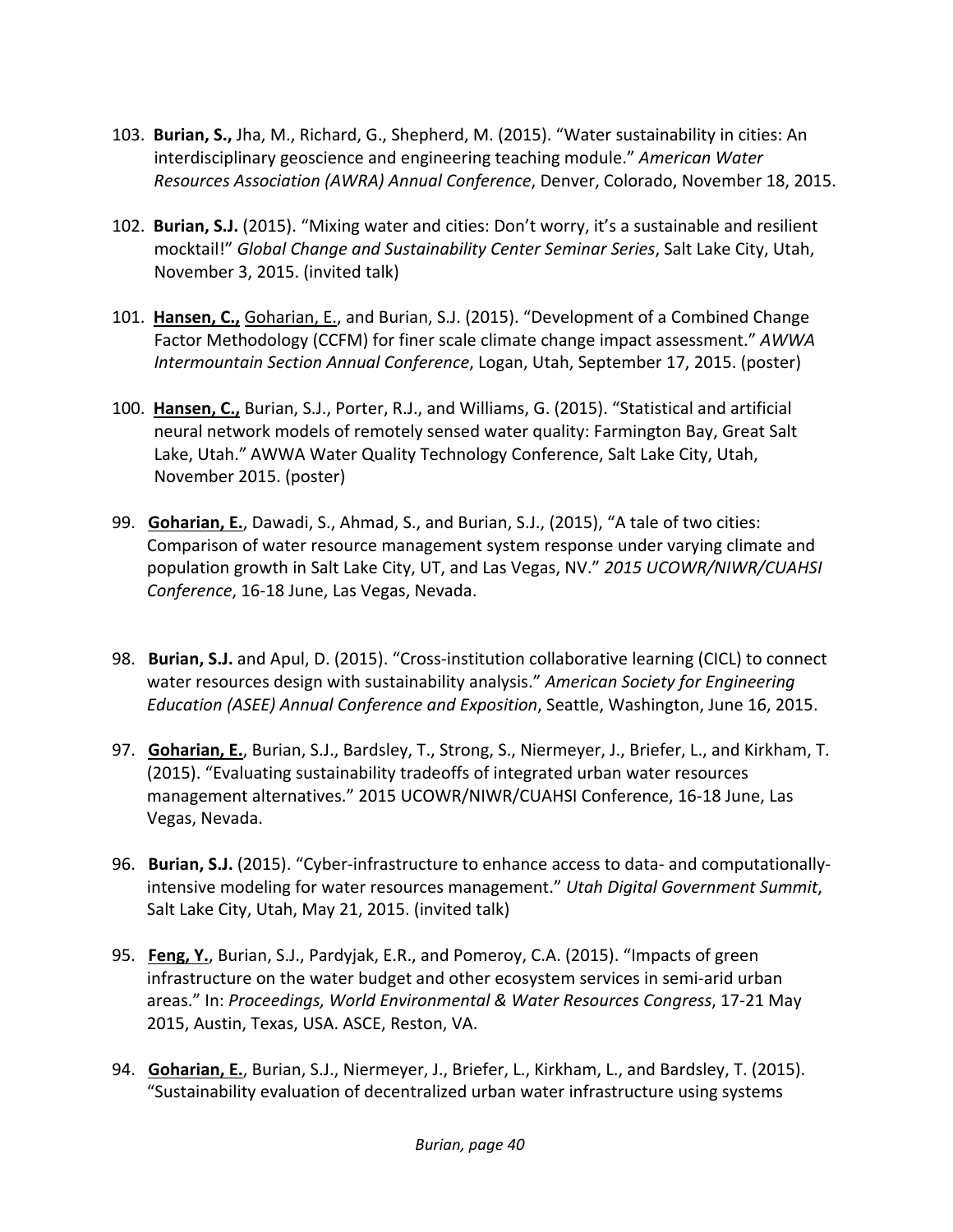modeling." In: *Proceedings, World Environmental & Water Resources Congress*, 17‐21 May 2015, Austin, Texas, USA. ASCE, Reston, VA. (poster)

- 93. **Panthail, J.K.**, Brewer, S.C., and Burian, S.J. (2015). "Statistical modeling of the PM2.5‐ Albedo‐Streamflow relationship in Parley's Creek, Utah using MODIS albedo data." In: *Proceedings, World Environmental & Water Resources Congress*, 17‐21 May 2015, Austin, Texas, USA. ASCE, Reston, VA. (poster)
- 92. **Tavakol‐Davani, Ha.**, Burian, S.J., Devkota, J., and Apul, D. (2015). "Comparing life cycle costs and environmental impacts of green and gray infrastructures for stormwater control." In: *Proceedings, World Environmental & Water Resources Congress*, 17‐21 May 2015, Austin, Texas, USA. ASCE, Reston, VA. (poster)
- 91. **Tavakol‐Davani, Ha.**, Burian, S.J., Devkota, J., and Apul, D. (2015). "Comparing green and gray techniques for combined sewer overflow control." In: *Proceedings, World Environmental & Water Resources Congress*, 17‐21 May 2015, Austin, Texas, USA. ASCE, Reston, VA.
- 90. Goharian, E., **Burian, S.J.**, Bardsley, T., Strong, C., Niermeyer, J., Briefer, L., and Kirkham, T. (2015). "Climate change and scenario planning utilizing integrated water resource management modeling: Case study of Salt Lake City." *Water for Urban Areas: Managing Risks and Building Resiliency*, AWRA Spring Specialty Conference, American Water Resources Association, 29 March – 1 April 2015, Los Angeles, CA, USA.
- 89. **Goharian, E.** and Burian, S.J. (2015). "Reliability assessment of Salt Lake City Water Supply System by using a dynamic‐probabilistic systems approach." *Water for Urban Areas: Managing Risks and Building Resiliency*, AWRA Spring Specialty Conference, American Water Resources Association, 29 March – 1 April 2015, Los Angeles, CA, USA.
- 88. **Goharian, E.** and Burian, S.J. (2015). "A new metric integrating flooding and water shortage to evaluate vulnerability of water systems subject to climate change." *Water for Urban Areas: Managing Risks and Building Resiliency*, AWRA Spring Specialty Conference, American Water Resources Association, 29 March – 1 April 2015, Los Angeles, CA, USA.
- 87. **Tavakol‐Davani, H.**, Goharian, E., Hansen, C., and Burian, S.J. (2015). "Climate change impacts on green infrastructure performance in Toledo." *Water for Urban Areas: Managing Risks and Building Resiliency*, AWRA Spring Specialty Conference, American Water Resources Association, 29 March – 1 April 2015, Los Angeles, CA, USA.
- 86. **Feng, Y.**, Burian, S., Pardyjak, E., and Pomeroy, C. (2014). "Impacts of green infrastructure on the water budget and other ecosystem services in subhumid urban areas." *AGU Fall Meeting*, 15‐19 December, San Francisco, CA, USA.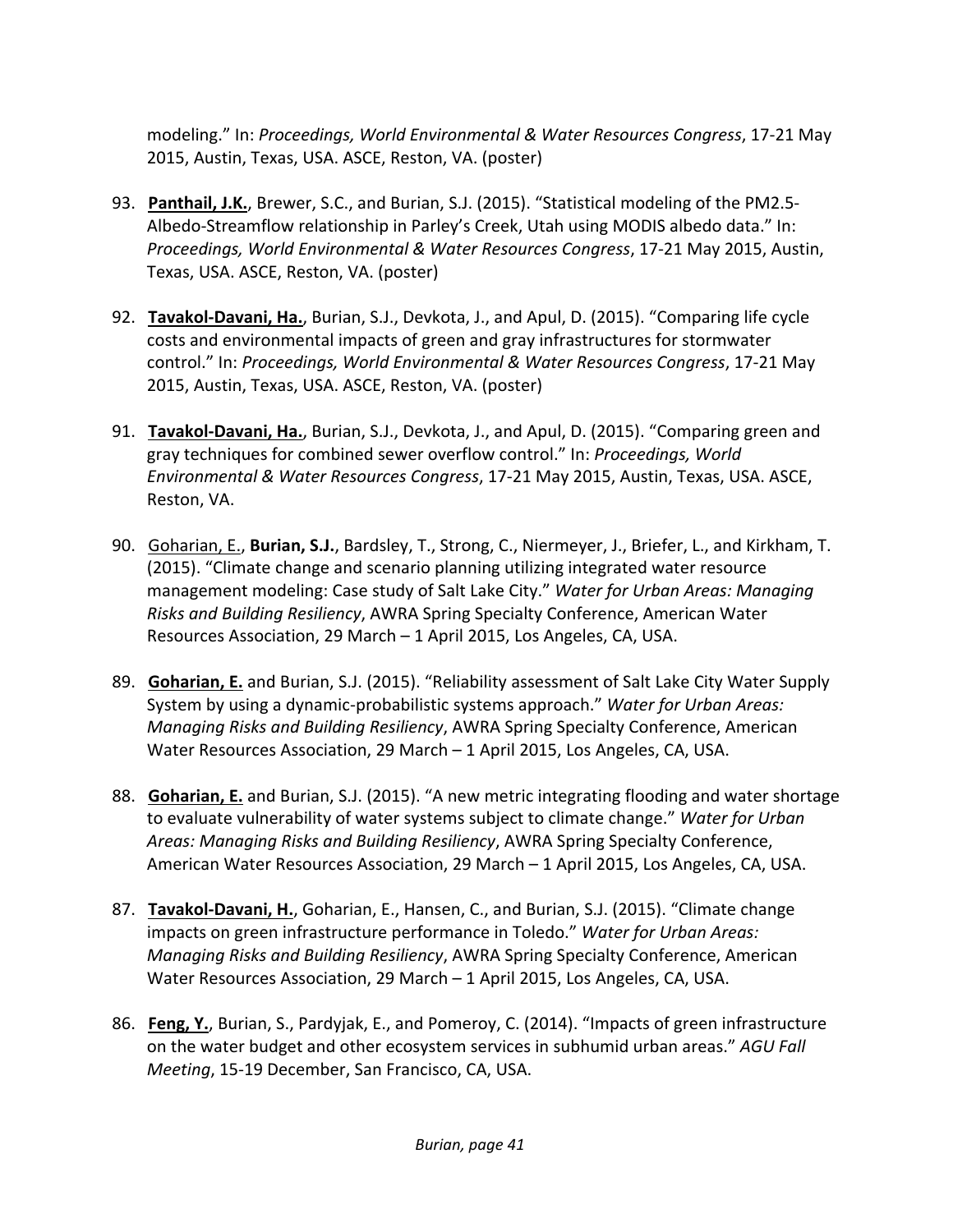- 85. **Burian, S.J. (2014).** "Water infrastructure sustainability and resilience to urban disasters." *Korea Research Institute for Human Settlements*, Seoul, South Korea, August 7, 2014 (Invited Talk)
- 84. **Burian, S.J.,** Goharin, E., York, C., Tavakol‐Davani, H., Feng, Y., Zahmatkesh, Z., and Panthail, J.K. (2014). "Climate and urban water management influences on water levels in Farmington Bay near Salt Lake City, Utah." In: *Proceedings, World Environmental & Water Resources Congress*, 1‐5 June 2014, Portland, OR, USA. ASCE, Reston, VA.
- 83. **Feng, Y.,** Burian, S.J., Pardyjak, E., Pomeroy, C., Elliott, G., and Brotherton, T. (2014). "Green roof water budget measurements using weighing lysimeters in Salt Lake City, Utah." In: *Proceedings, World Environmental & Water Resources Congress*, 1‐5 June 2014, Portland, OR, USA. ASCE, Reston, VA.
- 82. **Goharian, E.** and Burian, S.J. (2014). "Using dynamic simulation to support integrated water resources management." In: *Proceedings, World Environmental & Water Resources Congress*, 1‐5 June 2014, Portland, OR, USA. ASCE, Reston, VA.
- 81. **Goharian, E.**, Burian, S.J., Swain, N., Christensen, S., Das, D., Jones, N. (2014). "Web‐based dynamics simulation reservoir system management tool for water supply utilities in Salt Lake City, Utah." In: *Proceedings, World Environmental & Water Resources Congress*, 1‐5 June 2014, Portland, OR, USA. ASCE, Reston, VA.
- 80. **Houdeshel, C.D.** and Burian, S.J. (2014). "Identifying critical source areas along an engineering stormwater flow path in order to optimize stormwater green infrastructure placement." In: *Proceedings, World Environmental & Water Resources Congress*, 1‐5 June 2014, Portland, OR, USA. ASCE, Reston, VA.
- 79. **Panthail, J.K.**, Burian, S.J., Goharian, E., and Houdeshel, D. (2014). "Simulation of the impact of urban air pollution on snowmelt runoff quantity and quality in the Parley's Creek Watershed in Salt Lake City, Utah." In: *Proceedings, World Environmental & Water Resources Congress*, 1‐5 June 2014, Portland, OR, USA. ASCE, Reston, VA.
- 78. **Tavakol‐Davani, H.** and Burian, S.J. (2014). "Accelerating stormwater modeling with distributed computing using HT Condor." In: *Proceedings, World Environmental & Water Resources Congress*, 1‐5 June 2014, Portland, OR, USA. ASCE, Reston, VA.
- 77. **Tavakol‐Davani, H.** Devkota, J., Apul, D., and Burian, S.J. (2014). "Comparing green and gray infrastructure solutions for the Toledo combined sewer system in terms of stormwater runoff control and life cycle environmental impacts." In: *Proceedings, World Environmental & Water Resources Congress*, 1‐5 June 2014, Portland, OR, USA. ASCE, Reston, VA.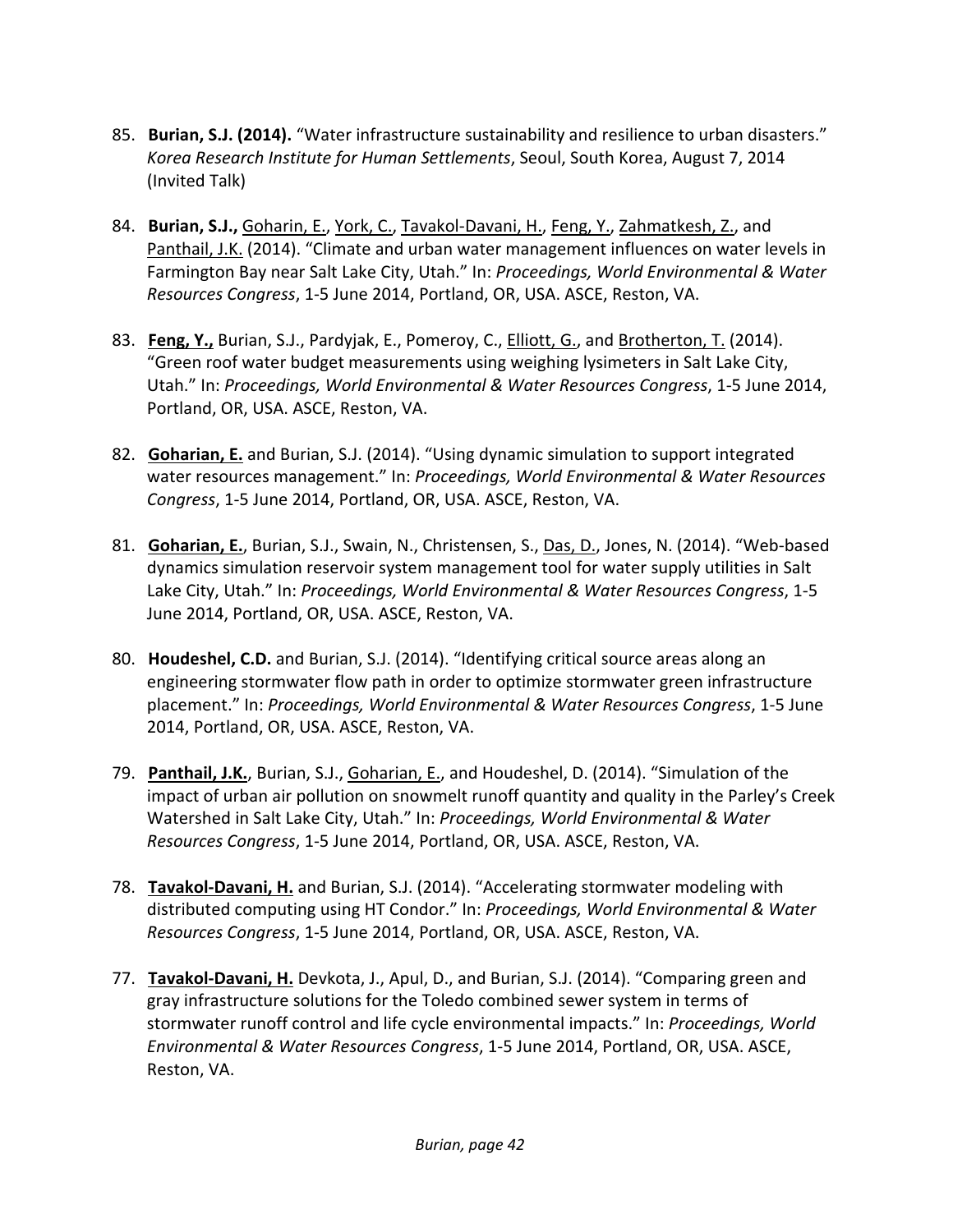- 76. **Tavakol‐Davani, H.** Tavakol‐Davani, H. Burian, S.J., and Muleta, M. (2014). "Uncertainty analysis of a coupled life cycle analysis and urban drainage model." In: *Proceedings, World Environmental & Water Resources Congress*, 1‐5 June 2014, Portland, OR, USA. ASCE, Reston, VA.
- 75. **Zahmatkesh, Z.,** Goharian, E., Burian, S.J., Tavakol‐Davani, H., and Karamouz, M. (2014). "A study of climate change impacts on urban runoff in a New York City watershed." In: *Proceedings, World Environmental & Water Resources Congress*, 1‐5 June 2014, Portland, OR, USA. ASCE, Reston, VA.
- 74. **Zahmatkesh, Z.,** Tavakol‐Davani, H., Burian, S.J., Goharian, E., and Karamouz, M. (2014). "Low‐impact development (LID) implementation to mitigate climate change impacts on urban runoff." In: *Proceedings, World Environmental & Water Resources Congress*, 1‐5 June 2014, Portland, OR, USA. ASCE, Reston, VA.
- 73. **Neupauer, R.M.,** Chan Hilton, A.B., Burian, S., Lauer, J.W., Mathisen, P., Mays, D.C., Nicklow, J.W., Olsen, M.S., Pomeroy, C., Ruddell, B., and Sciortino, A. (2013). "H2Oh!: Collection of classroom demonstrations and activities for improving student learning of water concepts." *Geological Society of America's 125th Anniversary Annual Meeting & Exposition*, 27‐30 October, Denver, Colorado.
- 72. **Burian, S.J.**, Pomeroy, C., Houdeshel, D., Walsh, T., Reynolds, S., Orr, A., Tavakol‐Davani, H., Feng, Y., Sandoval, K. (2013). "Experimental and computer modeling studies of green infrastructure performance in a semi‐arid climate." *2013 Low Impact Development Symposium*, 18‐21 August, Saint Paul, Minnesota.
- 71. **Apul, D.**, Devkota, J., Burian, S., and Tavakol‐Davani, H. (2013). "Optimizing the use of harvested rainwater in buildings based on economic and environmental criteria." *Environmental Engineers and Scientists of 2050: Education, Research, and Practice*, 2013 AEESP 50th Anniversary Conference, 14‐16 July, 2013, Golden, Colorado, USA.
- 70. **Burian, S.J.**, Barbanell, E., McCool, D., Ward, M., Ehleringer, J., and Bowen, B. (2013). "Interdisciplinary teaching and research at the University of Utah to address water sustainability in the Mountain West." *Annual Conference, Association for Environmental Studies and Sciences*, 19‐23 June, Pittsburgh, PA.
- 69. **Burian, S.J.**, Strong, C., Pomeroy, C., Kochanski, A., Goharian, E. (2013). "Climate data access and urban water system modeling." *CI‐WATER Symposium and 2nd Annual Conference*, Salt Lake City, Utah, 29‐30 May 2013.
- 68. **Devkota, J.**, Apul, D.S., Burian, S.J., and Tavakol‐Davani, H. (2013). "Sustainability of decentralized rainwater harvesting system ‐ An approach to reduce potable water demand and storm water runoff." *Ohio Stormwater Conference*, Cincinnati, OH, May 2013.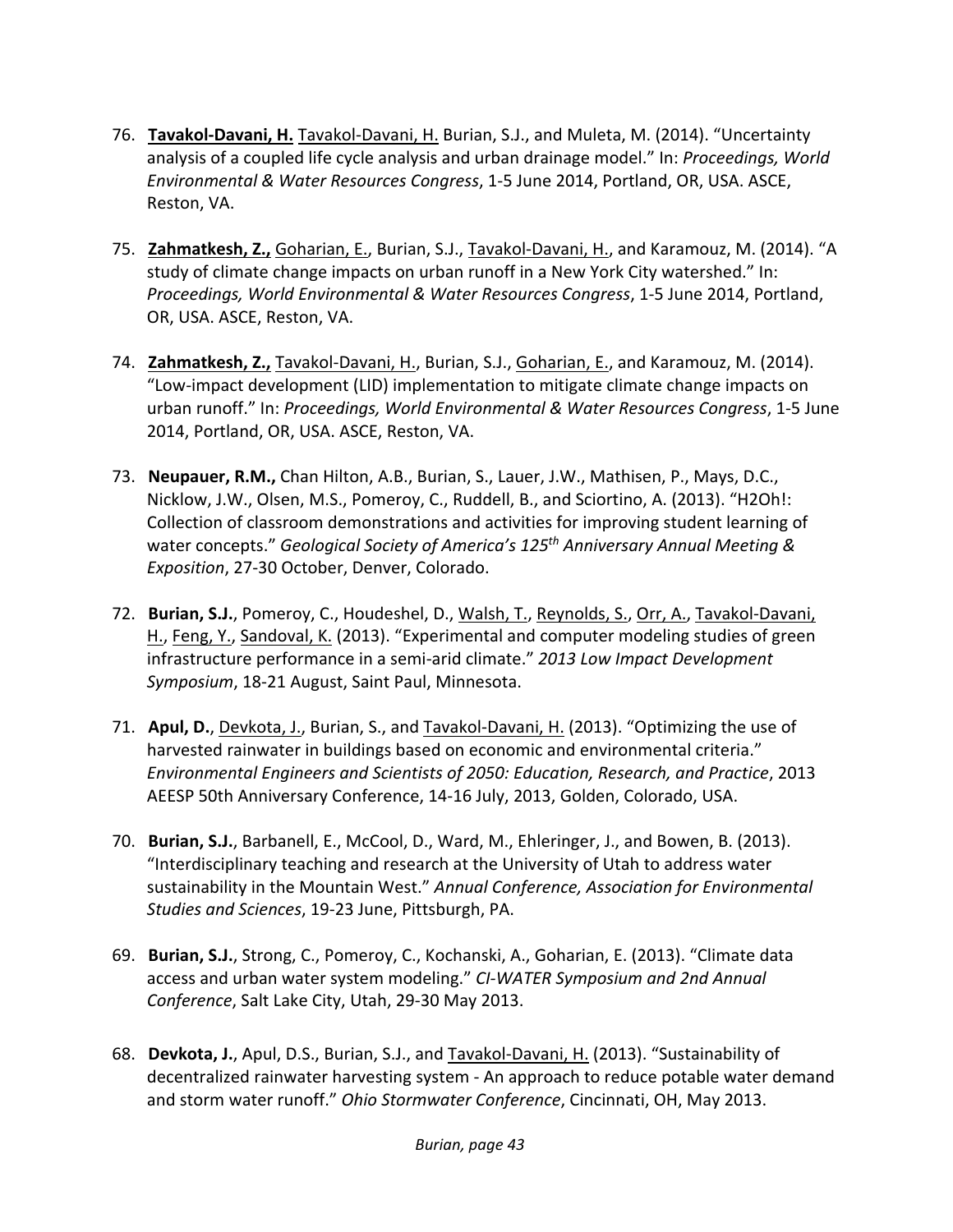- 67. **Devkota, J.**, Apul, D.S., Burian, S.J., and Tavakol‐Davani, H. (2013). "Effect of building design on cost, energy, and emission payback periods of rainwater harvesting systems." *World Environmental and Water Resources Congress (EWRI 2013)*, Cincinnati, OH, May 2013.
- 66. **Goharian, E.**, Burian, S., Bardsley, T., Kirkham, T. (2013). "Evaluating the reliability of a water supply system based on system dynamics modeling: A Case Study of Salt Lake City, Utah." *2013 World Environmental and Water Resources Congress*, 19‐23 May, Cincinnati, Ohio.
- 65. **Tavakol‐Davani, H.,** Burian, S.J, Apul, D.S., and Devkota, J. (2013). "Integrating life‐cycle assessment and long‐term performance in urban water infrastructure analysis." *World Environmental and Water Resources Congress (EWRI 2013)*, Cincinnati, OH, May 2013.
- 64. **Bardsley, T.**, Burian, S., Strong, C., Goharian, E., Livneh, B., Wood, A., Kirkham, T., Briefer, L., Miller, P. (2013). "Assessing climate change risks to a municipal water supply: A pilot project incorporating downscaled climate projections, operational hydrologic modeling, and a systems planning model." *2013 CPASW Climate Prediction Applications Sciences Workshop*, 23‐25 April, Logan, Utah.
- 63. **Bardsley, T.**, Burian, S., Strong, C., Goharian, E., Kirkham, T., Briefer, L., Livneh, B., Wood, A., Miller, P. (2013). "Assessing climate change risks to a municipal water supply: A pilot project incorporating downscaled climate projections, operational hydrologic modeling, and a systems planning model." *2013 Spring Runoff Conference*, 9‐10 April, Utah State University, Logan, Utah.
- 62. **Chan Hilton, A.B.**, Neupauer, R.M., Burian, S., Lauer, J.W., Mathisen, P., Mays, D.C., Olsen, M.S., Pomeroy, C., Ruddell, B., and Sciortino, A. (2012). "H2Oh!: Classroom demonstrations and activities for improving student learning of water concepts." *AGU Fall Meeting*, 3‐7 December 2012, San Francisco, CA.
- 61. **Devkota, J.**, Apul, D.S., Burian, S.J., and Tavakol‐Davani, H. (2012) Analysis of Decentralized Harvested Rainwater Systems using the Urban Water Infrastructure Sustainability Evaluation (uWISE) Framework, *Sustainable U: Perspectives on Sustainability in Higher Education and Beyond in Northwest Ohio*, Toledo, OH, November 2012.
- 60. **Burian S.J.**, Strong C., Pomeroy C. (2012). "Cyberinfrastructure to Advance Linked Climate and Urban Water Management Research." Oral presentation at *CI‐WATER Symposium 2012*, Salt Lake City, Utah, 6 September 2012.
- 59. **Burian, S.J.** (2012). "Towards sustainable urban water systems." University of Notre Dame, *Environmental Fluid Dynamics Seminar Series*, April 24, 2012 (Invited Talk).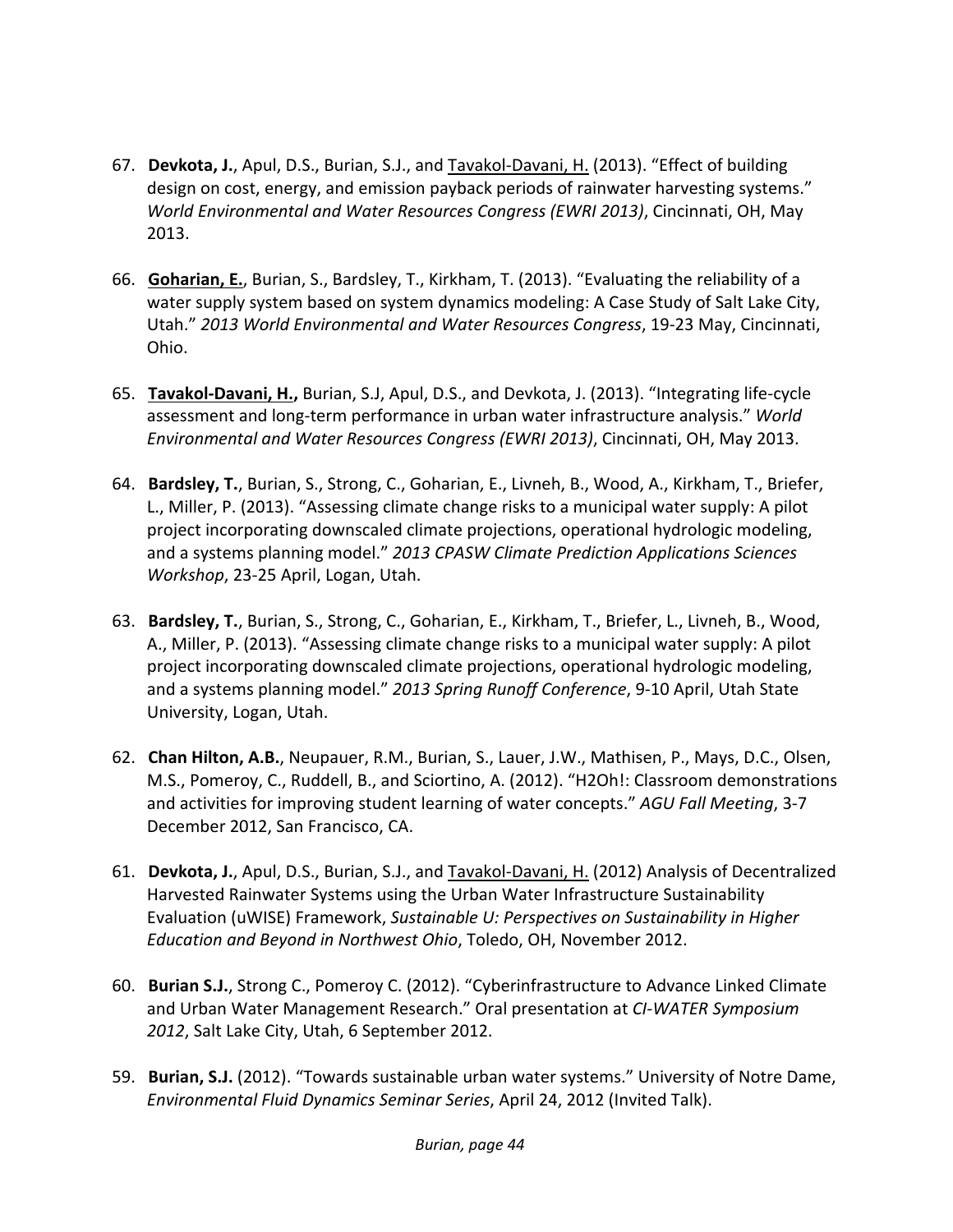- 58. **Feng, Y.**, Burian, S.J., and Pomeroy, C.A. (2012). "A review of impact of evapotranspiration (ET) on urban runoff." *World Environmental & Water Resources Congress*, May 20‐24, 2012, American Society of Civil Engineers, Reston, VA. (Poster)
- 57. **Neupauer, R.**, Burian, S. Lauer, W., Mathisen, P., Mays, D., Pomeroy, C., Ruddell, B., Sciortino, A., and Chan Hilton, A. (2012). "Classroom demonstration activities for improving student learning of hydraulics and fluid mechanics concepts." *2012 EWRI Congress*, Albuquerque, NM, 20‐24 May 2012. (Poster)
- 56. **Glotfelty, T.**, Ching, J., Tewari, M., Chen, F., and Burian, S. (2011). "Implementing NUDAPT Urban Canopy Parameters for 44 cities in WRF." *CMAS Conference*, Chapel Hill, NC, USA October 24‐26, 2011.
- 55. **Burian, S.J.** (2010). "Managing water in cities: Past, present, and future." *Global Change and Ecosystems Center Seminar Series*, University of Utah, November 30, 2010 (Invited Talk).
- 54. **Houdeshel, C.D.**, Mansell, B.L., Tahir, S., Walsh, T., Hogsett, M., Kalyanapu, A., Nadauld, T., Cheng, C.J., Burian, S.). (2010). "Implementation of novel water conservation practices: University of Utah Student Chapter" *AWRA Annual Conference*, Philadelphia, PA. November, 2010.
- 53. **Burian, S.J., Bowers, J.,** Flower, W., Pomeroy, C.A., and Rutherford, W. (2010). "Permeable pavement: Concepts, applications, and benefits for tree health." *2010 Southern Utah Green Industry Conference*, St. George, Utah, 4 Nov 2010 (Invited Talk).
- 52. **Skousen, B.D.**, Judi, D., McPherson, T., and Burian, S. (2010). "Effects of breach formation parameter uncertainty on inundation risk area and consequence analysis." *Dam Safety 2010 National Conference*, Seattle, WA, 19‐23 September 2010.
- 51. **Kalyanapu, A.J.**, Shankar, S., Judi, D.R., Stephens, A., McPherson, T.N., Burian, S.J. (2010). "Performance comparison of GIS‐based CPU, multi‐threading and GPU enhanced 2D flood models." *2010 AWRA Spring Specialty Conference: Geographic Information Systems (GIS) and Water Resources VI*, Orlando, FL, March 29‐31, 2010.
- 50. Flower, W., **Burian, S.J.**, Pomeroy, C.A., and Pardyjak, E.R. (2010). "Surface temperature and heat exchange differences between pervious concrete and traditional concrete and asphalt pavements." *International Low Impact Development Conference*, San Francisco, CA, 11‐14 April, 2010.
- 49. Jensen, M.A., Steffen, J., **Burian, S.J.**, Pomeroy, C.A. (2010). "Do rainwater harvesting objectives of water supply and stormwater management conflict?" *International Low*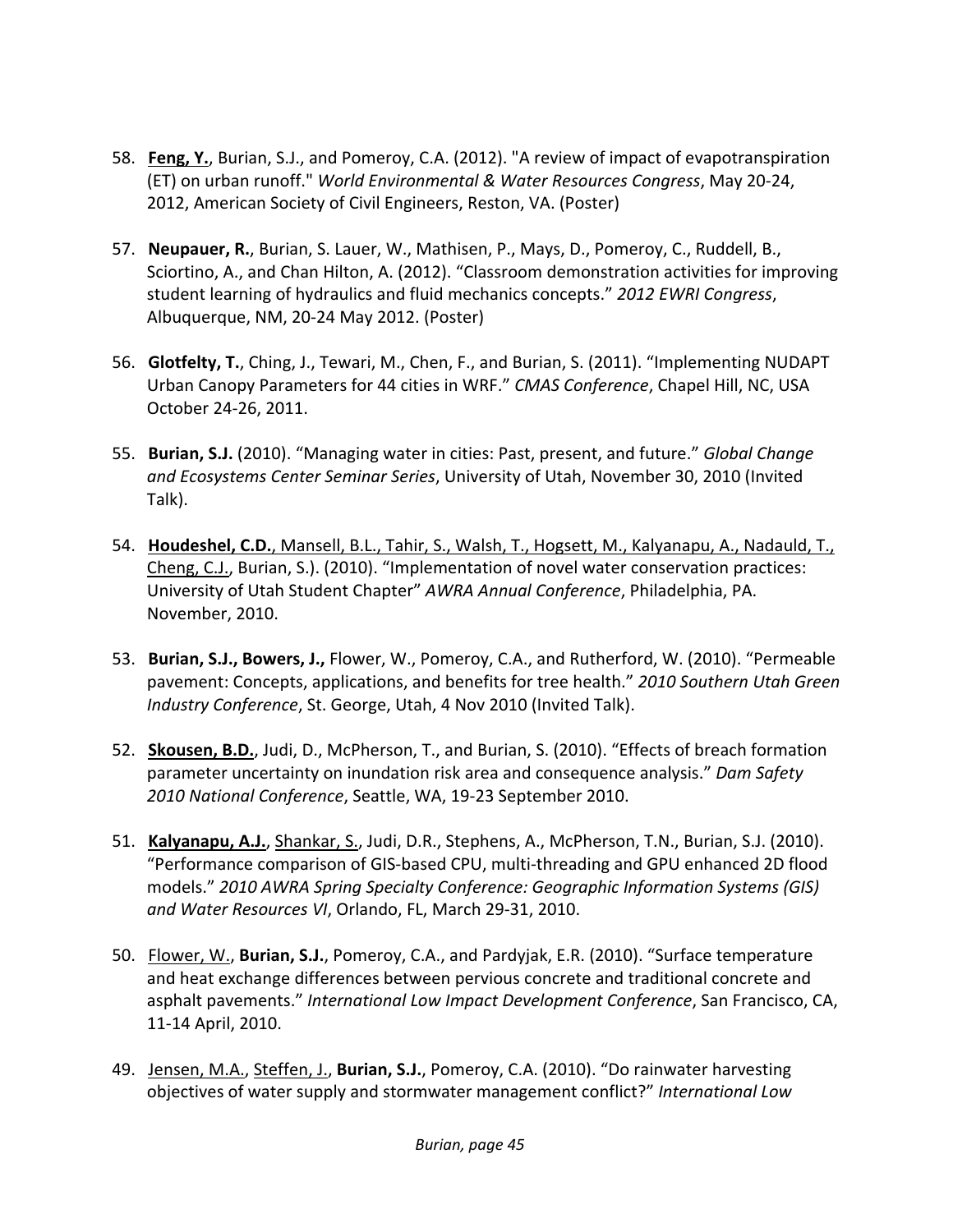*Impact Development Conference*, San Francisco, CA, 11‐14 April, 2010.

- 48. **Burian, S.J.** and Jones, D. (2010). "National assessment of rainwater harvesting as a stormwater best management practice: Challenges, needs, and recommendations." International Low Impact Development Conference, San Francisco, CA, 11‐14 April, 2010.
- 47. **Jeyachandran, I.**, Burian, S.J., Pardyjak, E., Pomeroy, C.A., and Skousen, B. (2010). "Impact of green infrastructure on urban energy fluxes and microclimate." *Proceedings, ASCE Environmental & Water Resources Institute (EWRI) 3rd International Perspective on Current & Future State of Water Resources and the Environment*, 5‐7 January, 2010, Chennai, India.
- 46. Han, W.S., Shepherd, J.M., and **Burian, S.J.** (2009). "Assessment of satellite rainfall for global flood modeling in urban areas." *AWRA Annual Conference*, 9‐12 November 2009, Seattle, WA.
- 45. **Burian. S.J.,** Jones, E., Hong, A., Goel, R., Li, Liang, Cha, Z., Dudley‐Murphy, E., and Nash, G. (2009). "Oil shale development in Western U.S.: Water resources challenges and solutions." *AWRA Spring Specialty Conference*, 4‐6 May 2009, Anchorage, AK.
- 44. Jeyachandran, I., **Burian, S.J.**, and Pardyjak, E. (2009). "Cascading effects of landscape modification on microclimate, energy and water usage." *AWRA Spring Specialty Conference*, 4‐6 May 2009, Anchorage, AK. (Poster)
- 43. Judi, D., **Burian, S.J.**, and McPherson, T. (2009). "Digital elevation data for hydrologic applications: Computational efficiency in two‐dimensional modeling." *AWRA Spring Specialty Conference*, 4‐6 May 2009, Anchorage, AK. (Poster)
- 42. **Burian, S.J.,** Jones, E., Hong, A., and Goel, R. (2009). "Water management for oil sands and oil shale development in Utah: Challenges and solutions." *Western U.S. Oil Sands Conference*, 27, February 2009, Salt Lake City, UT.
- 41. **Burian, S.J.,** Jeyachandran, I., Shepherd<sup>,</sup> J.M., Carter, M., and Jin, M. (2009). "Satellitebased approaches to determine urban characteristics: Implications for NUDAPT and modeling." *89th AMS Annual Meeting, Eighth Symposium on the Urban Environment*, 11‐15 January 2009, Phoenix, AZ**.**
- 40. **Burian, S.J.**, Pardyjak, E., Jeyachandran, I., Augustus, N., Ramamurthy, P., Forster, C., and Skousen, B. (2009). "Climate and urban form effects on the water and energy budgets in a residential area of Salt Lake City, Utah." *89th AMS Annual Meeting, Eighth Symposium on the Urban Environment*, 11‐15 January 2009, Phoenix, AZ**.**
- 39. **Carter, M.**, Shepherd, J.M., Burian, S.J., Jeyachandran, I., and Jin, M. (2009). "The impact of high-resolution, satellite-derived urban parameters on urban-coastal meso-circulations."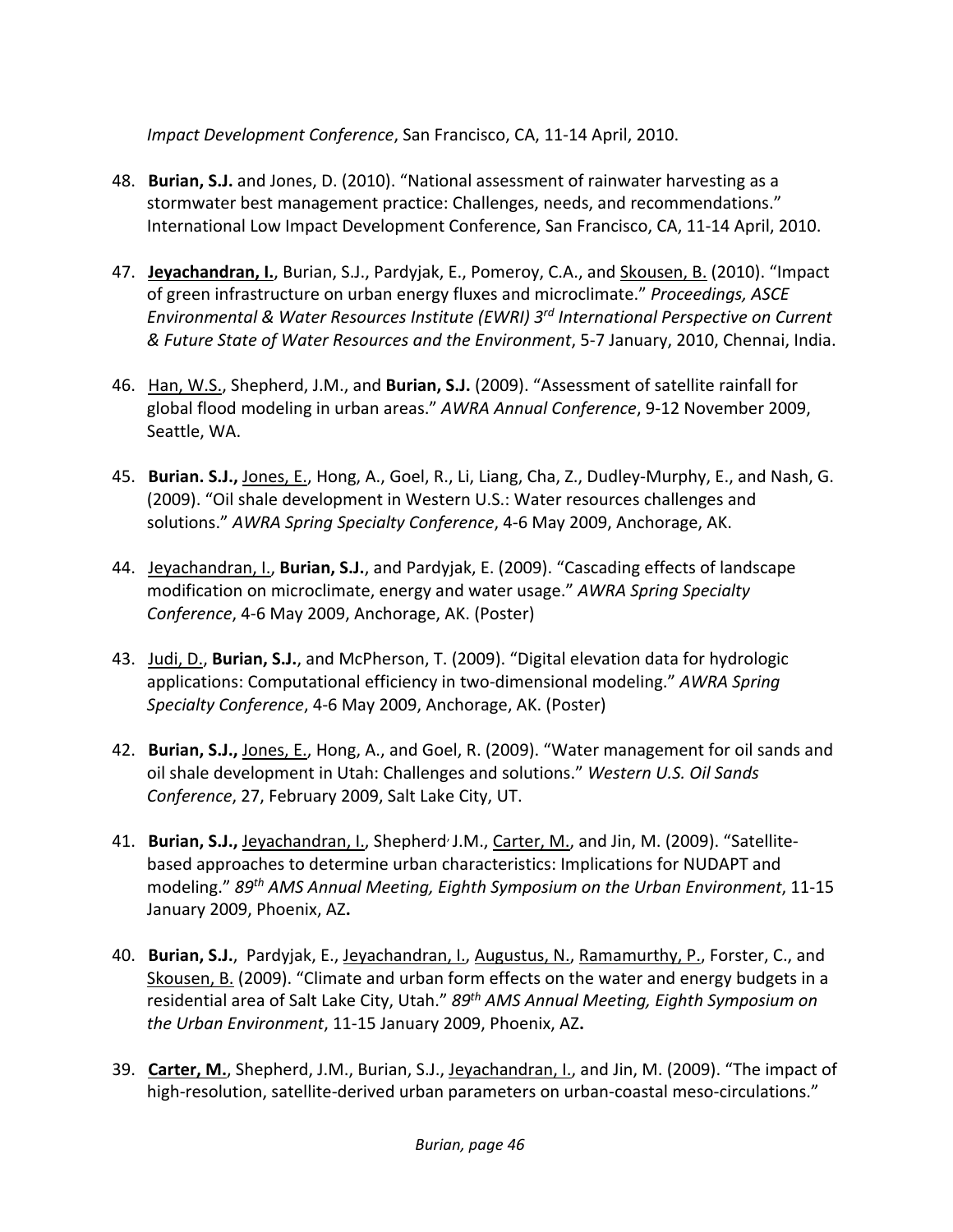*89th AMS Annual Meeting, Eighth Conference on Coastal Atmospheric and Oceanic Prediction and Processes*, 11‐15 January 2009, Phoenix, AZ**.** (Poster)

- 38. **Jeyachandran, I.**, Burian, S.J., and Pardyjak, E.R. (2008). "Effects of urbanization on interconnected water cycle, microclimate and energy use in semi‐arid regions." *American Geophysical Union Fall Meeting*, San Francisco, CA, 14‐18 December, 2008.
- 37. **Burian, S.J.**, Judi, D.R., Visarraga, D., McPherson, T.N. (2008). "Regional‐scale emergency flood management: Desktop parallel computing and 1D‐2D integration." *International Conference on Water Scarcity, Global Changes, and Groundwater Management Responses*, UNESCO, University of California, Irvine, December 1‐5, 2008.
- 36. **Burian, S.J.**, Dietz, M., Pomeroy, C., and Houdeshel, D. (2008). "Low impact development in Utah: Progress, constraints, and future outlook." *2008 International Low Impact Development Conference*, Seattle, November 16‐19, 2008.
- 35. **Jeyachandran, I.**, Burian, S.J., Augustus, N., Pardyjak, E., Ramamurthy, P., and Forster, C. (2008). "Urban landscape and climate influences on urban water cycle." *American Water Resources Association Annual Conference*, New Orleans, LA, November 16‐19, 2008.
- 34. **Jeyachandran, I.**, Yan, M., and Burian, S.J. (2008). "Remote sensing based urban water stress analysis and drought management." *American Water Resources Association Annual Conference*, New Orleans, LA, November 16‐19, 2008.
- 33. **Burian, S.J.**, Shepherd, J.M., Jin, M., Jeyachandran, I., Carter, M., and Li, Z. (2008). "Urban land surface characterization and aerosol adjustments in meteorological modeling." *12th Annual George Mason University Conference on Atmospheric Transport and Dispersion Modeling*, 8‐10 July 2008, Fairfax, VA.
- 32. **Burian, S.J.**, Johnson, W., Montague, F., Holt, A., Nielson, J., and David, R. (2008). "Multidiscipline team teaching approach to enhance project‐based learning of sustainable design." *American Society for Engineering Education (ASEE) Annual Conference Proceedings*, 22‐25 June, 2008, Pittsburgh, PA.
- 31. Jensen, M.A., Burian, S.J., and **Pomeroy, C.** (2008). "Feasibility of rainwater harvesting in Salt Lake City, Utah." *Sustainability 2008*, Water Environment Federation, 22‐26 June, 2008, National Harbor, MD.
- 30. Judi, D.R., **Kalyanapu, A.**, McPherson, T., and Burian, S.J. (2008). "Use of GIS visualization and Google Earth mapping service to aid flood hazard impact decision making." *AWRA Spring Specialty Conference – GIS and Water Resources V*, 17‐19 March, 2008, San Mateo, CA.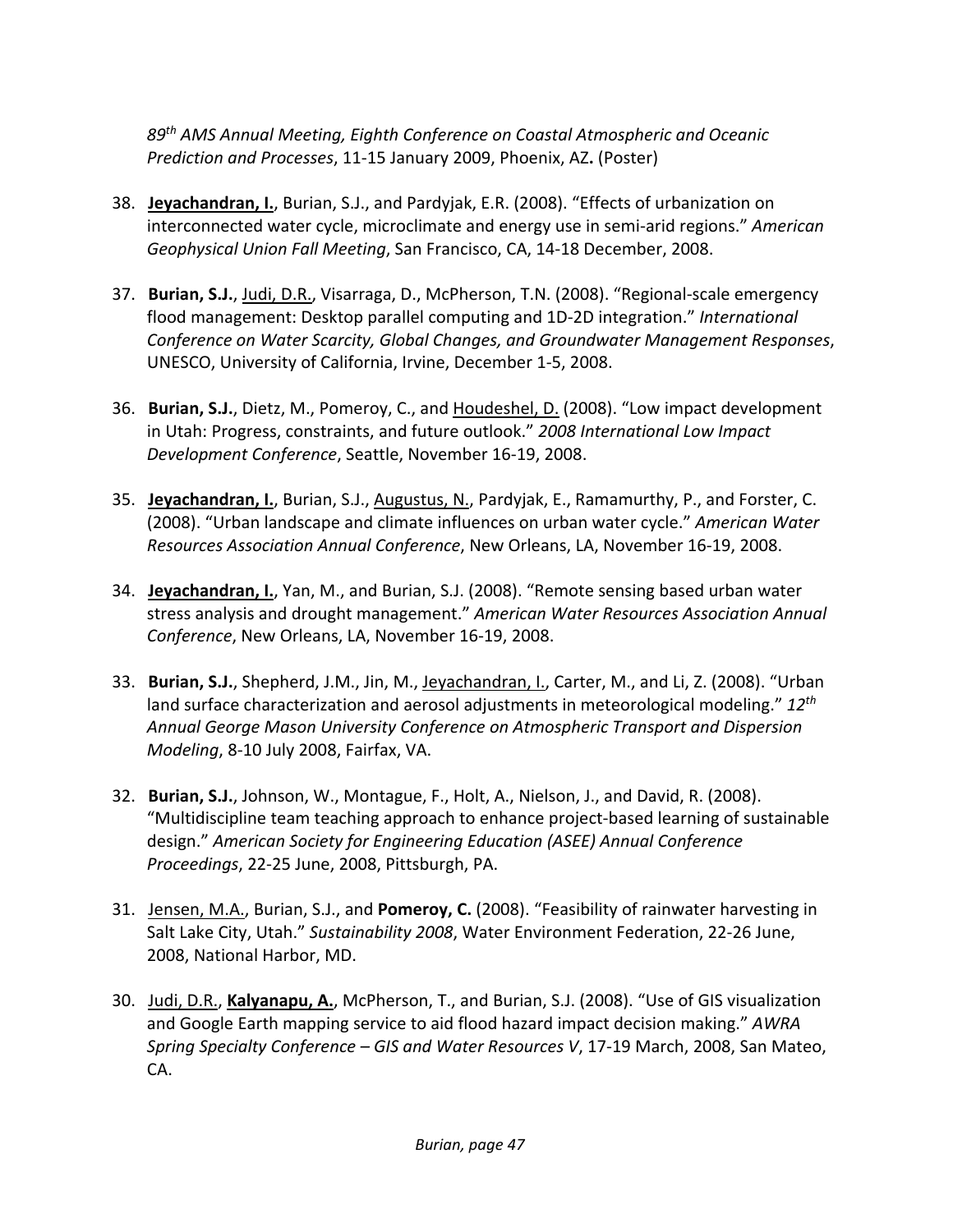- 29. **Kalyanapu, A.**, McPherson, T., and Burian, S.J. (2008). "Effect of Manning's n estimation approaches on hydrologic model." *AWRA Spring Specialty Conference – GIS and Water Resources V*, 17‐19 March, 2008, San Mateo, CA.
- 28. **Judi, D.R.**, Kalyanapu, A., McPherson, T., and Burian, S.J. (2008). "Integration of SWMM into a dam break, hurricane, and extreme flood modeling and damage assessment framework." *Urban Water Systems Modeling Annual Conference*, 21‐22 Feb. 2008, Toronto, CA.
- 27. **Jones, E.**, Murphy, B., Nash, G., Han, W.S., and Burian, S.J. (2008). "Estimating water requirements for oil shale development in the Uintah/Piceance Basins." *Western U.S. Oil Sands Technology Transfer Meeting*, 22 Feb. 2008, Salt Lake City, UT.
- 26. **Han, W.S.**, Burian, S.J., and Shepherd, J.M. (2008). "Use of TRMM precipitation data to investigate urbanization effects on the water cycle." *TRMM Science Conference*, 4‐7 February 2008, Las Vegas, NV.
- 25. **Shepherd, J.M.**, Shem, W., Burian, S.J., and Jin, M. (2008). "TRMM Signatures of Urban‐ Induced Rainfall Anomalies: Revisiting the '5 Cities Study'." *TRMM Science Conference*, 4‐7 February 2008, Las Vegas, NV.
- 24. **Jin, M.**, Burian, S.J., Remer, L.A., and Shepherd, J.M. (2007). "Urban aerosol effects on surface insolation and surface temperature." Poster presented at *AGU Fall Meeting*, 10‐14 December 2007, San Francisco, CA, USA.
- 23. **Goel, R.**, Burian, S., Hong, A., Murphy, B., Nash, G., Han, W., and McPherson, B. (2007). "New approaches to treat produced water and perform water availability impact assessments for oil shale development." *American Institute of Chemical Engineers Annual Meeting*, Salt Lake City, UT, 4‐9 November 2007.
- 22. **Jin, M.**, Remer, L., Shepherd, J.M., and Burian, S.J. (2007). "Extreme effects of urban aerosols on surface skin temperature from remote sensing data and MM5." *A‐Train Symposium, Lille France*, 21‐25 October 2007
- 21. **Shepherd, J.M.**, Burian, S., Jin, M., Shem, W.O., Hand, L., and Mitra, C. (2007). "Progress in understanding how human activity in cities affects precipitation." *AMS 7th Symposium on the Urban Environment*, 10‐13 September 2007, San Diego, CA.
- 20. **Burian, S.J.**, Romero, P., Barlett, S.F. (2007). "Improving communication and leadership skills using department‐consistent laboratory team experience." *American Society for Engineering Education (ASEE) Annual Conference Proceedings*, 24‐27 June, 2007, Honolulu, HI.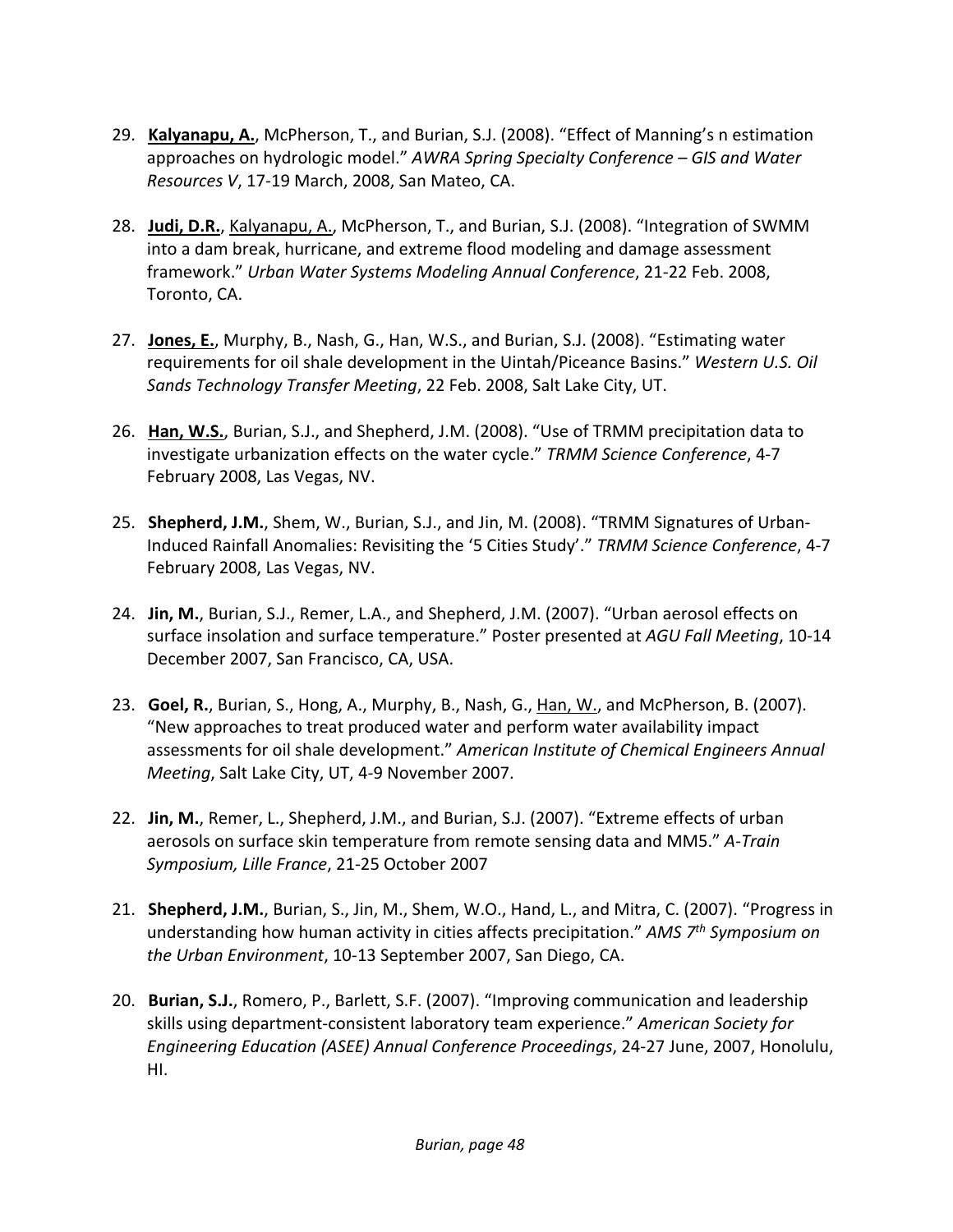- 19. **Ching, J.**, Burian, S., Fry, R., Kolbe, R. (2006). "Advanced meteorological modeling with urban canopy parameters for air quality and dispersion applications in urban areas." *6th International Conference on Urban Climate*, 12‐16 June 2006, Göteborg, Sweden.
- 18. **Reynolds, S.** and Burian, S. (2006). "GIS‐based link of numerical weather prediction and urban stormwater models." *AWRA 2006 Spring Specialty Conference, GIS and Water Resources IV*, 8‐10 May 2006, Houston, TX.
- 17. **Judi, D.**, Kalyanapu, A., Burian, S., Mansell, S., Hodge, B., Linger, S., Berschied, A., and McPherson, T. (2006). "GIS‐based simulation environment for extreme flood prediction and inundation mapping." *AWRA 2006 Spring Specialty Conference, GIS and Water Resources IV*, 8‐10 May 2006, Houston, TX.
- 16. **Ching, J.**, Fry, R., Kolbe, R., and Burian, S. (2006). "Bridging mesoscale transport and building scale dispersion models with high resolution urban morphological datasets." *86th AMS Annual Meeting*, *6th Symposium on the Urban Environment*, 29 January – 2 February 2006, Atlanta, Georgia.
- 15. **Ching, J.**, Williams, D.J., Burian, S., and Fry, R. (2006). "Prospectus on national database of high resolution buildings and other urban data for advanced model applications." *86th AMS Annual Meeting*, *6th Symposium on the Urban Environment*, 29 January – 2 February 2006, Atlanta, Georgia.
- 14. **McPherson, T.N.**, Burian, S.J., Judi, D., Kalyanapu, A., Linger, S., Berscheid, A., Roach, F., and Hodge, B. (2005). "Hurricane Flood Prediction Using GIS." *ESRI International User Conference*, San Diego, CA, 25‐29 July 2005.
- 13. **Ching, J.**, Williams, D., Fry, R., Kolbe, R., and Burian, S. (2005). "A prospectus for bridging mesoscale to building scale meteorological and dispersion modeling." *Proceedings, Ninth Annual George Mason University Conference on Atmospheric Transport and Dispersion Modeling*, Fairfax, VA, 18‐20 July 2005.
- 12. **Willden, G.** and Burian, S.J. (2005) "Monitoring fecal‐contamination indicators in Emigration Creek." *Utah Nonpoint Source Water Quality Conference*, Salt Lake City, UT, 27‐ 29 September 2005.
- 11. **Ching, J.**, Dupont, S., and Burian, S. (2005). "Advanced urbanized meteorological modeling and air quality simulations with CMAQ at neighborhood scales." *Fifth International Conference on Urban Air Quality*, Valencia, Spain, 29‐31 March 2005.
- 10. **Shepherd, J.M.**, Burian, S.J., Jin, M., Manyin, M., Negri, A., and Garza, C. (2004). "Ongoing NASA efforts addressing precipitation variability linked to the urban environment." *Preprint Proceedings, Fifth Symposium on the Urban Environment*, AMS, Vancouver, BC, Canada, 23‐